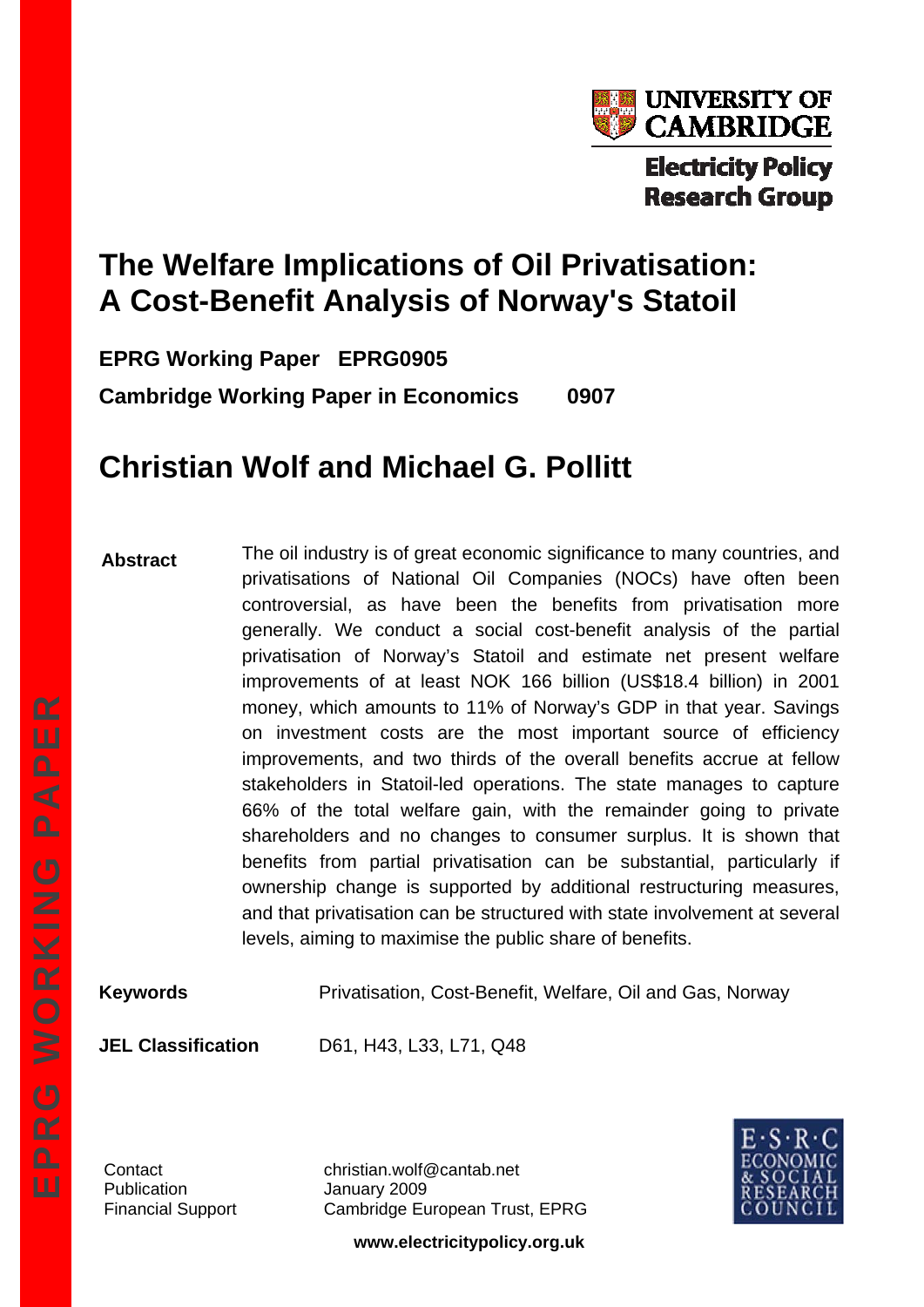## **THE WELFARE IMPLICATIONS OF OIL PRIVATISATION: A COST-BENEFIT ANALYSIS OF NORWAY'S STATOIL**

**CHRISTIAN WOLF[\\*](#page-1-0)**

**AND**

**MICHAEL G. POLLITT[†](#page-1-1)**

This draft: 27 January 2009 First draft: 15 September 2008

#### **Acknowledgements:**

 $\overline{a}$ 

We are grateful to the Oil & Gas Research team of UBS Investment Research, to three interviewees, and to one anonymous referee. This research has benefited from funding by the Cambridge European/Isaac Newton Trust and by the Electricity Policy Research Group (EPRG) at the University of Cambridge. All remaining errors are of course ours alone.

<span id="page-1-0"></span><sup>\*</sup> Judge Business School, University of Cambridge, christian.wolf@cantab.net (contact author)

<span id="page-1-1"></span><sup>†</sup> Judge Business School, University of Cambridge, m.pollitt@[jbs.cam.ac.uk](mailto:c.wolf@jbs.cam.ac.uk)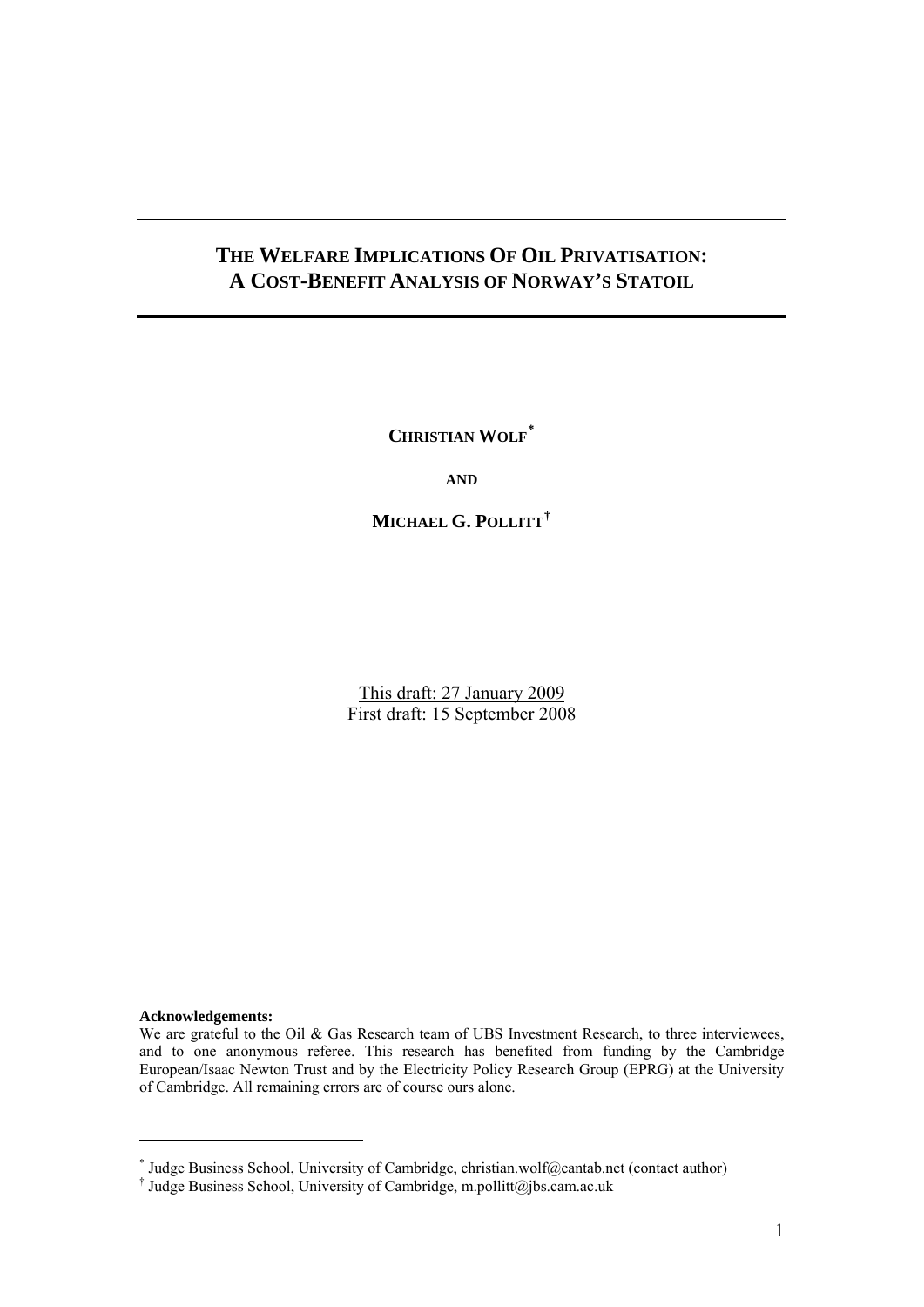## **THE WELFARE IMPLICATIONS OF OIL PRIVATISATION: A COST-BENEFIT ANALYSIS OF NORWAY'S STATOIL**

CHRISTIAN WOLF AND MICHAEL G. POLLITT *University of Cambridge, Judge Business School*

#### **Abstract**

The oil industry is of great economic significance to many countries, and privatisations of National Oil Companies (NOCs) have often been controversial, as have been the benefits from privatisation more generally. We conduct a social costbenefit analysis of the partial privatisation of Norway's Statoil and estimate net present welfare improvements of at least NOK 166 billion (US\$18.4 billion) in 2001 money, which amounts to 11% of Norway's GDP in that year. Savings on investment costs are the most important source of efficiency improvements, and two thirds of the overall benefits accrue at fellow stakeholders in Statoil-led operations. The state manages to capture 66% of the total welfare gain, with the remainder going to private shareholders and no changes to consumer surplus. It is shown that benefits from partial privatisation can be substantial, particularly if ownership change is supported by additional restructuring measures, and that privatisation can be structured with state involvement at several levels, aiming to maximise the public share of benefits.

#### **Key words**

Privatisation, Cost-Benefit, Welfare, Oil and Gas, Norway

#### **JEL Classifications:**

D61, H43, L33, L71, Q48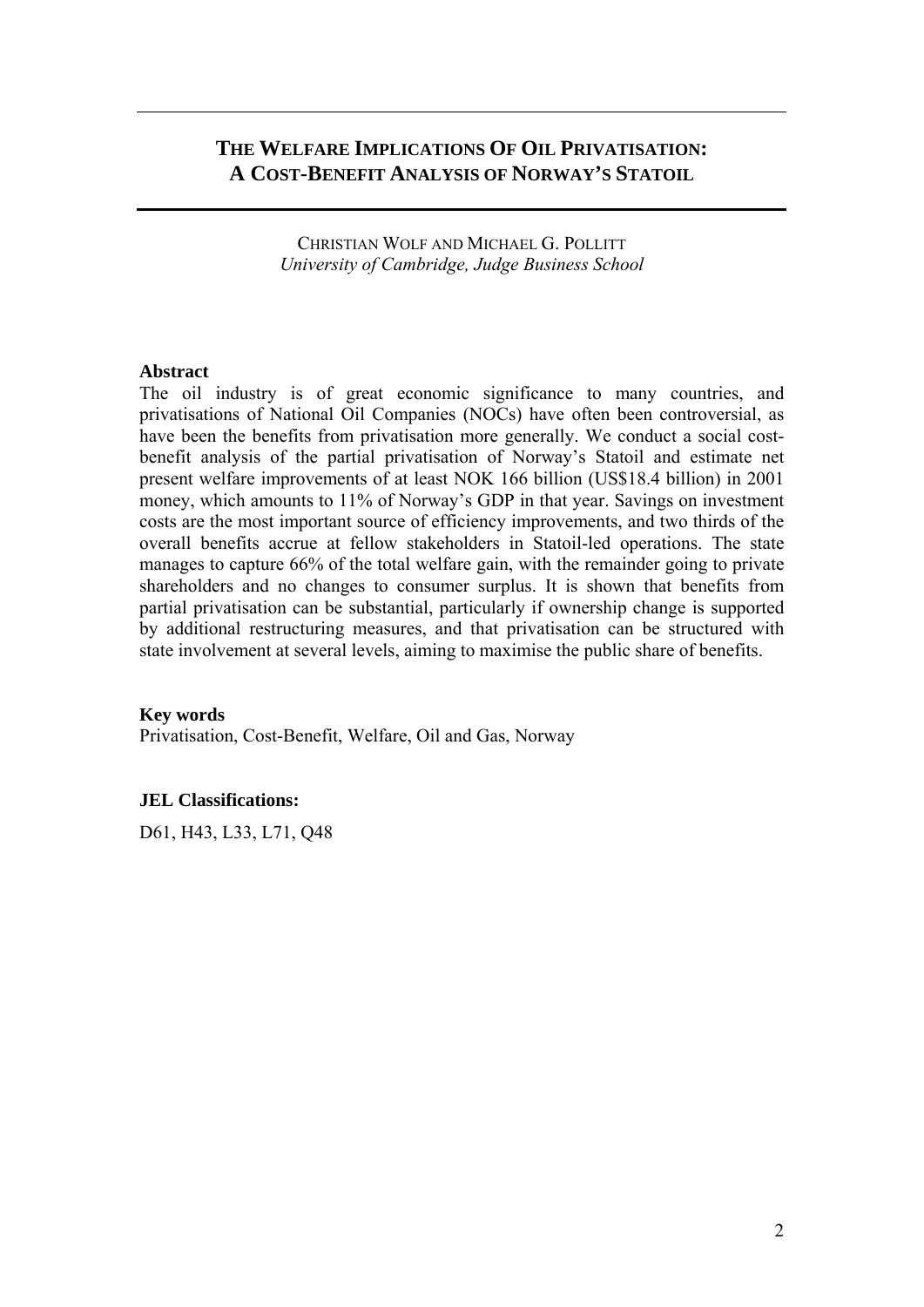## **1 Introduction**

 $\overline{a}$ 

The oil and gas industry is of great economic significance to many countries, and privatisations of National Oil Companies (NOCs) have often been controversial, as have been the benefits from privatisation more generally.<sup>[1](#page-3-0)</sup> Privatisation certainly offers substantial opportunities to private buyers, but there is concern whether such gain comes at the expense of other groups, most notably the selling state, consumers and employees, and results in aggregate welfare losses. This ambivalence is also reflected in empirical privatisation studies, of which three basic types exist: (1) studies comparing privately owned firms with (different) publicly owned firms (Boardman and Vining 1989); (2) studies of corporate performance and efficiency throughout a privatisation process (D'Souza and Megginson 1999); and (3) social cost-benefit analyses of privatisation (SCBA) (Galal et al. 1994).<sup>[2](#page-3-1)</sup> The balance of evidence from the first two types of studies suggests superior performance and efficiency in the private sector (Megginson and Netter 2001). But critics of privatisation view such findings as inherent to fundamentally different objective functions of the firm, and argue that the social costs of private ownership fail to be captured by narrow measurements of profitability (Bozec et al. 2006). SCBA is able to resolve many of such concerns – it takes into account institutional changes other than ownership, implicitly includes a control group, and focuses on a broad measure of social welfare – as long as a convincing counterfactual scenario (the hypothetical outcome under continued state ownership) can be constructed.

In this paper we use SCBA to estimate the overall welfare changes from the partial privatisation of Norwegian NOC Statoil in 2001, and to investigate the distribution of costs and benefits among government, producers and consumers. Statoil is a suitable case study within the oil and gas industry – its corporate performance improvement during privatisation was below-average but directionally in line with the wider sample of global oil privatisations (Wolf 2008b; Wolf and Pollitt  $2008$ )<sup>[3](#page-3-2)</sup> – but also relevant

<span id="page-3-0"></span><sup>&</sup>lt;sup>1</sup> For supporters of private markets public ownership *per se* results in lower economic efficiency; control should thus be transferred to the private sector, and regulation should address market failures (Shleifer and Vishny 1998). Others point out the pervasiveness of market failures, the costliness and imperfectness of regulation, and the potential benefits of direct state involvement (Stiglitz 2007). Laffont and Tirole (1993) conclude that theory on its own is unlikely to provide a definitive answer.

<span id="page-3-2"></span><span id="page-3-1"></span><sup>&</sup>lt;sup>2</sup> These methodologies are discussed in Newbery and Pollitt (1997) and Boardman et al. (2007). Reviews of the empirical evidence include Megginson and Netter (2001) and Kikeri and Nellis (2002). <sup>3</sup> It is in fact in the bottom third of that peer group, hence a rather conservative choice.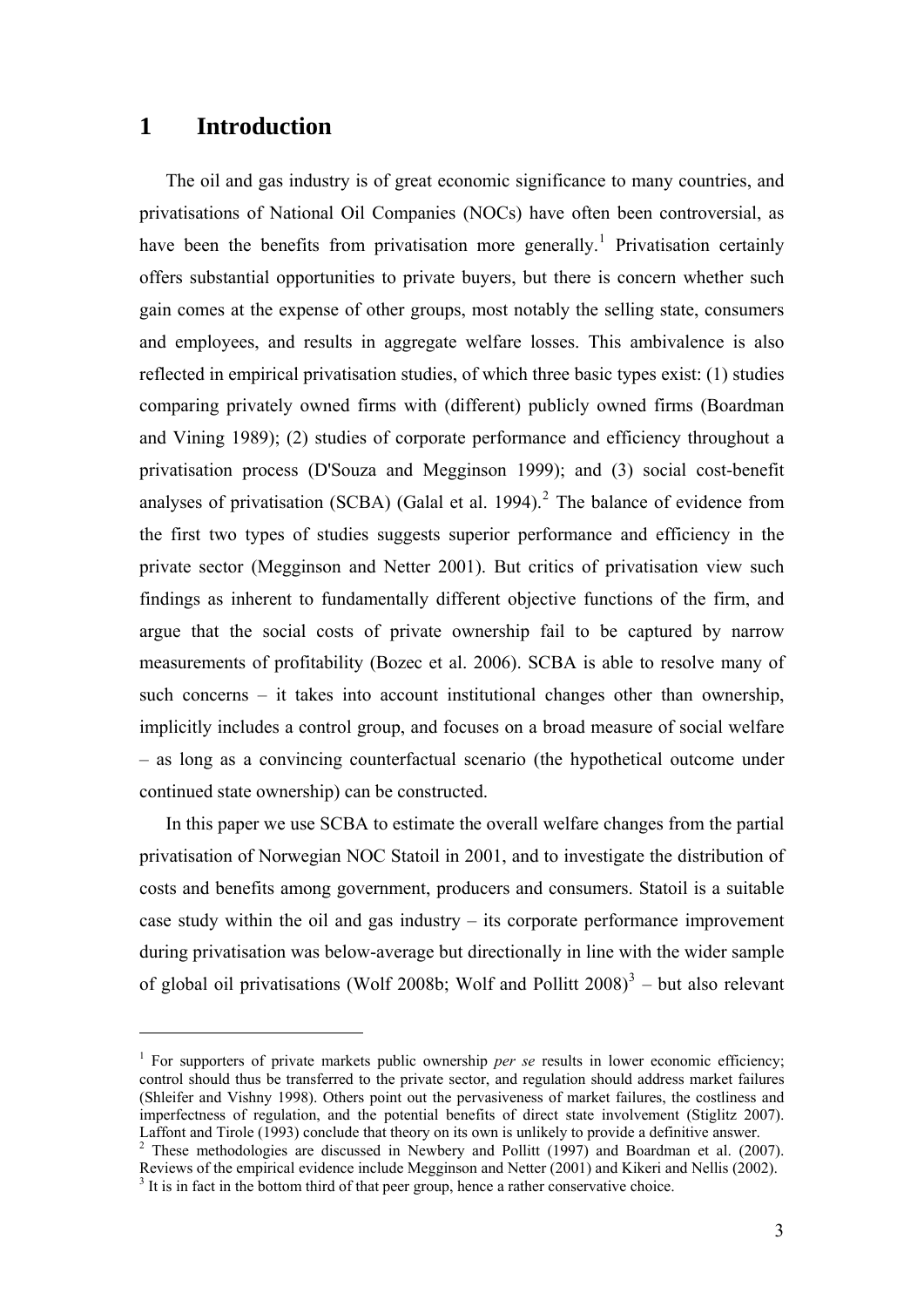<span id="page-4-0"></span>for the broader privatisation debate. It is Norway's largest industrial enterprise and is operating the majority of the national hydrocarbon output – Norway is one of the key exporters in the global oil and gas markets, the sector being of great national economic importance. As of July 2008 Statoil had a market capitalisation of more than US\$ 110 billion. Furthermore, the transaction exhibits a typical sale structure – partial privatisation without initial control transfer (Perotti and Guney 1993) – which enables a test of Galal's observation that "partial divestiture can provide gains that equal those of full divestiture"  $(1994, p.5)$  $(1994, p.5)$  $(1994, p.5)$ .<sup>4</sup> Finally, although Norwegian institutional governance can be expected to prevent any blatant abuse of the privatisation process<sup>[5](#page-4-0)</sup>, it is also not obvious that a decently run state firm such as Statoil has much to gain from privatisation. As Joseph Stiglitz (2007, p.30) sceptically remarks: "By most accounts, Norway's state oil company was both efficient and incorruptible; probably few countries have been able to realize for its citizens a larger fraction of the potential value of a country's resources. In the case of Norway, institutional change may make little difference in either direction (…). Norway's story is important because it destroys the shibboleth that efficiency and welfare maximisation can be obtained only through privatization."

To our knowledge this paper represents the first privatisation SCBA within the global oil and gas industry, which provides a fertile context for studies of ownership change and welfare generation. Firstly, the industry remains economically and politically important, and its role has been further strengthened in recent years. Secondly, oil and gas has been, together with utilities and telecommunications, one of the key contributing industries to overall privatisation revenues (Megginson 2005). Thirdly, although a number of private oil and gas companies rank amongst the largest corporations in the world, the large majority of the world's hydrocarbon reserves are under the control of nation states and their NOCs (PIW 2007). With dramatic increases in energy prices some countries are even considering revisions to previous choices in favour of private ownership. And fourthly, despite their importance there

<sup>&</sup>lt;sup>4</sup> As Gupta (2005) points out, this represents a test of competing theories on the underperformance of state-owned firms: the *political* view emphasises distorted objectives, which can only be remedied though a transfer of control, whereas the *managerial view* (based on agency theory) emphasise the lack of stock-market monitoring. Studies of full privatisation are unable to distinguish between these two theories, whereas successful partial privatisation supports the latter view.

<sup>&</sup>lt;sup>5</sup> Norway is certainly not a typical oil exporting country in terms of institutional context, but the analysis in Wolf (2008b) showed that better country-level governance is *negatively* correlated with oil company performance improvement during privatisation.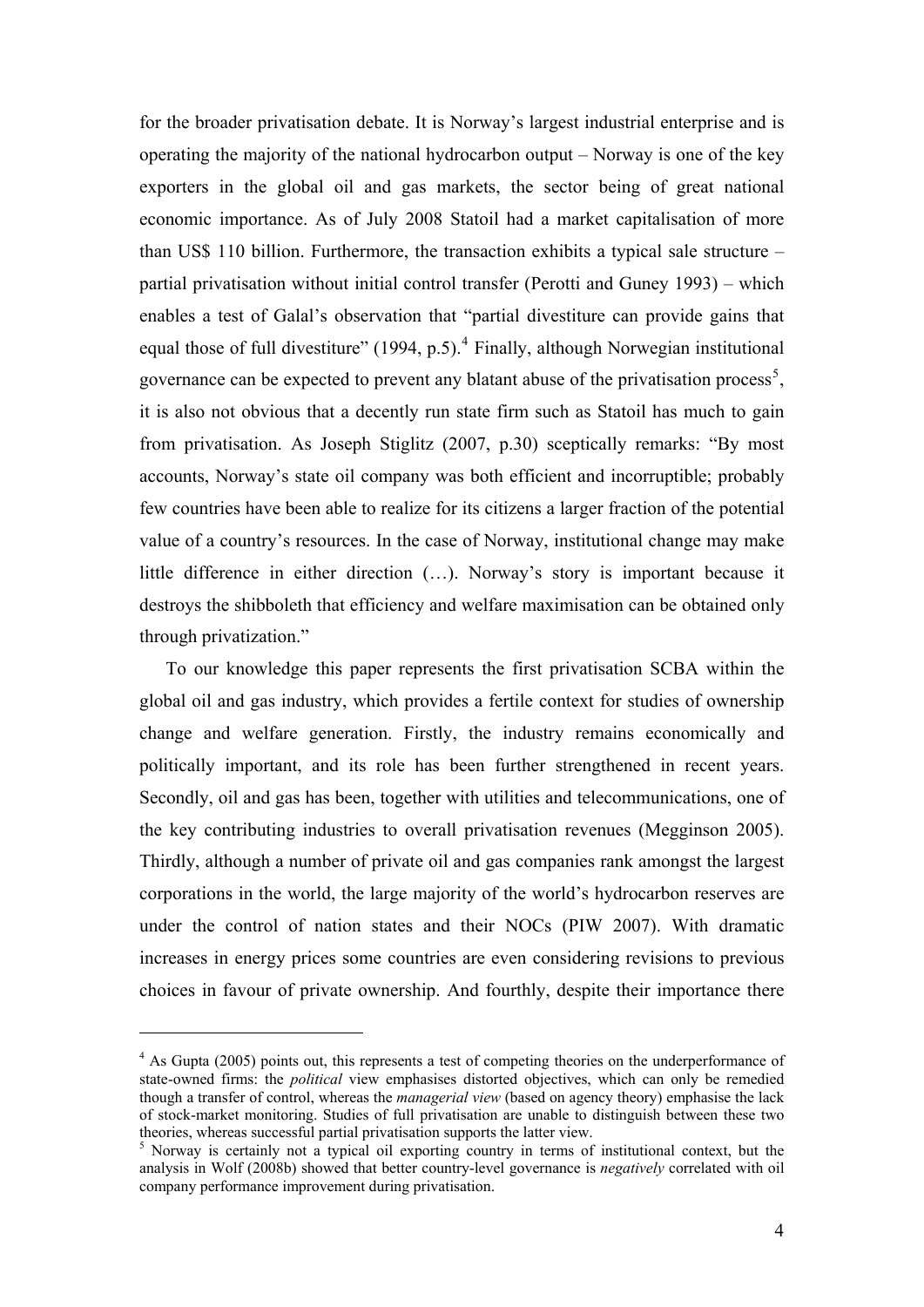<span id="page-5-0"></span>has been surprisingly little systematic research on NOCs in general (McPherson 2003), and on the link between ownership, performance and welfare generation in particular.<sup>[6](#page-5-0)</sup> From a methodological perspective, this paper is one of the few SCBAs where the counterfactual scenario can be based on a truly comparable, privately controlled competitor subject to the same external environment. The granularity of the available cost data also allows an analysis at the level of main business units rather than the aggregate corporate level, which has rarely been done before.

The paper is organised as follows: Section 2 characterises the Norwegian oil and gas sector and reviews Statoil's historic development. Section 3 outlines the SCBA methodology and data sources. Section 4 sets out the factual and counterfactual scenarios. Section 5 presents and discusses the results. Section 6 concludes.

## **2 Case background**

## **2.1 Oil & Gas in Norway**

 $\overline{a}$ 

Oil and gas, or petroleum in the wider sense<sup>[7](#page-5-0)</sup>, is the single most important industry in Norway today. In 2006, when Brent crude oil prices averaged US\$65 per barrel (BP 2007, p.46), the sector contributed 25% to the country's GDP, 36% to total state revenues and 51% to total exports (NPD 2007). First commercial quantities of oil in the Norwegian part of the North Sea were found in 1969, and production started in 1971.<sup>[8](#page-5-0),[9](#page-5-0)</sup> Production has grown substantially since, until peak output was reached in 2004 at 4.5 million barrels of oil equivalent per day (boe/d). The NCS has now entered its mature phase, but the Norwegian Petroleum Directorate (NPD) forecasts that current production levels of 4.2 million boe/d can be at least sustained until 2018, thanks to an increasing output of gas. The authorities believe that approximately 60% of the total recoverable liquids have been produced so far, but only 25% of the recoverable gas reserves (see Figure 3).

<sup>&</sup>lt;sup>6</sup> Two related papers by Wolf (2008a) and Wolf and Pollitt (2008) are studies of ownership and privatisation effects in oil and gas. See also Al-Obaidan and Scully (1991) and Eller et al. (2007).

<sup>7</sup> The word 'petroleum' literally means 'rock oil' (from the Latin 'petra' and 'oleum'). It is sometimes used to describe liquid hydrocarbons only, but can also include natural gas and related substances. In this paper I adopt the latter and wider definition, in line with the Norwegian authorities.

<sup>&</sup>lt;sup>8</sup> The offshore waters around Norway are collectively known as the Norwegian Continental Shelf (NCS): the North Sea in the South, the Norwegian Sea, and the Barents Sea in the Far North.

Al-Kasir (2006) has a detailed overview of the history of petroleum operations on the NCS. See also Grayson (1981) and Yergin (1991), as well as the websites of the MPE and NPD.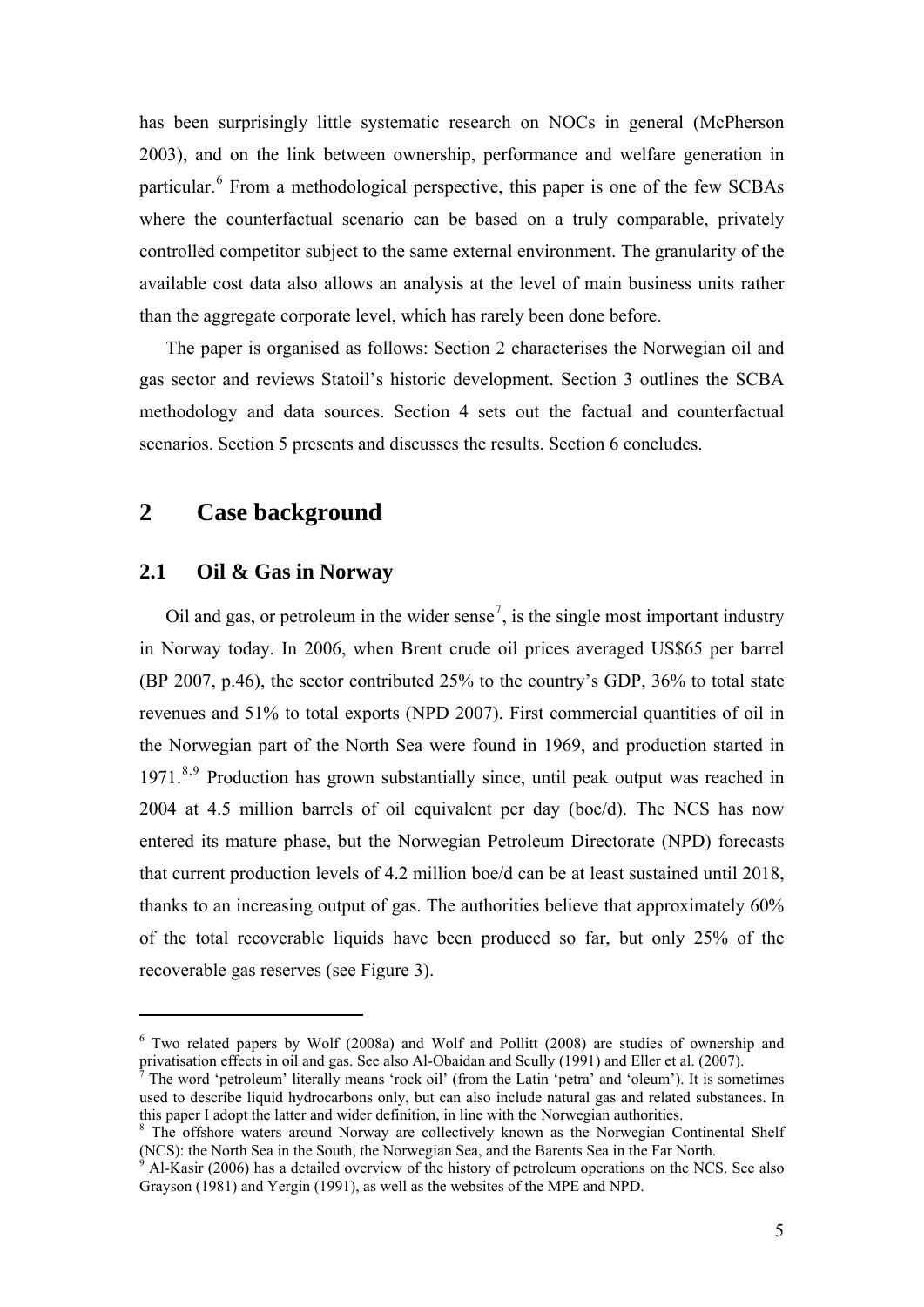



Source: NPD (2005), BP (2007)

**Figure 2: Norway's forecasted petroleum production** 



Source: NPD (2005)





Source: NPD (2005)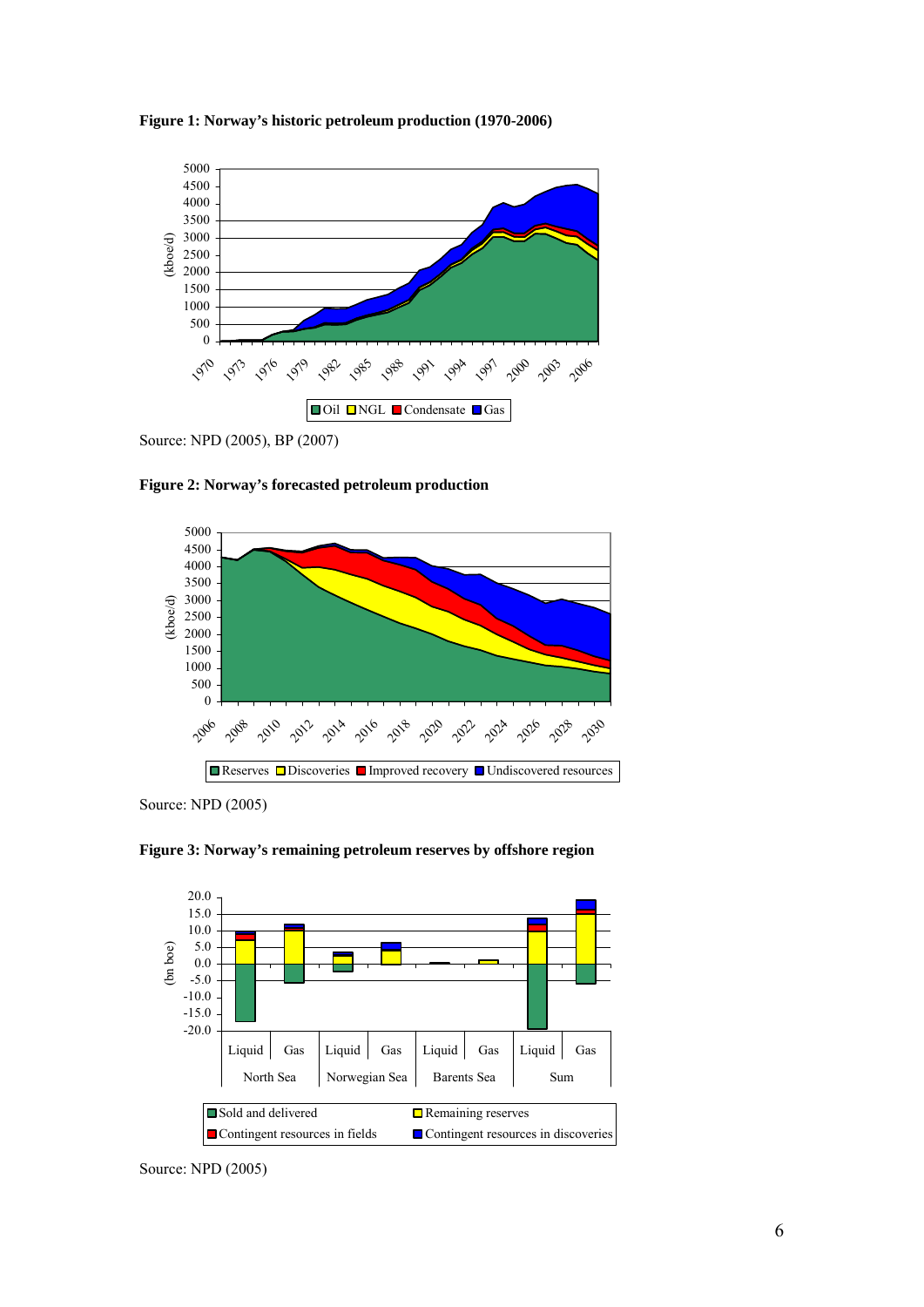Because of its small domestic population and its predominant use of hydropower for electricity purposes, Norway has become one of the world's key exporters of hydrocarbons, alongside Saudi Arabia and Russia. There is an extensive network of oil and natural gas pipelines on the NCS, linking most producing fields to the Norwegian shore, and/or (in the case of gas) directly to the UK and Continental Europe for export. Norway also has a number of downstream assets, including a refinery and petrochemical plants, which primarily serve the Scandinavian market, but also export to Continental Europe and the United States.

The largest players on the NCS in terms of production licences – as of year-end 2006 – are Statoil (173), Norsk Hydro (135), the Norwegian state (112) and Total (72), although in terms of petroleum reserves the direct financial interests of the state (see Section 2.2) still rank ahead of Statoil (NPD 2007).

## **2.2 Statoil and the "Norwegian model" of petroleum management**

Norway is one of the richest countries in the world – it ranked second in 2006 based on GDP per capita (PPP) as calculated by the World Bank – thanks in no small part to its petroleum resource wealth. But even before the discovery of oil did the Norwegians enjoy a high standard of life, with a successful private industry e.g. in shipping and fishing, and in contrast to the UK on the other side of the North Sea, the Norwegian government did not need petroleum revenues to balance its budget (Grayson 1981). Having witnessed the macro-economic distortions that oil created elsewhere in the world (Auty 1993; Stevens 2003; Humphreys et al. 2007) and worrying about the industry's intrusion into the traditional way of life in coastal communities (Al-Kasim 2006), Norway decided to pursue a "go-slow" policy with regard to petroleum development (Dam 1974). It was deemed that comprehensive state control over the sector was the best way to guarantee an appropriate pace of development, and to ensure that industrial expertise was built domestically rather than abroad; state participation in strategic industries also had a long tradition in Norway, in line with social-democratic policies elsewhere in Scandinavia.

In 1971 the Storting (Norwegian parliament) passed the so-called "ten commandments" of petroleum policy, which captured a wide consensus within Norwegian society. Amongst others they called for national steering and control of all NCS operations, for the state to be an active player coordinating Norwegian interests, for the development of a successful petroleum-based industry onshore, for petroleum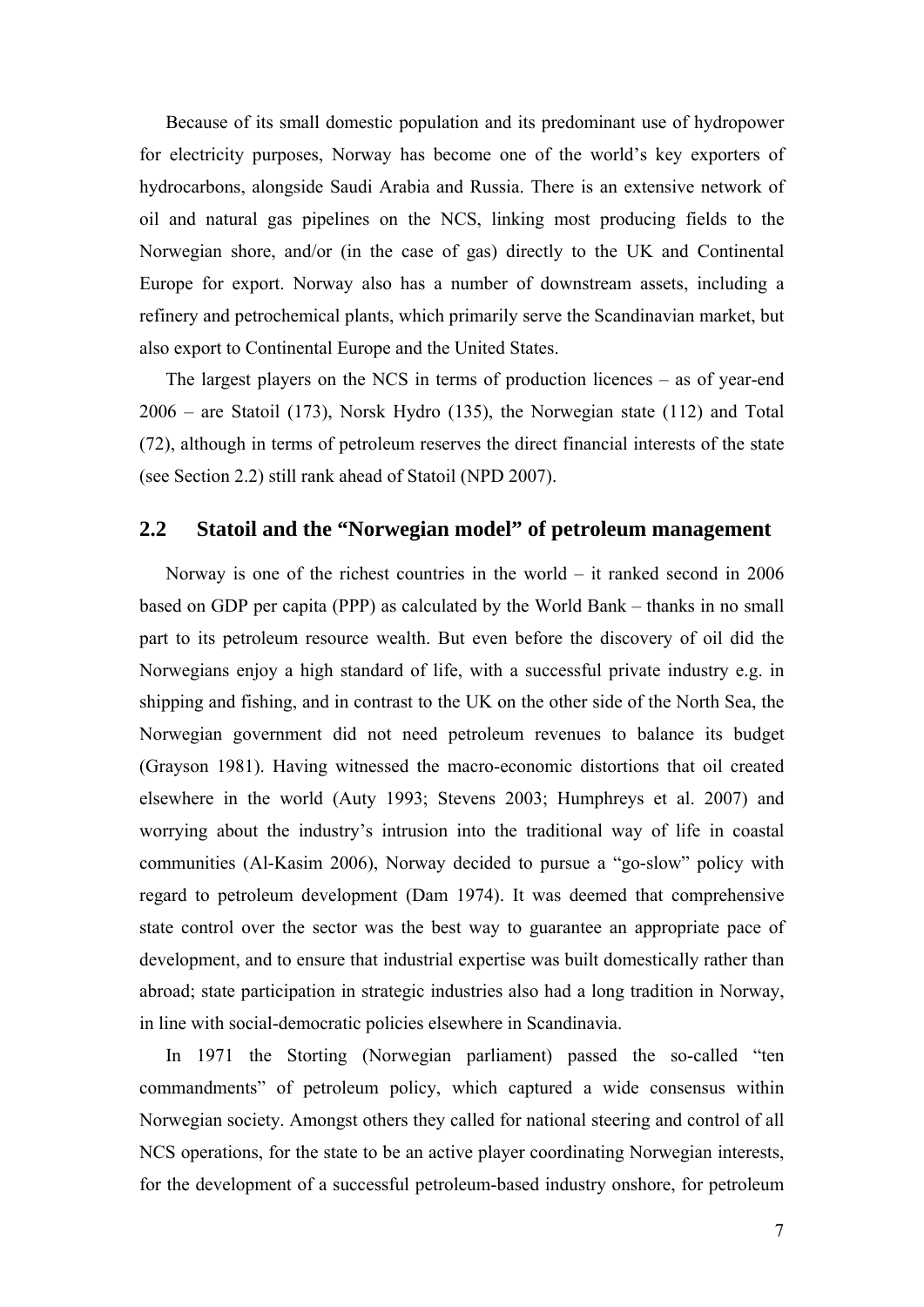<span id="page-8-0"></span>development to occur with due regard to existing livelihoods and the environment (including the prohibition of gas flaring), and for the creation of a national oil company to take over the state's business interests and to cooperate with other Norwegian and foreign oil companies.<sup>[10](#page-8-0)</sup> Because the semi-private conglomerate Norsk Hydro (NH) was not considered an appropriate vehicle to implement national petroleum policy<sup>[11](#page-8-0)</sup>, a new fully state-owed company was set up in 1972 called "Den norske stats oljeselkap a.s." ("the Norwegian State Oil Company"), which was later shortened to simply "Statoil". Although some had advocated Statoil to be a holding company only for the state's direct interests in petroleum assets, the Ministry of Petroleum and Energy (MPE) was of the opinion "that only through 'learning the ropes' as an operator would the national company be able to assist the country in ensuring national control." (Al-Kasim 2006, p.48). The first assets were assigned to Statoil in May 1973, and at the end of that year the company had 54 employees, led by Managing Director Arve Johnsen (Grayson 1981).<sup>[12](#page-8-0)</sup>

During its first decade of operations, Statoil benefited greatly from three key privileges assigned to it by the state: Statoil was granted a minimum participation of 50% in all petroleum licenses, implying a veto power on all development decisions; the company was carried through the exploration phase by the private co-investors in the respective licenses, i.e. it only had to pay its share in exploration expenses retroactively when a commercial discovery had been made; and once a discovery was declared commercial, Statoil's interest could be increased further by up to 30% (to a total of 80%) based on a sliding scale of production. In return for these privileges Statoil was not only bound by the commercial duties of the Companies Act, but also had to respond to political and social aims of government. The geo-political circumstances were very much in favour of Norway at that time: the OPEC revolution and asset nationalisations in the Middle East had made the private international oil companies desperate for access to new reserves, and a considerable part of the industry's hopes were pinned on the North Sea. The two oil price shocks in 1973 and 1979/80 further bolstered the bargaining position of the Norwegian government, but it

<sup>&</sup>lt;sup>10</sup> The 'ten commandments' were formulated by the Parliamentary Industry Committee, and included in the Recommendation No. 294 (1970-71), replying to Report No. 76 (1970-71). Al-Kasim (2006, p.143) has an English translation.

<sup>&</sup>lt;sup>11</sup> The state owned 51% of NH since the end of World War II, but the private shareholding was very international and the company was listed both in Oslo and in Paris.

<sup>&</sup>lt;sup>12</sup> At year-end 1979 there were 710 employees in Statoil, and by the end of the 1990s this number had increases to over 18,000.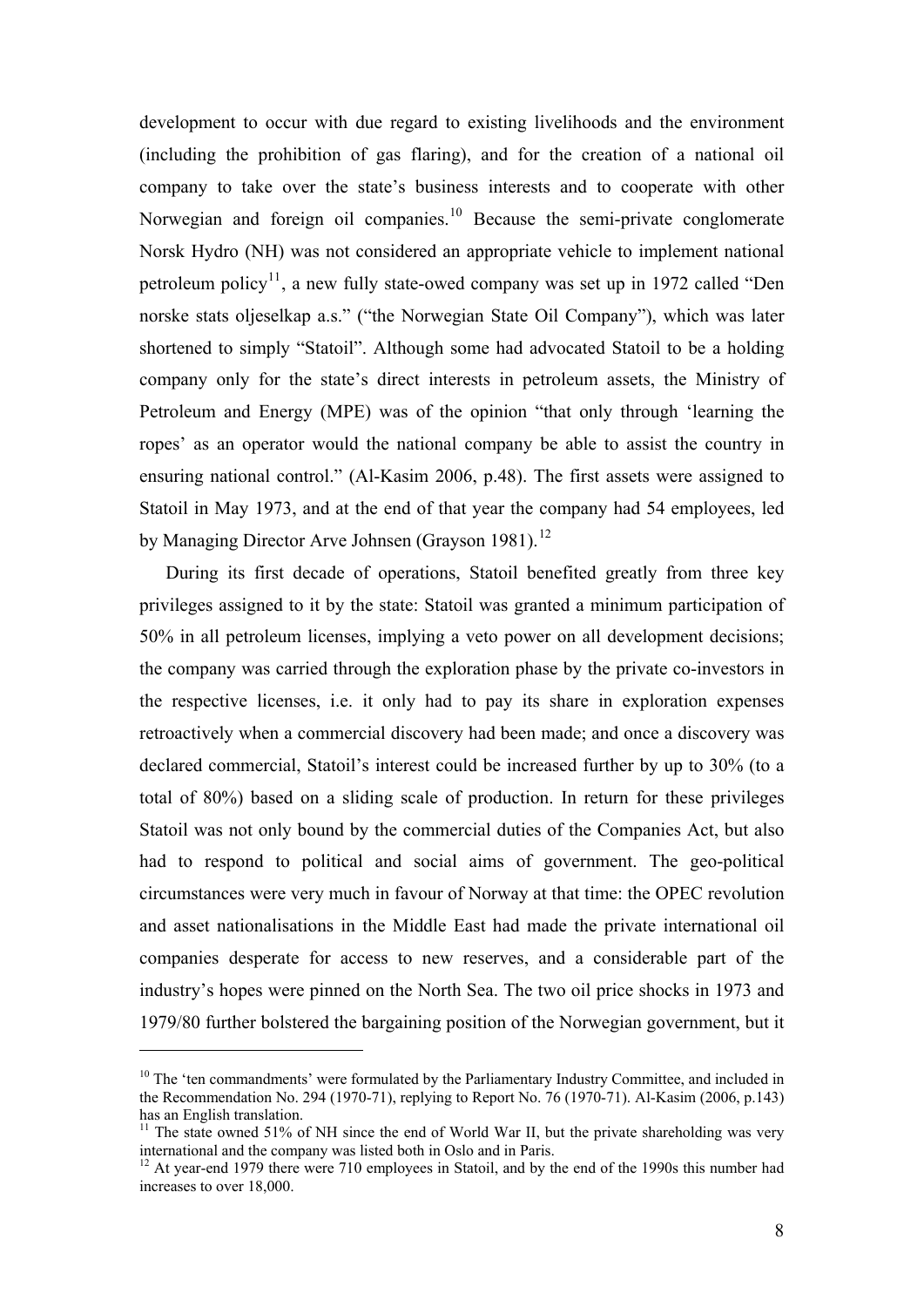<span id="page-9-0"></span>was always aware of the need for and benefits of private sector involvement on the NCS. Balancing the interests of the state with those of the international oil companies, and adjusting that balance based on external circumstances, is an ongoing priority of Norwegian petroleum policy.<sup>[13](#page-9-0)</sup>

By the mid-1980s Statoil had grown materially, was highly profitable and continued to enjoy full state backing. But a new conservative/centre minority government sought to reduce the discretionary power of Statoil relative to the state itself.<sup>[14](#page-9-0)</sup> In 1984 the Storting (Report No.73, 1983-84) made a number of important changes to the company's position. First, Statoil's license interests were split into two parts, the bigger part of which was transferred to the state (the "State Direct Financial Interest", SDFI). Although Statoil still managed those assets on behalf of its owner, their revenues now went directly to the public treasury. Second, the special privileges outlined earlier were withdrawn from Statoil and henceforth applied to the state instead<sup>[15](#page-9-0)</sup> – a few years later, in a bid to become more attractive to private investors, most of these stipulations were lifted altogether. Third, Statoil could not use its existing voting interests of 50%+ to single-handedly take or veto decisions within a license group, unless such voting was authorised by the Storting on grounds of national interest. And fourth, a "Gas Negotiations Committee" ("GFU" in Norwegian) was established, comprising Statoil, NH and Saga Petroleum. Its task was the centralised export marketing of NCS gas, a task that previously had fallen exclusively to Statoil as the majority owner in all field licenses.

In 1985-86, both the oil price and the Norwegian Kroner fell sharply, and shortly thereafter Statoil faced severe cost overruns at the Mongstad refinery upgrading project, triggering the resignation of Arve Johnsen in January 1988. He was replaced by Harald Norvik, who was to remain CEO until 1999. During his time in office, Statoil continued to develop towards a (predominantly) commercially oriented

<sup>&</sup>lt;sup>13</sup> The 'Norwegian model' of petroleum management includes a number of important features other than direct state participation and national control over development. See Al-Kasim (2006, p.241-246) for a discussion of its main attributes, incl. the separation of responsibilities between Ministry, NPD and Statoil; a focus on openness and transparency in procedure, and on internal governance and HSE at each licensee; the tangible state support for not only a state-owned firm (Statoil), but also one mixedownership (NH) and one fully private Norwegian oil company (Saga Petroleum) on the NCS; and the Petroleum Fund to buffer the real economy from the sudden influx of petroleum revenues.

<sup>&</sup>lt;sup>14</sup> The then Prime Minister Kaare Willoch later wrote in his memoirs: "The aim was to prevent Statoil" from growing beyond reasonable limits and exercise disproportionate influence" (cited in Claes 2002).

<sup>&</sup>lt;sup>15</sup> Statoil, like the other domestic oil companies, was still likely to receive priority allocations in future licensing rounds, but this was now at the discretion of the Ministry.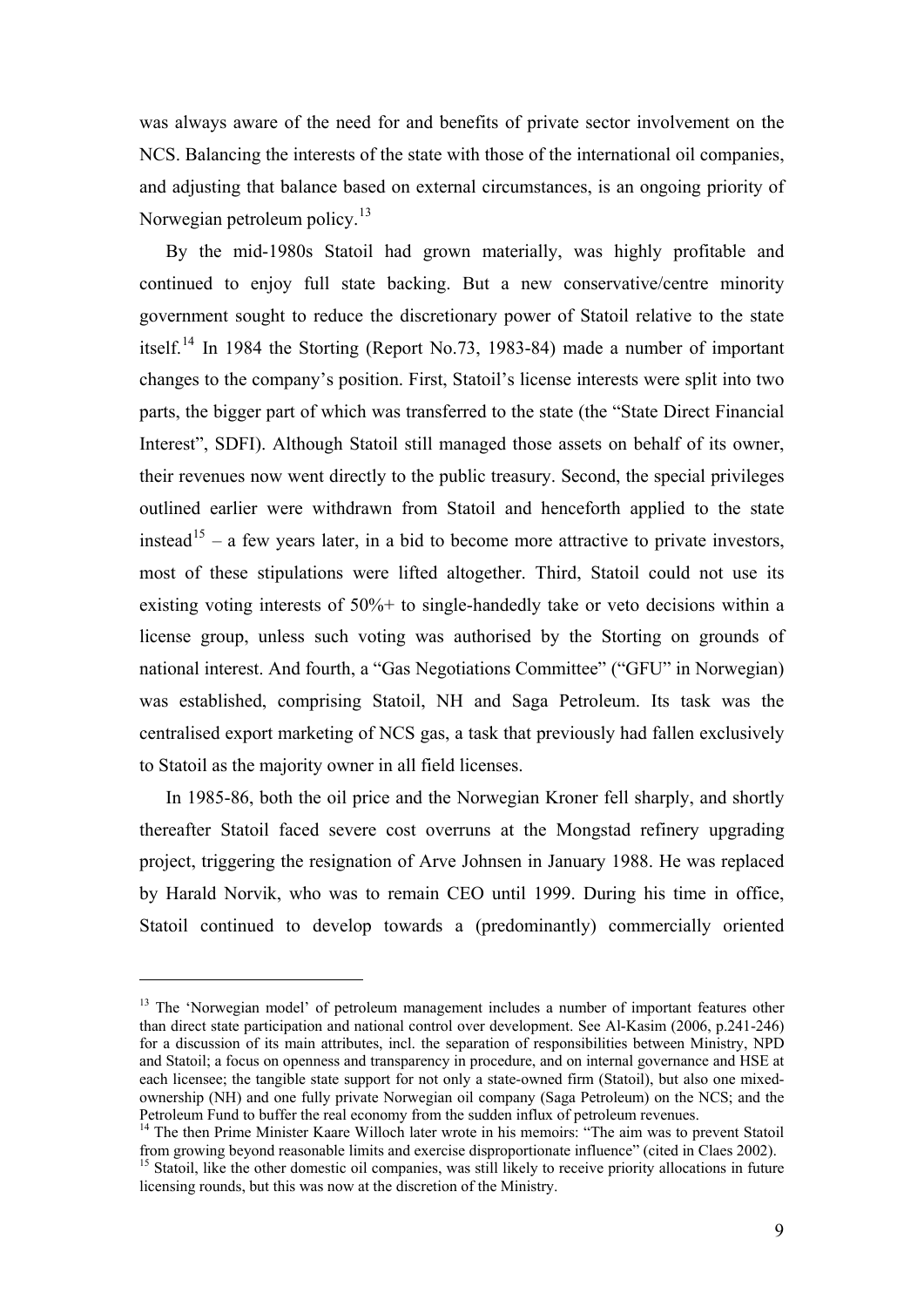<span id="page-10-0"></span>business, and the relationship with the state became increasingly arm's length. Two factors in particular supported such developments. Although Norway is not an EU member it joined the European Economic Area in 1994, which included adherence to a 1992 directive on the non-discriminatory granting of licenses for prospection, exploration and extraction of hydrocarbons.<sup>[16](#page-10-0)</sup> State favours for Norwegian companies were therefore more difficult, and competition from foreign companies in Norway was bound to become tougher (Claes 2002). Also, Statoil and NH were increasingly looking to compete internationally, outside the NCS, and to do so they would need to be striving for more efficiency and not be seen as being politically directed. International expansion was indeed supported by the Norwegian government. As the former NPD Director of Resources states: "There is no doubt that the policy of supporting the Norwegian offshore industry (…) had added to the cost of operations. In return for this additional cost, the expertise that had been developed could bring new values to Norway based on resources outside the Norwegian Continental Shelf" (Al-Kasim 2006, p.114).

The tenure of CEO Harald Norvik ended under similar circumstances as that of his predecessor. The oil price crash in 1998 had weakened the overall profitability in the industry, and the pressures on Statoil were compounded by significant cost overruns at the giant Asgard field. In April 1999 the MPE replaced the entire board of the company, triggering the resignation of Norvik.

## **2.3 Privatisation of Statoil**

In December 1998, a few months before his resignation, Harald Norvik had for the first time publicly raised the issue of state ownership in Statoil, and called for a review in view of the heightened competition in the industry. As the public reaction was mixed, if not positive (Lismoen 1999; Noreng 2000b), the centre-right government<sup>[17](#page-10-0)</sup> asked the new board of Statoil and its new CEO Olav Fiell to prepare recommendations for the future development of the group and the SDFI. In August 1999 Statoil management responded with an ambitious plan, in which the company was to be strengthened through the transfer of all or a significant part of the SDFI, prior to a partial privatisation and stock market listing (PIW 1999; Statoil 1999). In

 $16$  See Directive 94/22/EC.

<sup>&</sup>lt;sup>17</sup> In office from October 1997 to March 2000, led by Prime Minister Kjell Magne Bondevik.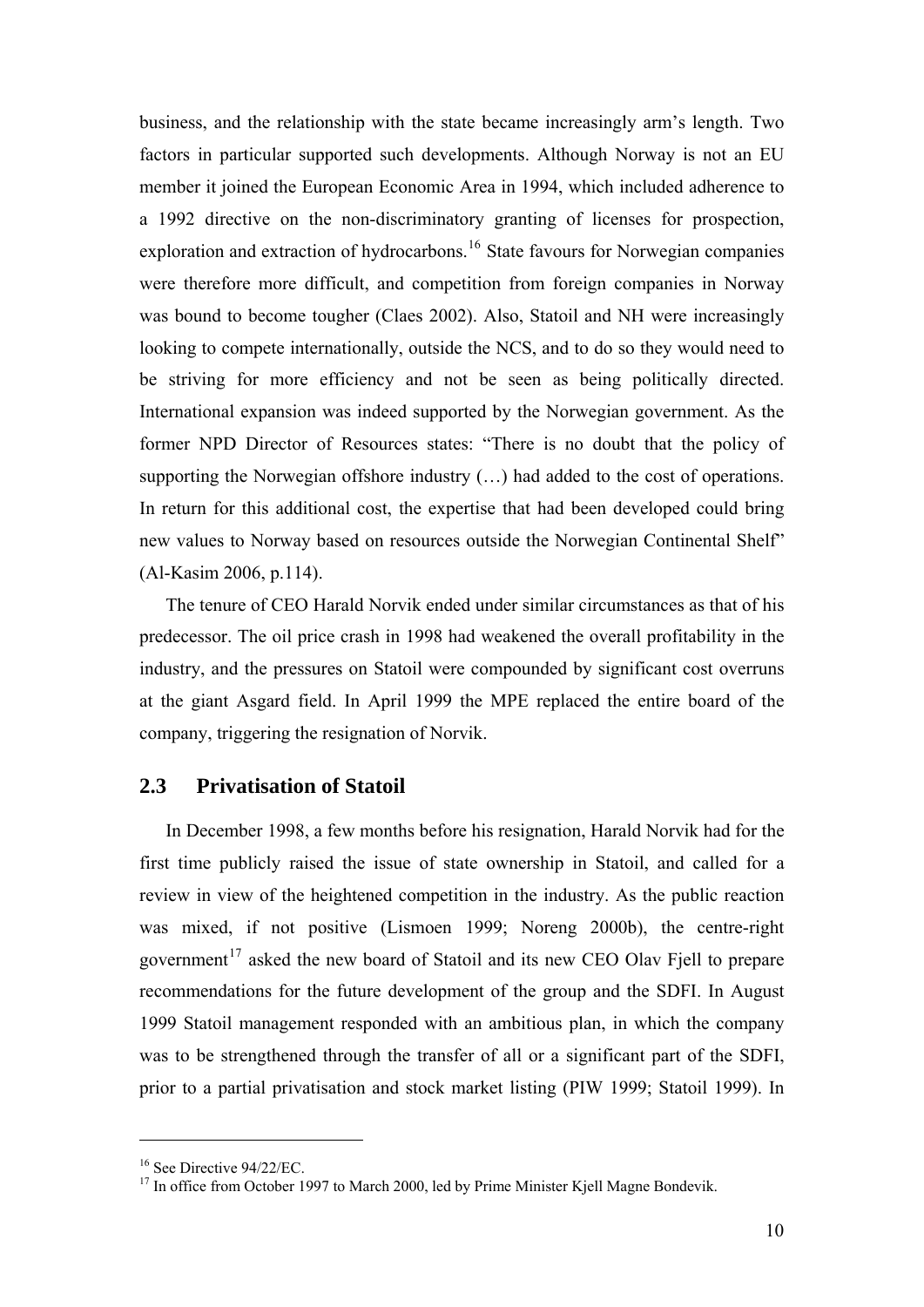<span id="page-11-0"></span>July 1999 the MPE also appointed its own financial and legal advisors on the available restructuring options (MPE 1999) $<sup>18</sup>$  $<sup>18</sup>$  $<sup>18</sup>$ , and planned to submit a White Paper to</sup> parliament in the spring of 2000.

The possible privatisation of Statoil and SDFI restructuring were considered together, because the Norwegian state at the time derived its petroleum revenues through four different channels: the SDFI (accounting for more than 40% of total NCS reserves), tax revenues from all non-SDFI participants on the NCS, its 100% ownership of Statoil, and a  $44\%$  ownership of NH.<sup>[19](#page-11-0)</sup> Statoil argued that receiving a substantial part of the SDFI prior to privatisation would strengthen the firm's competitive position and hence valuation levels. Statoil also wanted to be in a position to swap NCS licenses versus international assets. Because Statoil operated the SDFI on behalf of the state, any efficiency gains at the company would have a double positive impact on sovereign value creation. On the other hand, any efficiencyenhancing restructuring of the SDFI outside of Statoil (i.e. through sale or exchange of license interests with other NCS participants) could also reduce operating costs, increase taxation, and attract additional investment to the country.



**Figure 4: State revenues from petroleum resources** 

Source: (NPD 2007)

 $<sup>18</sup>$  Although at that point partial privatisation was certainly not an official policy of the government, the</sup> appointment of an investment bank as adviser on restructuring options is an interesting choice.

<sup>19</sup> In 1999 the state was diluted from 51% when NH acquired private Norwegian firm Saga Petroleum. Statoil, which had owned 20% of Saga, also received some of the assets in a three-way deal.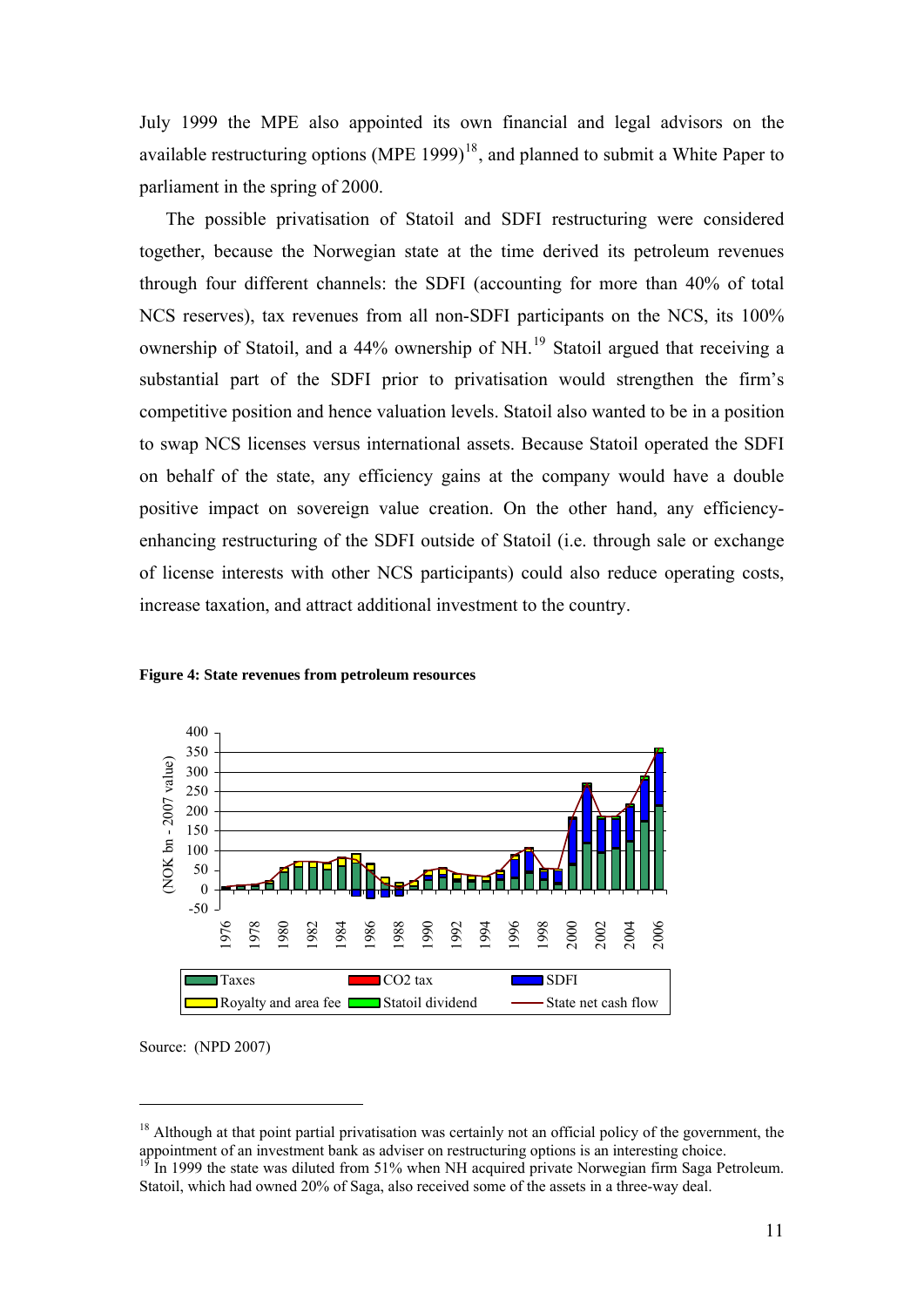<span id="page-12-0"></span>The Bondevik government fell in March 2000, and although the incoming Labour Prime Minister Jens Stoltenberg supported Statoil's partial privatisation, his party and the labour unions took some additional months to be convinced (Lismoen 2000; Noreng 2000a; PIW 2000). In December 2000 the government's plans were presented to parliament (MPE 2000), which approved them – with some small modifications – on 26 April 2001. The key elements of the privatisation and restructuring were (Statoil 2001):

- *Sale of 15% of SDFI assets to Statoil* (paid for in cash, infrastructure assets and subordinated debt). As a result Statoil's net proven reserves on the NCS increased by 54% to 3,787 million barrels of oil equivalent, and NCS production increased by 60% to 936 kboe/d.
- *Partial privatisation of Statoil.* Including the exercised over-allotment option of shares, 19.2% of Statoil was sold and listed on the Oslo and New York Stock Exchanges in June 2001, valuing the company at approximately US\$16.4 billion. Almost exactly half of the shares being offered were primary shares issues by the company, with the other half being secondary shares sold by the government. But because the new cash raised by Statoil was used immediately to repay outstanding debts to the MPE (arising from the SDFI sale), the Norwegian state was effectively the sole recipient of funds.
- *Establishment of a state-owned company (Petoro)* to take over the administration of the remaining SDFI assets from Statoil. Under a special instruction, Statoil nevertheless continues to *market* the SDFI output on behalf of the state.
- *Establishment of a state-owned gas infrastructure company (Gassco)* to take over operatorship of some NCS gas pipelines previously operated by Statoil.<sup>[20](#page-12-0)</sup>
- *Sale of 6.5% of SDFI assets to third parties.* Executed in March 2002, SDFI assets were auctioned to NH and others to improve license allocations, strengthen competition and investment incentives.

The 15% share of SDFI assets sold to Statoil was clearly less than the company had hoped for, but parliament allowed a further reduction in state ownership down to 67% in order to accommodate possible strategic alliances or share-based acquisitions.

<sup>&</sup>lt;sup>20</sup> This was done to prevent conflicts of interest between a part-private Statoil and other NCS operators.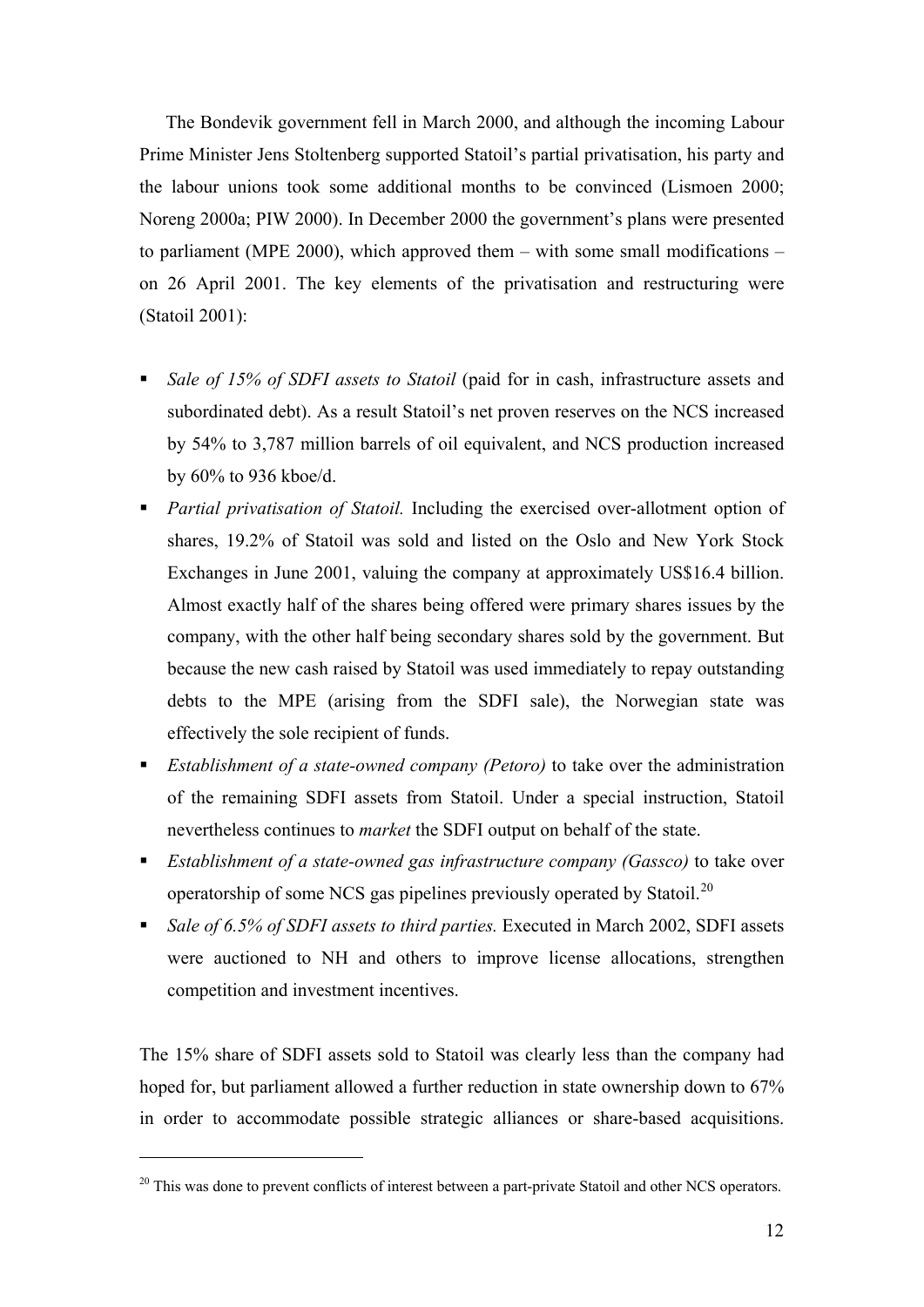When no such transaction was forthcoming in the three years following the IPO, the Norwegian government took advantage of the favourable oil price environment. In July 2004 and February 2005 it sold two further instalments of Statoil shares (approximately 5.4% each, using accelerated bookbuild, i.e. single-day transactions without any prior notice to the markets), reducing the level of state ownership to 70.1% as of year-end 2005.



**Figure 5: Key privatisation steps for Statoil** 

Notes: (1) Statoil CEO asks for ownership review; (2) Draft legislation introduced to Storting; (3) Statoil IPO; (4)  $2<sup>nd</sup>$  Statoil share offering; (5)  $3<sup>rd</sup>$  Statoil share offering; (6) Proposal for Statoil/NH merger

## **2.4 The Statoil-Hydro merger**

Because Statoil had been allocated a much smaller part of the SDFI assets than the company had envisaged, shortly after the IPO speculation started as to whether Statoil would be interested in acquiring NH's petroleum assets (PIW 2002). A first opportunity presented itself after another change of CEO at Statoil. Olav Fjell had to resign in September 2003 over kickbacks paid by Statoil to Iranian politicians and businessmen. CFO Inge Hansen became interim leader and held exploratory talks, which were discontinued and made public in February 2004 (Statoil 2004). A permanent replacement, Helge Lund, took over as CEO from August 2004. Since then, ongoing global industry trends towards consolidation and technically increasingly complex and investment-heavy upstream projects, and the growing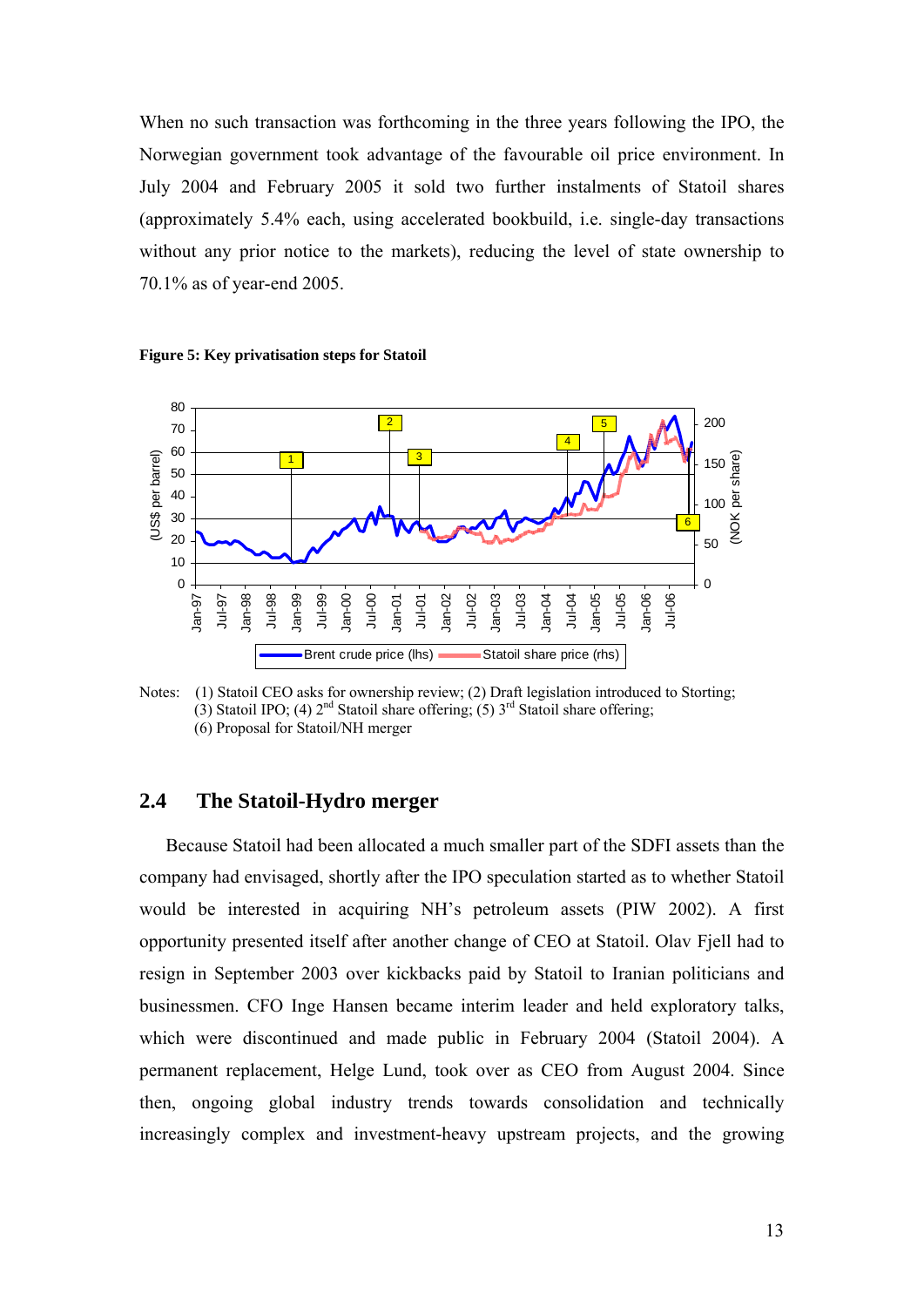<span id="page-14-0"></span>international importance of state-controlled petroleum companies from Russia, China and India seemed to strengthened the case for some form of cooperation.

In December 2006 the merger of Statoil with NH's petroleum division was announced. The transaction was approved by the EU and the Norwegian parliament over the summer, and officially completed on 1 October 2007. For each NH share Statoil issued 0.8622 shares in the new company "StatoilHydro". Old Statoil shareholders hold 67.3% of the combined company. State ownership was diluted to 62.5%, but the government expressed its clear intention to remain a long-term shareholder in StatoilHydro, and to rebuild its stake to over time to more than 67% (Norsk Hydro and Statoil 2007).

The ultimate outcome of just one surviving Norwegian oil company is not a complete surprise given the industrial dynamics of the petroleum sector. In fact, as early as 1971 the government had written in a report to the Storting: "In the opinion of the Ministry the character of the petroleum industry is such, involving heavy risks and heavy investments, that it is barely possible for more than one, or at the most two Norwegian groups to go to the full extent towards becoming an oil company on an international scale" (Al-Kasim 2006, p.56). Contrary to the Statoil part-privatisation, however, the Statoil-Hydro merger attracted a fair share of domestic criticism, largely due to the further increase in concentration on the NCS and the potential loss of competitive pressures and incentives (Osmundsen 2007).

## **3 Methodology and data**

### **3.1 Social cost-benefit analysis**

 $\overline{a}$ 

The SCBA methodology for privatisations<sup>[21](#page-14-0)</sup> aims to carefully identify the overall welfare changes from divestiture – and from possibly related restructuring – as well as the distribution of changes amongst the principal stakeholders. As Newbery and Pollitt (1997, p.278) put it: "[W]ho gained, who lost, by how much, and at what social value"? SCBA answers these questions by comparing the historical and predicted future evolution of the privatised firm with a counterfactual scenario of continued full government ownership. The methodology was first set out by Jones et al. (1990), and

 $21$  Jones et al. prefer to speak of "divestiture" to emphasize the transfer of ownership, rather than market liberalisation or other concepts often associated with privatisation.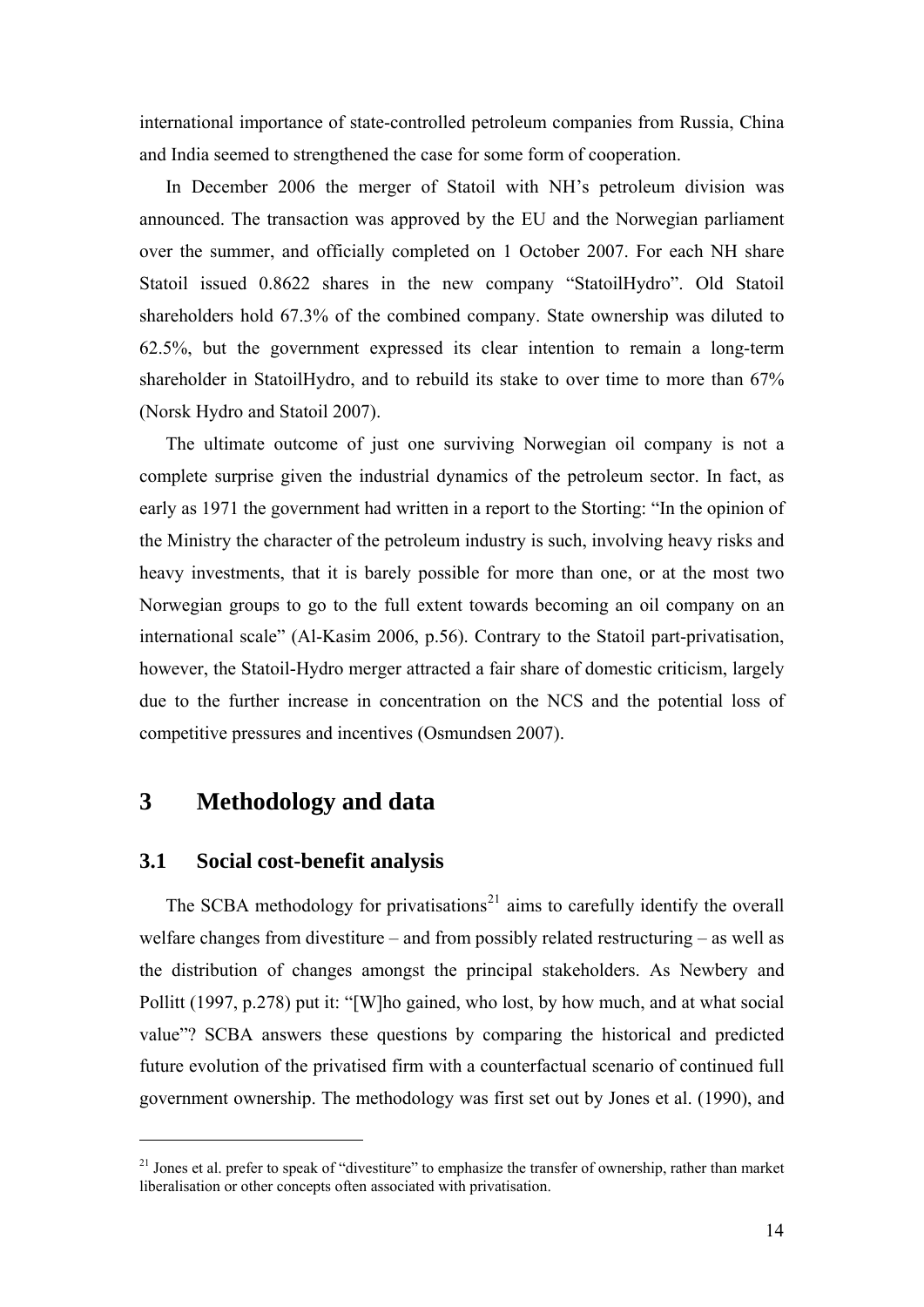<span id="page-15-0"></span>then applied in Galal et al. (1994) to 12 case studies – mostly from infrastructure, airlines/logistics and telecoms sectors – in four developed and middle-income countries. They find that divestiture substantially improved economic welfare in 11 of the 12 cases, with the main drivers being an increase in investment, improved productivity, more rational pricing policies, increased competition and effective regulation. Using the same methodological approach, Jones et al. (1998) confirm the positive welfare effect in a study of privatisations in Cote D'Ivoire. Several SCBAs exist on the UK electricity sector, including Newbery and Pollitt (1997) – who find positive welfare implications from the privatisation of the Central Electricity Generating Board, but a skewed distribution of benefits in favour of producers – Green and McDaniel (1998) and Domah and Pollitt (2001). Rail privatisation in the UK and Canada is examined in Pollitt and Smith (2002) and Boardman et al. (2007), respectively, with both sets of authors finding positive welfare implications from privatisation.

Following Jones et al. (1990) the overall change in welfare can be written as:

$$
\Delta W = V_{SP} - V_{SG} + (\lambda_G - \lambda_P)Z \tag{1}
$$

where  $\Delta W$  is the total change in social welfare,  $V_{SP}$  is the social value under private operation,  $V_{SG}$  is the social value under continued government operation,  $Z$  is the sale price, and  $\lambda_G$  and  $\lambda_P$  are shadow multipliers on government and private funds. Unless these shadow multipliers differ, the sale price is a straightforward transfer of funds from private investors to government with no implications for aggregate welfare. For the initial assessment we thus assume no difference between these multipliers – this issue will be revisited later – and focus on the first two terms of equation (1). Under the same assumption the distributional impact can be simplified to:

$$
\Delta W = \Delta Cons + \Delta Prod + \Delta Gov \tag{2}
$$

where Δ*Cons* is the change in consumer welfare, Δ*Prod* is the change in producer welfare (equivalent to shareholder benefits), and Δ*Gov* is the change in government welfare.<sup>[22](#page-15-0)</sup> Privatisation offers substantial opportunities for private industry buyers or private shareholders, but a key concern is whether such gains come at the expense of

 $22$  Equation (2) further abstracts from potential welfare changes on employees and competitors, and from changing externalities. Each of these assumptions will be discussed in due course.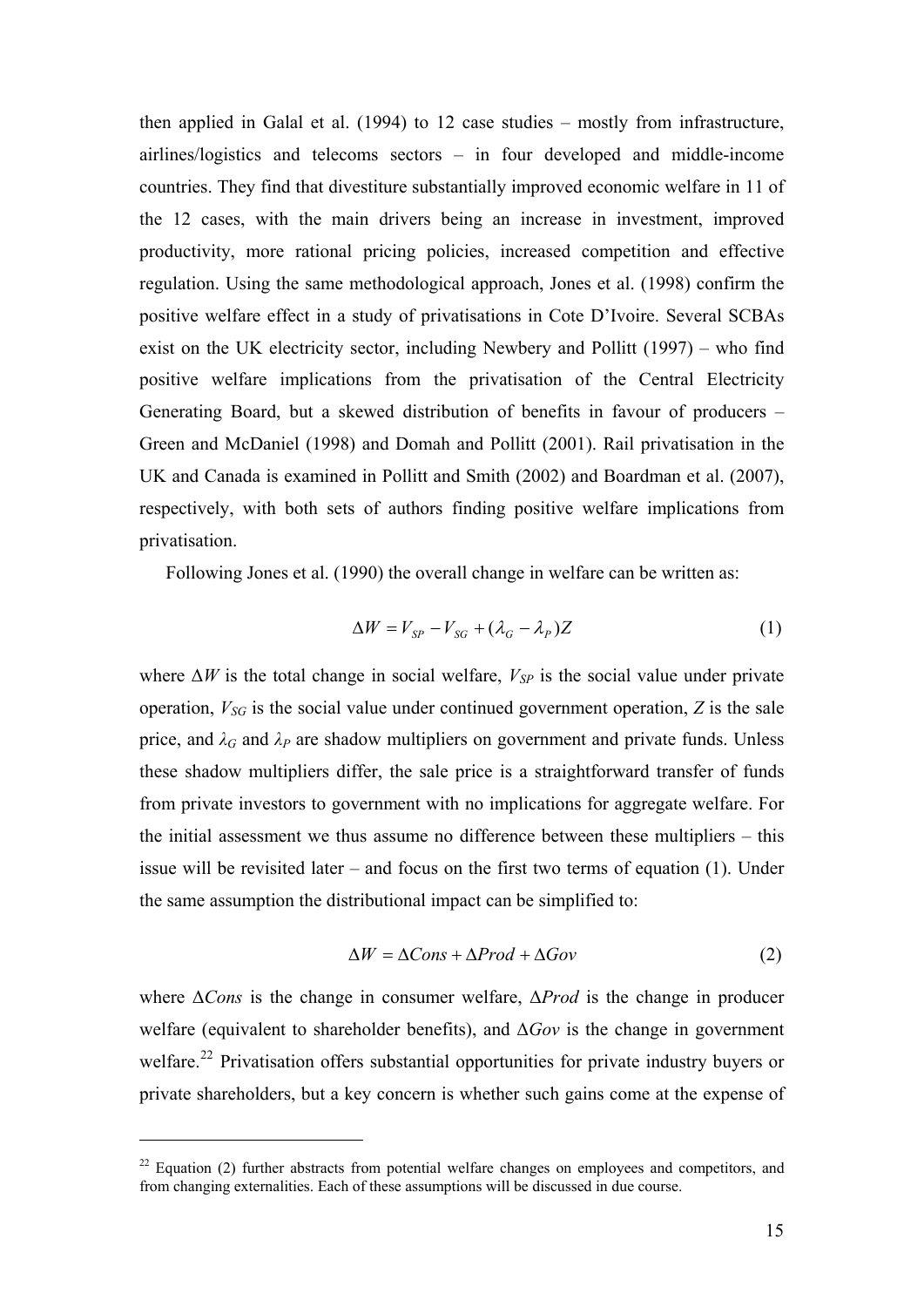<span id="page-16-0"></span>other groups, resulting in aggregate welfare losses. Jones et al. (1990) call this the "fundamental trade-off of divestiture" – privatisation might provide improvements in managerial incentives and technical efficiency, but might also lead to allocative inefficiencies and the misuse of market power. Also, the sales price received by the government might not adequately reflect intrinsic asset values.

Fortunately, the first set of issues does not arise under competitive market conditions, in which case the impact on consumer surplus and welfare can be assumed to be zero (Newbery and Pollitt 1997; Boardman et al.  $2007$ ).<sup>[23](#page-16-0)</sup> Although it has a dominant producing position on the NCS, all of Statoil's sales markets have long been competitive: its crude oil production is exported onto the world market, its refined oil products and petrochemicals compete for market share in Scandinavia, the Baltics and North-West Europe against several established downstream players. Natural gas supply into Europe was for a long time characterised by oversupply, with Norwegian producers struggling to conclude long-term sales contracts that merited the development of dry gas or even associated gas fields on the NCS (Al-Kasim 2006). Since the mid-1990s demand for natural gas steeply increased and producers certainly enjoyed a much better bargaining position. But – other than for considerations of portfolio diversification and energy security in the purchasing countries – Norwegian gas still competes on price against pipeline supplies from the UK, Russia and Algeria, and increasingly against LNG deliveries from elsewhere. It should also be noted that – after Norway abolished the GFU under pressure from the EU – Statoil-operated gas fields on the NCS compete against fields of other operators, and that even as an operator Statoil is accountable to its peer shareholders in individual field, and has to justify its pricing position in gas contract negotiations. Further to these considerations, there has been no suggestion or empirical evidence yet of changes in Statoil's pricing or output behaviour post privatisation. In summary, it is therefore reasonable to assume that Statoil's pricing and output policies following privatisation did not differ from counterfactual scenarios without privatisation, and that thus Δ*Cons* is zero.[24](#page-16-0)

 $^{23}$  When prices do not change, Newbery and Pollitt (1997) point out that improvements in technical efficiency, i.e. falling costs, are a necessary but not sufficient condition for social welfare to increase.

 $^{24}$  Even if allocative inefficiencies existed and were included in the overall welfare consideration, their impact would likely be very small. Newbery and Pollitt (1997, p.280) measure such effects by the deadweight loss,  $0.5\varepsilon\varphi^2$  as a proportion of expenditure, where  $\varepsilon$  is the elasticity of demand and  $\varphi$  is the proportional difference between the factual and counterfactual price. A simple alternative estimation is the so-called "Slutsky compensation" (Varian 1984; Galal et al. 1994), which calculates allocative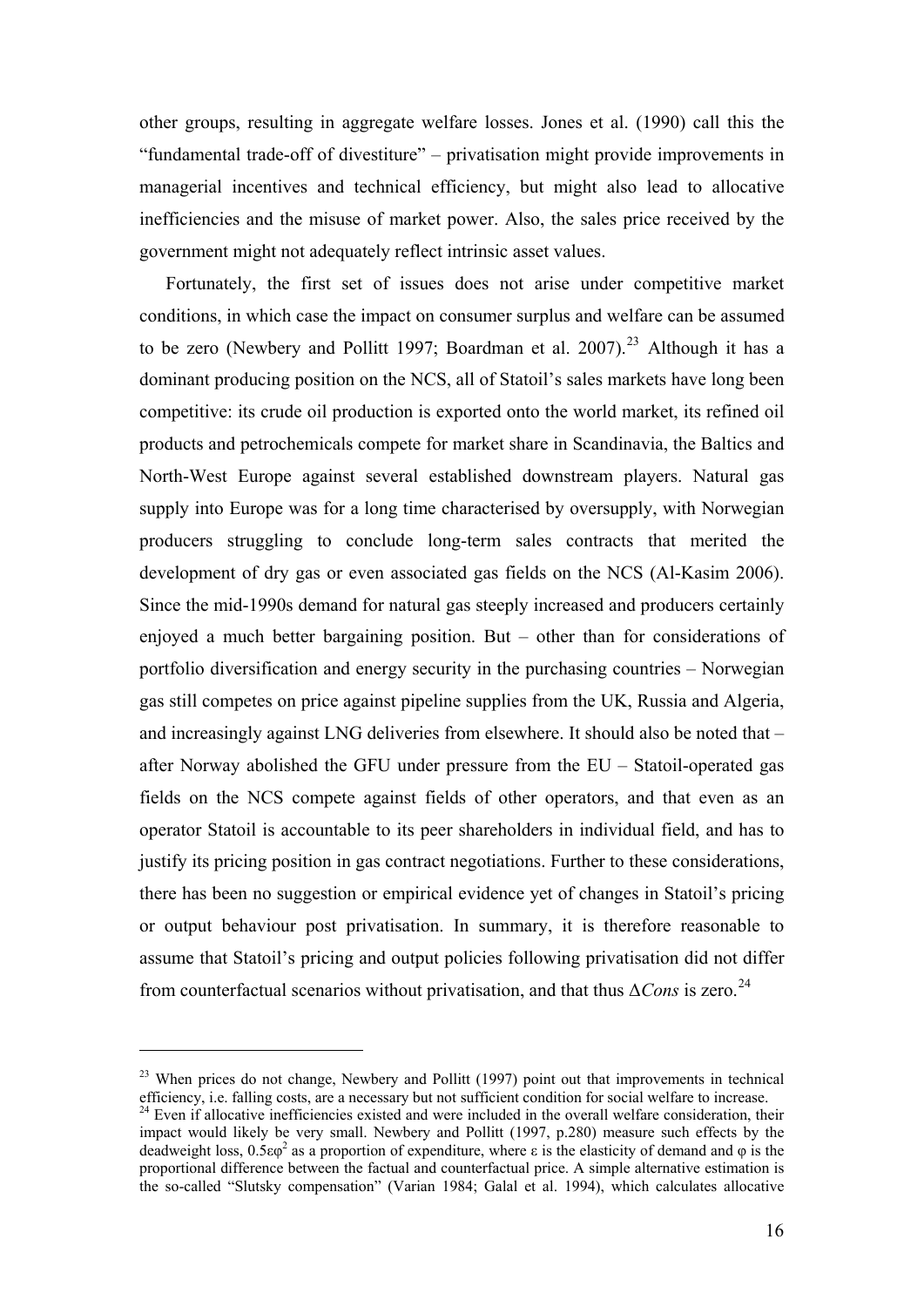Given that prices and outputs are the same in the factual and counterfactual scenarios, the change in costs is the same as the change in profits, and based on Boardman et al. (2007) the change in welfare can be written:

$$
\Delta W = V_{SP} - V_{SG} = \Pi_P - \Pi_G - TC \tag{3}
$$

where  $\Pi_P$  is the present discounted value of profits under privatised ownership,  $\Pi_G$  is the corresponding value under the counterfactual scenario of continued government ownership, and TC is the present value of all transaction costs of privatisation. 'Profits' in this context means public rather than private profits (Jones et al. 1990; Galal et al. 1994). At this point a short clarification of the terminology is helpful. Jones et al. refer to the net income (or earnings after tax) from the corporate income statement as private profit. They contrast this with public profit, which differs in several ways, most notably the treatment of non-cash items such as depreciation, interest expenses, and the treatment of taxes, which are not lost for public profits because they accrue to the state. In practical terms, this public profit is very close to the pre-tax value of the enterprise cash flow used in conventional DCF valuation models (Brealey and Myers 1996; Koller et al. 2005). Because in the following we frequently need to differentiate between pre-tax and post-tax values, the term 'public profit' shall be continued to be used in the sense of Jones et al, i.e. as a pre-tax cash flow value, and 'private profit' (or 'after-tax' or 'shareholders' profit) shall be defined as the portion of that public profit accruing to private investors.

$$
\Pi \equiv \Pi^{Pub} = \Pi^{Priv} + T = (1 - \tau)\Pi^{Pub} + \tau\Pi^{Pub}
$$
\n(4)

where *Π* or  $\Pi^{Pub}$  is the present value of public profits,  $\Pi^{Priv}$  is the present value of private (post-tax) profits, *T* is the present value of corporate tax payments, and  $\tau$  is the effective corporate tax rate. Jones et al. point out a few additional differences between net income and public profit, which are largely due to variations between accounting and economics, but these are of interest for the absolute level of valuation only. When comparing post-privatisation and counterfactual scenarios, which is the principal aim

1

efficiency changes as the previous period's quantity times price change, neglecting the effect of demand elasticity.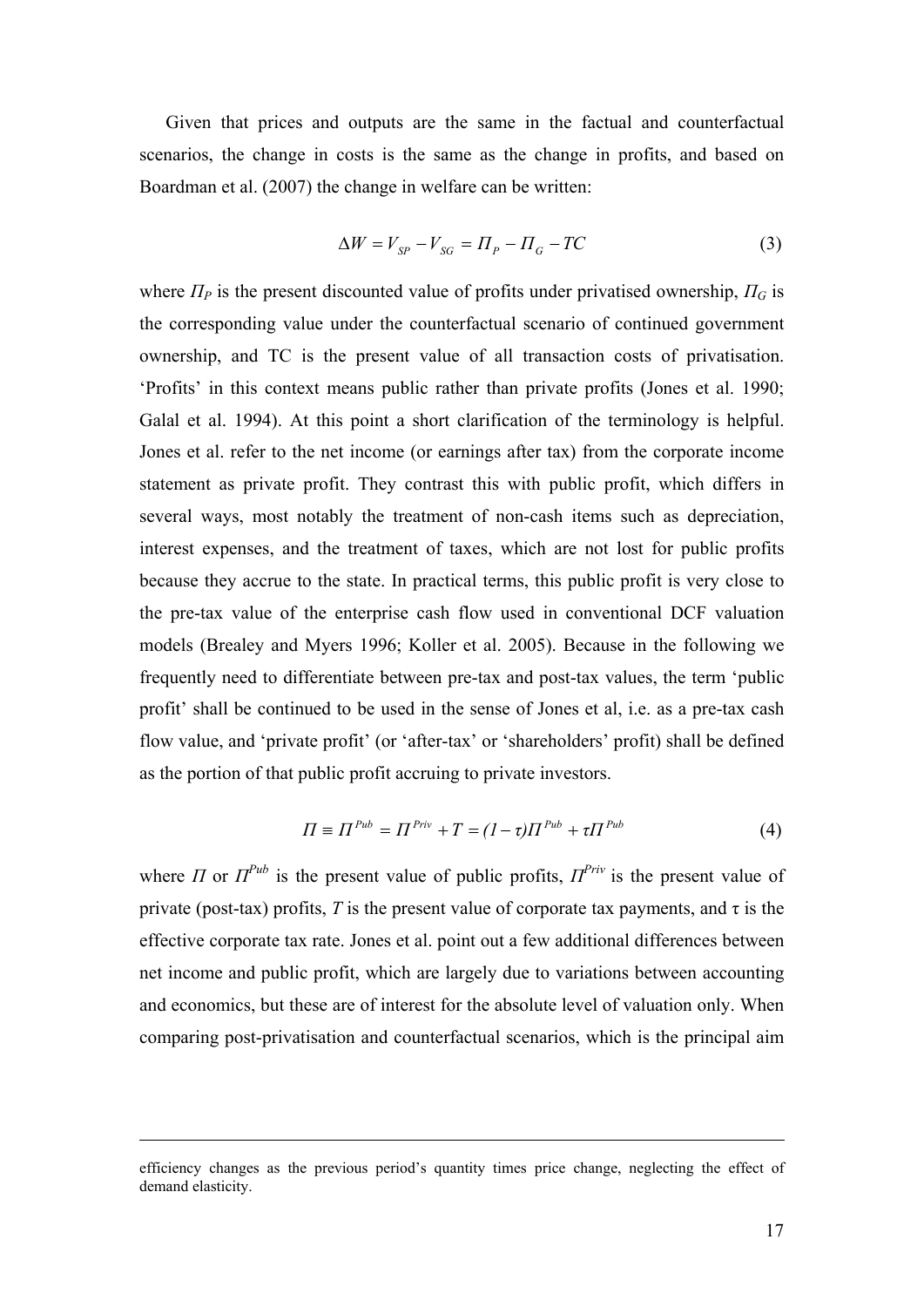<span id="page-18-0"></span>of SCBA, the difference principle ensures that virtually all of them cancel out and do not require further attention.<sup>[25](#page-18-0)</sup>

Although the notation is based on profits rather than costs, it should be reemphasised that both are perfectly equivalent approaches, as the analysis assumes no differences in petroleum prices or revenues between the factual and counterfactual scenarios. The profit notation is chosen because it better reflects our valuation approach (using a full-scale company model rather than a discounted cost stream) and because it provides public and private values for Statoil that can be directly compared to the actual sales price received in the IPO.

The distribution of welfare gains (or losses) is important because the ultimate judgement on success or failure of privatisation often rests on it. Only Pareto improving privatisations, where none of the major stakeholders lose out, are likely to receive public support and approval. In Statoil's case, with consumer surplus unaffected due to the competitiveness of the company's product markets, we can focus on the distribution of welfare changes between the company with its new private shareholders on the one side, and the tax-funded state on the other. Looking at the changes in government welfare first, the state foregoes the company's future public profits generated under the counterfactual scenario, and in return receives the sales price, plus the present value of all taxes and any residual share in the private profits, both generated under private part-ownership. If the privatisation is underpriced, the state recovers some of the Norwegian shareholders' benefits through capital gains tax, but the state in any case also bears the full transaction costs of the sale. Formally, with  $\lambda$  being the share of equity sold through partial privatisation,  $Z$ and *U* being the sales price and amount of underpricing for 100% of the firm, respectively, and *θ* being the effective rate of capital gains tax, we can write:

$$
\Delta Gov = \lambda (Z + \theta U) - \Pi_G + \tau \Pi_P + (1 - \lambda)(1 - \tau) \Pi_P - TC
$$
\nSales price and tax on  
\n<sub>underpricing</sub> (counterfactual) (factual) (

which, when the firm is fully divested, simplifies to (see Boardman et al. 2007, p.13):

$$
\Delta Gov = Z + \theta U - \Pi_G + \tau \Pi_P - TC \tag{6}
$$

<sup>&</sup>lt;sup>25</sup> The benefits of the difference principle are quite substantial: *any* underlying measurement or valuation errors cancel out as long as they have been committed consistently across the scenarios.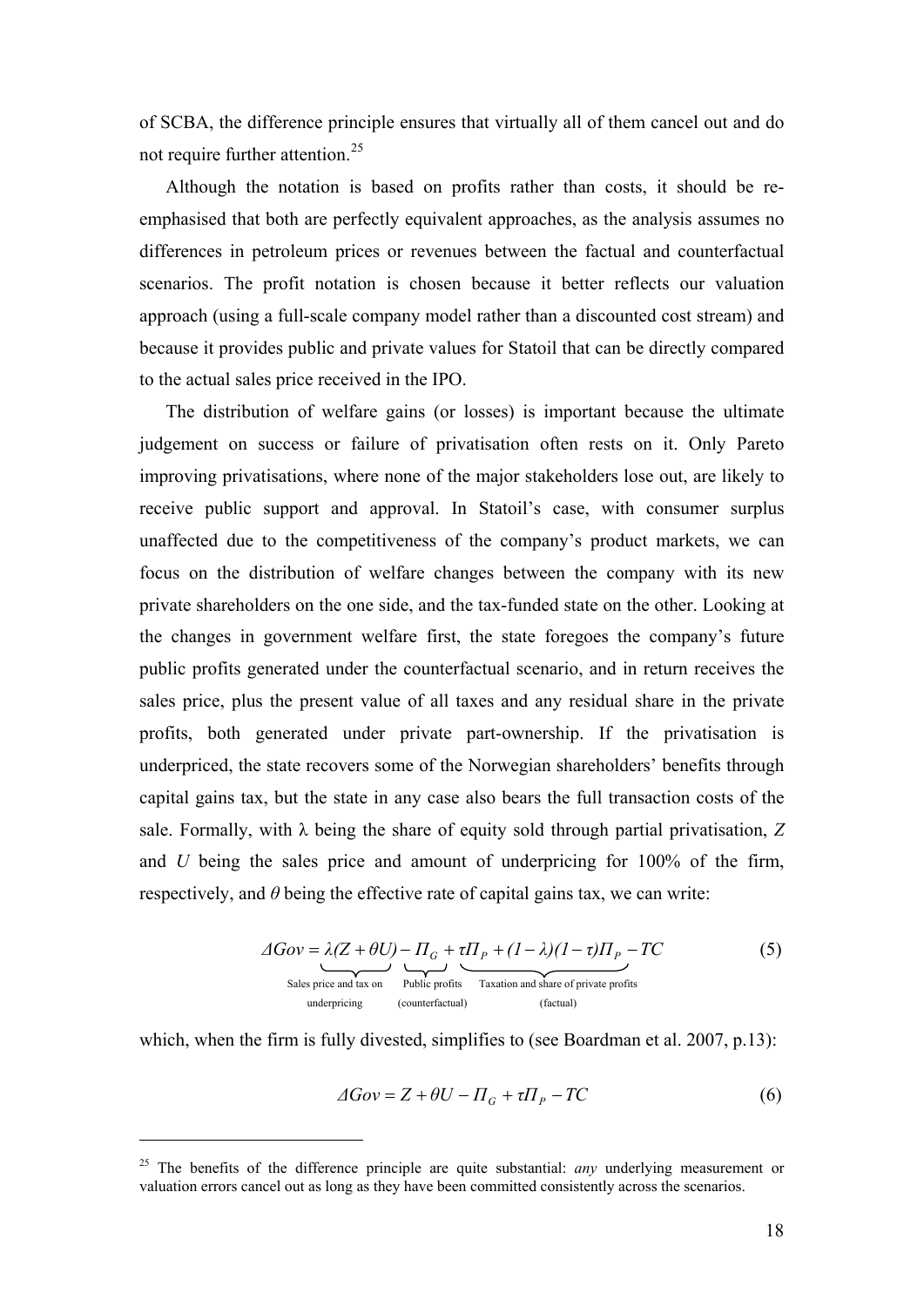<span id="page-19-0"></span>The change in welfare to private investors then simply follows as the residual:

$$
\Delta \text{Prod} \approx \Delta W - \Delta \text{Gov}^{26} \tag{7}
$$

## **3.2 Data**

 $\overline{a}$ 

Most of the data on operational and financial performance comes from official company reports and disclosures. Annual reports for both Statoil and NH (the primary benchmark for upstream performance) were collected for the years 1996 to 2006. Particularly useful is the standardised disclosure on oil and gas producing activities (SFAS No. 69), which is mandated by the U.S. SEC and which is available for both firms for the years 1998 onwards.<sup>[27](#page-19-0)</sup> Additional information comes from the Statoil IPO prospectus, dated June 2001, and the same is true for the Statoil/Hydro Petroleum merger prospectus, dated May 2007. To further track the developments in corporate performance from Statoil's own perspective – including the delivery on and changes to self-imposed performance targets such as operational cost savings, investment cost savings, return on capital, and physical output growth – all of Statoil's investor presentations and press communications have been collected and analysed, particularly those from the annual Capital Market Days since 2001. The second benchmark for upstream performance used in the following is a synthetic aggregate of OECD-based oil companies called "Global OilCo", which is regularly compiled and updated by UBS Investment Research; several of these reports, dated 2000 to 2007, have been available as sources.

Importantly, the oil and gas research team at UBS Investment Research has also shared its insights on Statoil's revenue and cost structures in the form of a corporate financial model, dated June 2006. This model, which has been modified, extended and updated by the author, formed the basis for some of the forecasts and sensitivity analysis presented later in this paper. It should be emphasised that, due to the difference principle of the SCBA, the results of this analysis are not dependent on any external valuation assumption or forecast level. The UBS model proved very useful,

<sup>&</sup>lt;sup>26</sup> In the simplified case of full privatisation, no underpricing and no transaction costs the new shareholders get the after-tax profits and pay the sales price:

 $\Delta W = \Delta Gov + \Delta Prod = Z - \Pi_G + \tau \Pi_P + (I - \tau) \Pi_P - Z = \Pi_P - \Pi_G$ 

 $27$  Boynton at al. (1999) show that these disclosures are useful indicators for efficiency.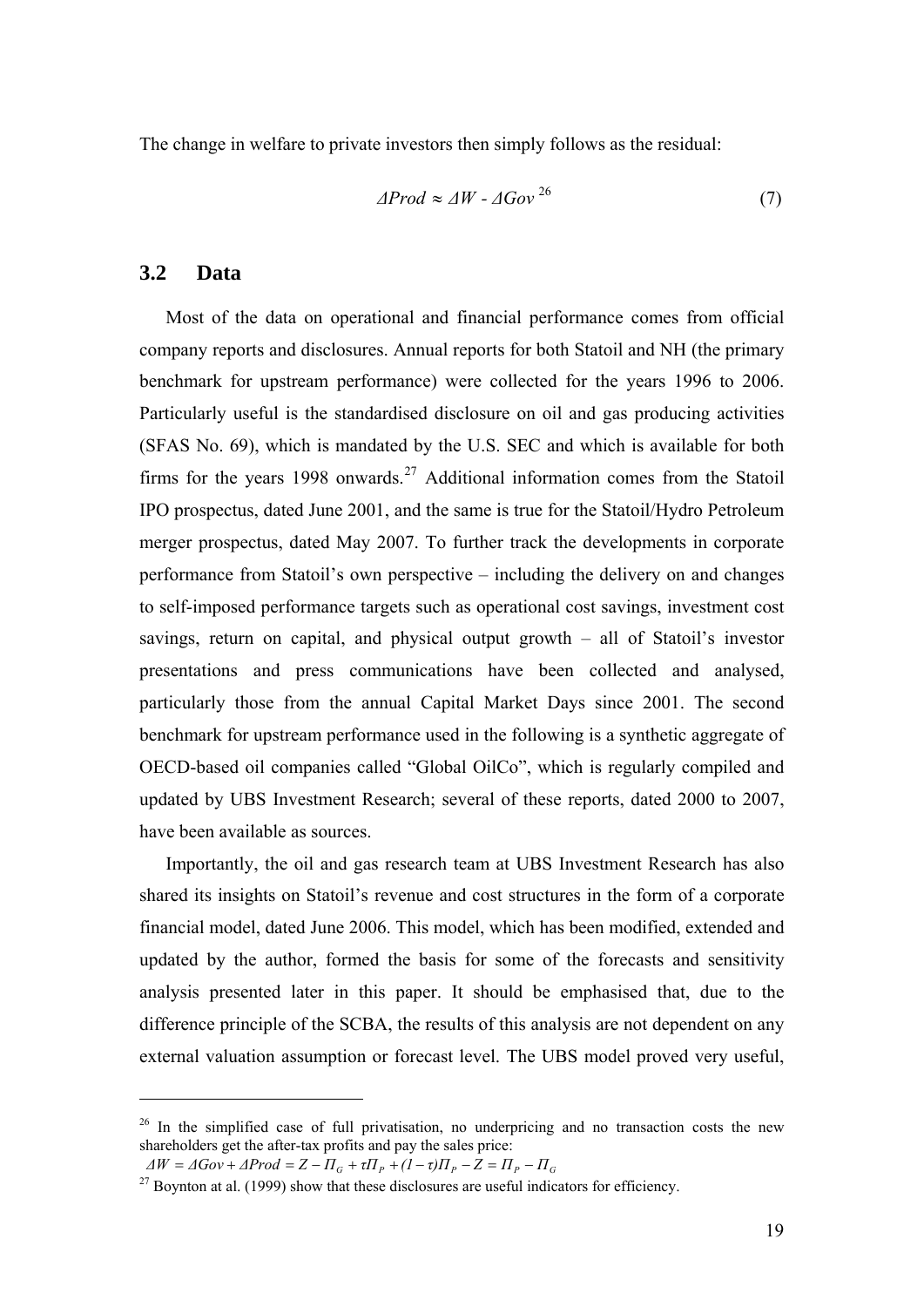<span id="page-20-0"></span>however, in estimating Statoil's divisional cost structures (e.g. in refining or natural gas transportation) in greater detail than what is disclosed in the annual accounts.

The author has also conducted informal interviews with a former member of the Norwegian state administration, a former board member of Statoil, and an external adviser to the MPE, all of which were closely involved in Statoil's privatisation process. These conversations served to inform, challenge or confirm many of our principal observations and assumptions.<sup>[28](#page-20-0)</sup>

Finally, in order to discount future monetary streams into present values, the annual CPI and GDP deflator indices for Norway were collected from the IMF's International Financial Statistics.

## **4 Factual and counterfactual**

In this section we will briefly present some general considerations in constructing the privatisation scenarios, and then detail both the factual and counterfactual. For ease of presentation we will limit ourselves to two counterfactual cases, with supporting sensitivity analysis to follow. Throughout, we follow Galal et al. (1994) in being deliberately conservative in ascribing certain changes to the cause of privatisation.

#### *Boundaries of analysis*

 $\overline{a}$ 

For Statoil detailed accounts in accordance with U.S. GAAP (and including SFAS 69 disclosure) are available from 1998 onwards, which is therefore used as the initial year of analysis; the factual scenario uses historic figures until 2006, with an explicit forecast period 2007-2010 and a terminal value calculation thereafter.

Another reason to include historic numbers only until 2006 is that the focus of analysis is on Statoil's 2001 privatisation rather than the merger with Hydro Petroleum. All factual and counterfactual forecasts (post 2006) consequently are for the 'old' pre-merger Statoil. Furthermore, we do not specifically consider the impact of the smaller follow-on offerings of Statoil shares in 2004 and 2005. Because Statoil at that time was a liquidly traded stock, these offerings are assumed to have been executed at fair market value. Unless they significantly impacted managerial

<sup>&</sup>lt;sup>28</sup> Between 2002 and 2004 the lead author of this paper has, in a different professional capacity, worked on a regular basis with the MPE, and on an occasional basis with Statoil.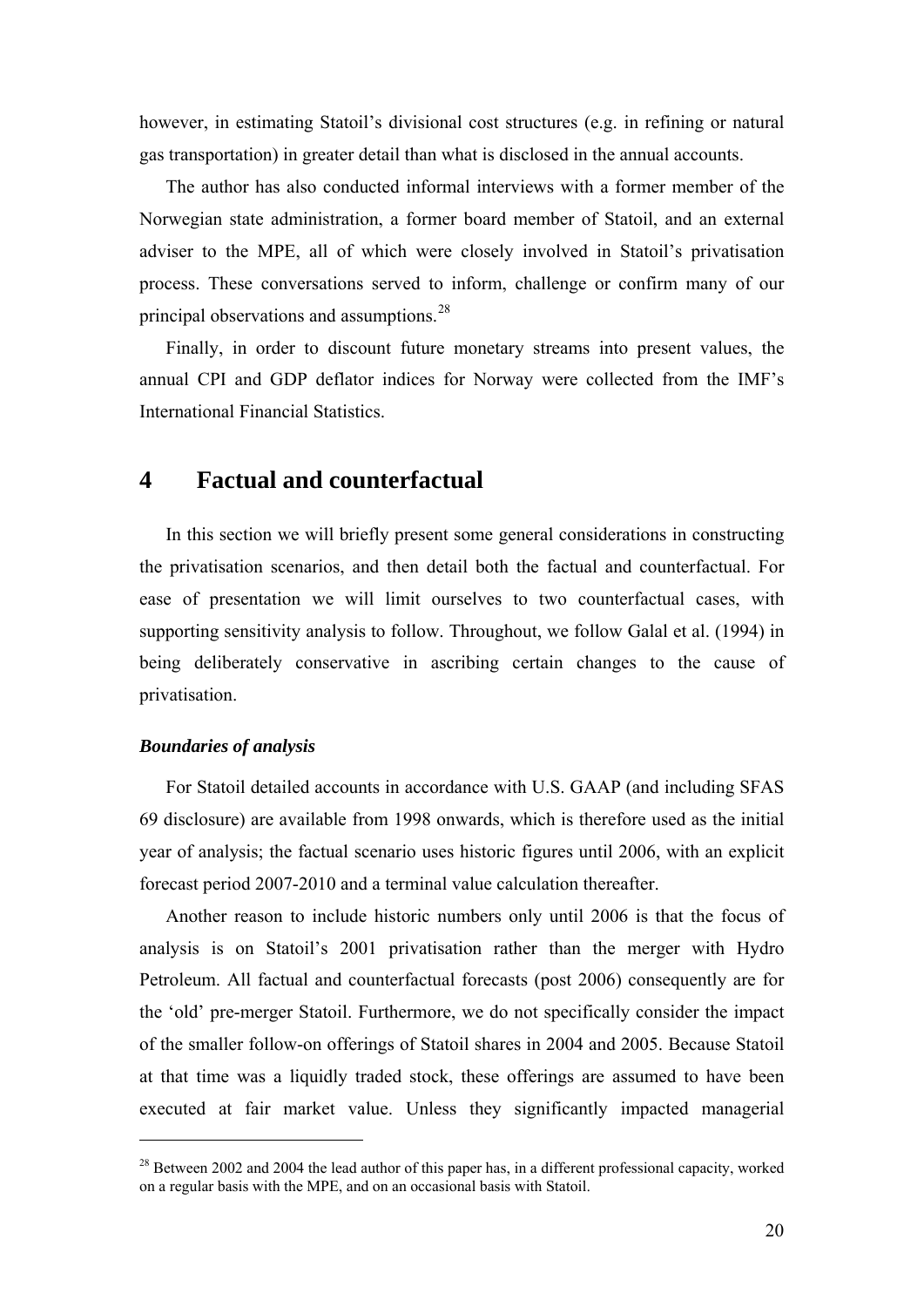<span id="page-21-0"></span>incentives and technical efficiency in the short period up to 2006, or unless the shadow welfare weights of government and the private sector differ substantially, these follow-on sales are straight transfers of funds without implications for social welfare.

An important decision is the choice of pre- and post-privatisation period. Based on the chronology of events described earlier, the key decisions in favour of privatisation were taken in the year 2000, although privatisation had first surfaced as an option in 1999; these years could therefore have been treated as intermediate years. But because Statoil's performance during that period is likely to have benefited from cost-cutting measures implemented in 1998/99 – which are independent of privatisation – and to be conservative in ascribing benefits to privatisation, the period up to and including the full year 2000 is considered part of the pre-privatisation phase. Only changes from January 2001 onwards (which is also the base date for all present value calculation) count towards the costs and benefits of privatisation.[29](#page-21-0)

In terms of coverage, this SCBA of Statoil's IPO does not consider the impact on the efficiency and welfare of direct competitors or suppliers such as oil service contractors. In the latter case one might argue that a part-privatised Statoil is likely to have abolished any favouritism towards domestic suppliers, thus reducing Norwegian rents and welfare at the benefit of international competitors. Any such effect, however, is likely to be offset by the increased competitive pressures on the NCS, which will increase efficiency at Statoil's direct competitors and thus improve Norway's welfare as the tax-collecting host of these firms. Furthermore, the sale of 6.5% of SDFI assets to oil companies other than Statoil – which provided an opportunity to streamline ownership interests, strengthen incentives and improve operational cost structures – was a direct consequence of Statoil's part-privatisation. These benefits accrued to Statoil's competitors (and the Norwegian state through taxation), but are not explicitly included in this analysis and provide further upside to our estimate of privatisation benefits.

A key issue in evaluating the costs and benefits of Statoil's privatisation is the company's dominant operatorship position of upstream NCS assets. To diversify

 $29$  Wolf and Pollitt (2008) show that in oil privatisations the majority of performance improvements occur in the three years prior to the effective change in ownership. Excluding all improvements up to six months before the IPO from the benefits of privatisation therefore will underestimate the anticipation effect of privatisation.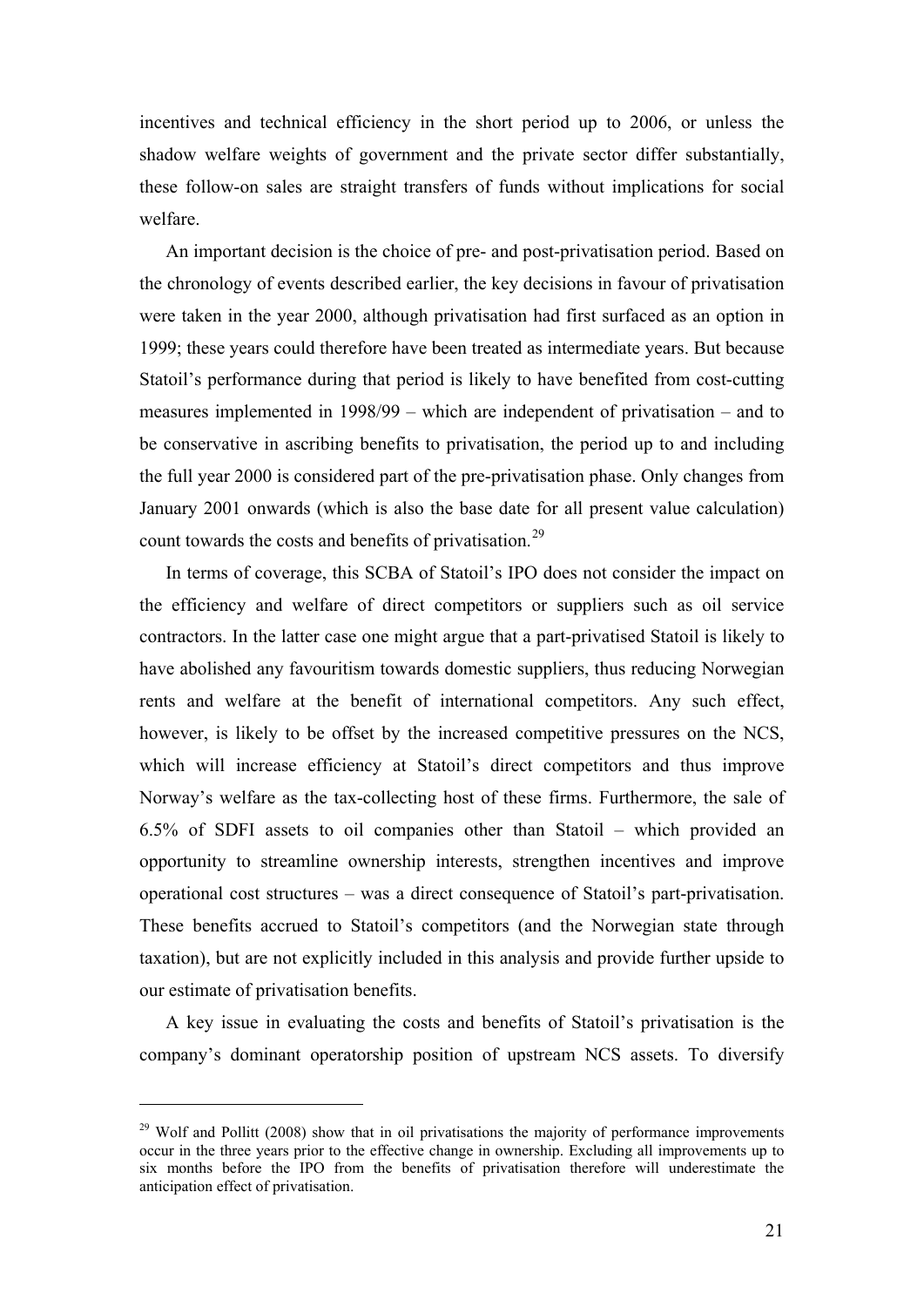<span id="page-22-0"></span>operational risk and financing requirements, virtually all large E&P projects in the oil industry are jointly owned by several shareholders, creating a situation where direct industry competitors are cooperating on a regular basis at the project level. Only one of the shareholding oil companies – often the one with the largest equity interest, but not necessarily so – acts as the technical operator of the field, but its decisions and level of efficiency impact on the economic profits of all parties involved.<sup>[30](#page-22-0)</sup> In the case of Statoil, the company in 2006 had equity interests in 36 producing NCS fields and operated 24 of these. The self-operated fields accounted for 88% of its total oil and gas production, but on average its equity shareholding in these same fields was only 33.1%. Other shareholders were the Norwegian state (SDFI) with 32.4%, NH with 9.4%, and other international oil companies with 25.1% (all 2006 productionweighted averages, calculated from Statoil (2007) and NPD (2007)). Overall, Statoiloperated fields accounted for circa 60% of Norwegian production in 2006. Potential efficiency improvements at Statoil therefore spill over to all other project shareholders (including the Norwegian state through SDFI and NH) as well their tax payments.

#### *Forecast period and terminal value calculations*

As set out before, the analysis is based on a detailed valuation model for the years 1998 to 2010, and a terminal value calculation thereafter. The factual comprises historic accounts until 2006, followed by an explicit forecast period for 2007 to 2010. The counterfactual scenarios differ from the factual from the year 2001 onwards. For the terminal value, the basic methodology is a simple perpetuity calculation, although this is cross-checked against two alternative methodologies, namely exit multiple calculation and a target return on newly invested capital. In the simplest case, there is no assumed real term business growth (but also no decline) $31$  in the period post 2010, but sensitivity checks on this assumption will be presented.

#### *Discount rates*

 $\overline{a}$ 

The calculations of present values as of 01 January 2001 use mid-year discounting of annual public profits. All numbers are used in nominal terms, and the applicable discount rates are therefore also nominal. For the two main counterfactual scenarios

<sup>&</sup>lt;sup>30</sup> In practice it is therefore wrong to think of the other shareholders as passive investors only. The have several options for influencing and making decisions, from informal conversations to formal votes at shareholder meetings, and the operator is obviously accountable to them.

<sup>&</sup>lt;sup>31</sup> Assumed inflation in the terminal value period is 2.5%, offset by nominal discount rates (see below).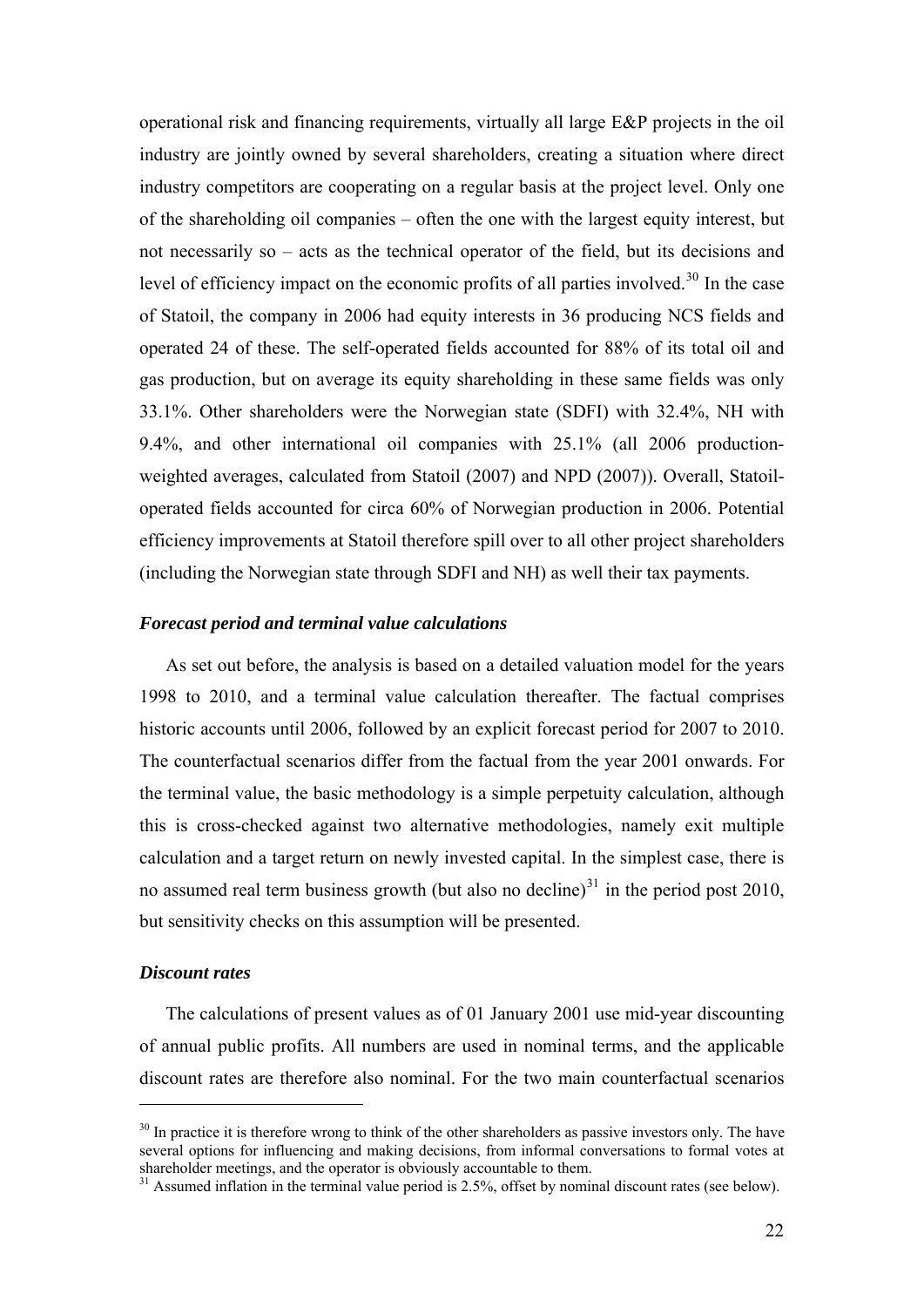<span id="page-23-0"></span>set out in this paper we use flat nominal discount rates of 6% and 8%, respectively. They are chosen to bracket a range of other possible discount rates, including annually variable discount rates based on inflation data (CPI or GDP deflators) $32$  and assumed real discount rates. Moore et al. (2003) argue for a real social discount rate of 3.5%, but other suggestions exist, including the use of sovereign bond or corporate bond benchmark rates (see Boardman et al. 2006).

## **4.1 What happened: the factual**

Table 1 summarises some of the key financial (accounting) and operating metrics of Statoil over the period 1998 to 2006. Operationally, the company has clearly grown in terms of oil and gas production and in terms of employees.<sup>[33](#page-23-0)</sup> The improvement in financial performance is spectacular, although it is difficult at this point to separate the impact of commodity prices from true technical efficiency gains. Most individual items can be seen to develop in line with strategic guidance given at the time of the IPO, but also to reflect the earlier 1998/99 group-wide improvement programme: a focus on capital discipline (additions to property, plant and equipment have remained well below the 1999 level until 2003), portfolio restructuring and streamlining (aggregate disposals in 1999-2006 amount to 20% of total assets at the IPO in 2001), continued growth in Norwegian E&P (mainly through accelerated production and improved recovery), and significant investment in core international E&P projects. Supporting evidence that Statoil indeed managed to improve its internal efficiency and performance, and not just relied on the supporting current of commodity prices, comes from the development of its traded share price relative to industry peers, which were exposed to these same macroeconomic conditions. As shown in Table 2, Statoil's shares have significantly outperformed other major European/OECD oil companies such as Eni, Total or BP, and also outperformed a global index of oil and gas producers (particularly if this index is calculated in terms of Norwegian currency and thus comparable to Statoil's share).<sup>[34](#page-23-0)</sup>

<sup>&</sup>lt;sup>32</sup> To estimate corporate cost inflation, GDP deflators are often the preferred choice, but in this case the national deflator has been pushed up by the rise in commodity prices since 2000, which are Statoil's output rather than input. The GDP deflator will therefore overestimate Statoil's cost increases.

 $33$  Employment numbers drop by a significant 15% between 1998 and 2000, as asset disposals and cost reductions take place, but rise sharply post 2000 as the business expends; in 2006 employment is 31% above 1998 levels and 55% above 2000 levels.

 $34$  The individual stocks are measured in their respective home currencies.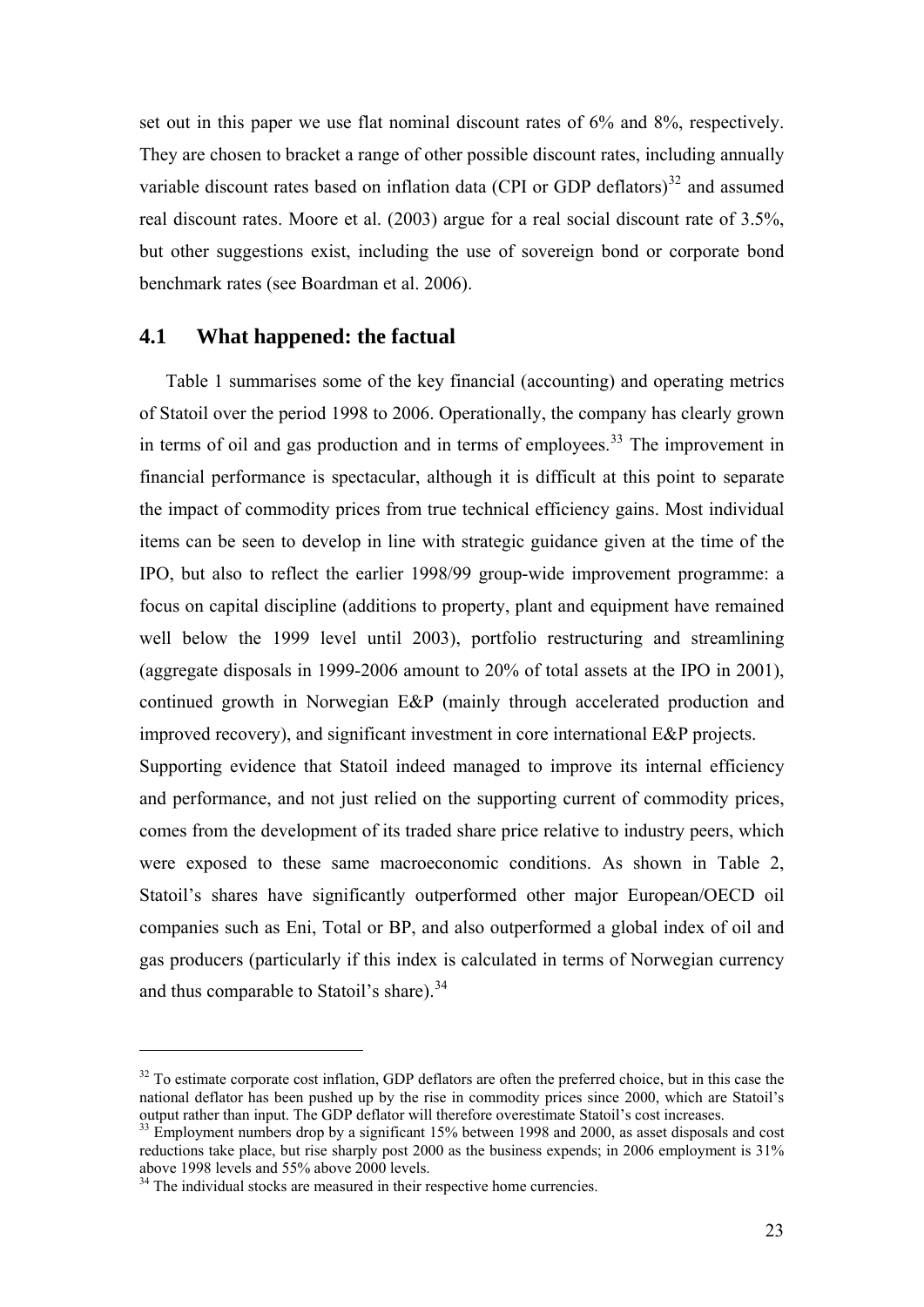| (NOK m, except where stated otherwise) | 1998    | 1999    | 2000    | 2001    | 2002    | 2003    | 2004    | 2005    | 2006    |
|----------------------------------------|---------|---------|---------|---------|---------|---------|---------|---------|---------|
| Revenues                               | 114,648 | 150,132 | 230,425 | 236,961 | 243,814 | 249,375 | 301,443 | 387,411 | 425,166 |
| Total operating profit                 | 10,288  | 17,578  | 59,991  | 56,154  | 43,102  | 48,916  | 65,085  | 95,043  | 116,881 |
| - E&P NCS                              | 67%     | 96%     | 78%     | 75%     | 79%     | 77%     | 78%     | 78%     | 76%     |
| - E&P International                    | $-25%$  | $-11%$  | 1%      | 2%      | 3%      | 3%      | 6%      | 9%      | 9%      |
| - Natural Gas                          | 49%     | 29%     | 13%     | 14%     | 15%     | $13\%$  | 10%     | 6%      | 9%      |
| - Manufacturing and Marketing          | 9%      | $-10\%$ | 8%      | 8%      | 4%      | 7%      | 6%      | 8%      | 6%      |
| - Other                                | $0\%$   | $-3%$   | $0\%$   | $0\%$   | 0%      | $-1\%$  | $-1\%$  | $-1\%$  | $0\%$   |
| Corporate tax                          | 6,809   | 12,856  | 40,456  | 38,486  | 34,336  | 27,447  | 45,419  | 60,036  | 80,360  |
| Net income                             | 1,640   | 6,409   | 16,153  | 17,245  | 16,846  | 16,554  | 24,916  | 30,730  | 40,615  |
| Acquisitions                           |         |         |         |         |         |         |         | 13,154  |         |
| Disposals                              | 1,472   | 6,636   | 6,000   | 5,115   | 3,298   | 6,890   | 3,239   | 8,855   | 2,010   |
| Additions to PP&E                      | 24,360  | 27,772  | 17,292  | 16,649  | 17,907  | 22,075  | 31,800  | 31,389  | 39,486  |
| Total assets                           |         | 213,169 | 213,649 | 199,695 | 205,430 | 221,600 | 248,243 | 288,979 | 315,468 |
| Shareholders Equity                    |         | 56,105  | 67,826  | 51,774  | 57,017  | 70,174  | 85,030  | 106,644 | 122,228 |
| E&P production (kboe/d)                | 937     | 965     | 986     | 1,008   | 1,073   | 1,071   | 1,106   | 1,169   | 1,136   |
| $- NCS (kboe/d)$                       | 854     | 878     | 919     | 943     | 986     | 982     | 991     | 985     | 958     |
| - International (kboe/d)               | 82      | 87      | 67      | 65      | 87      | 88      | 115     | 184     | 178     |
| Employees $(\#)$                       | 19,399  | 17,184  | 16,408  | 16,686  | 17,115  | 19,326  | 23,899  | 25,644  | 25,435  |

#### **Table 1: Key accounting and operating data for Statoil (1998-2006)**

Source: Statoil Annual Reports and Accounts, Statoil IPO prospectus

Notes:

Saga transaction in 1999 not reflected as acquisition, because shares treated as tradeable securities in the accounts.

SDFI asset acquisition in 2001 treated as transaction between entities under common control, thus included as if always part of Statoil.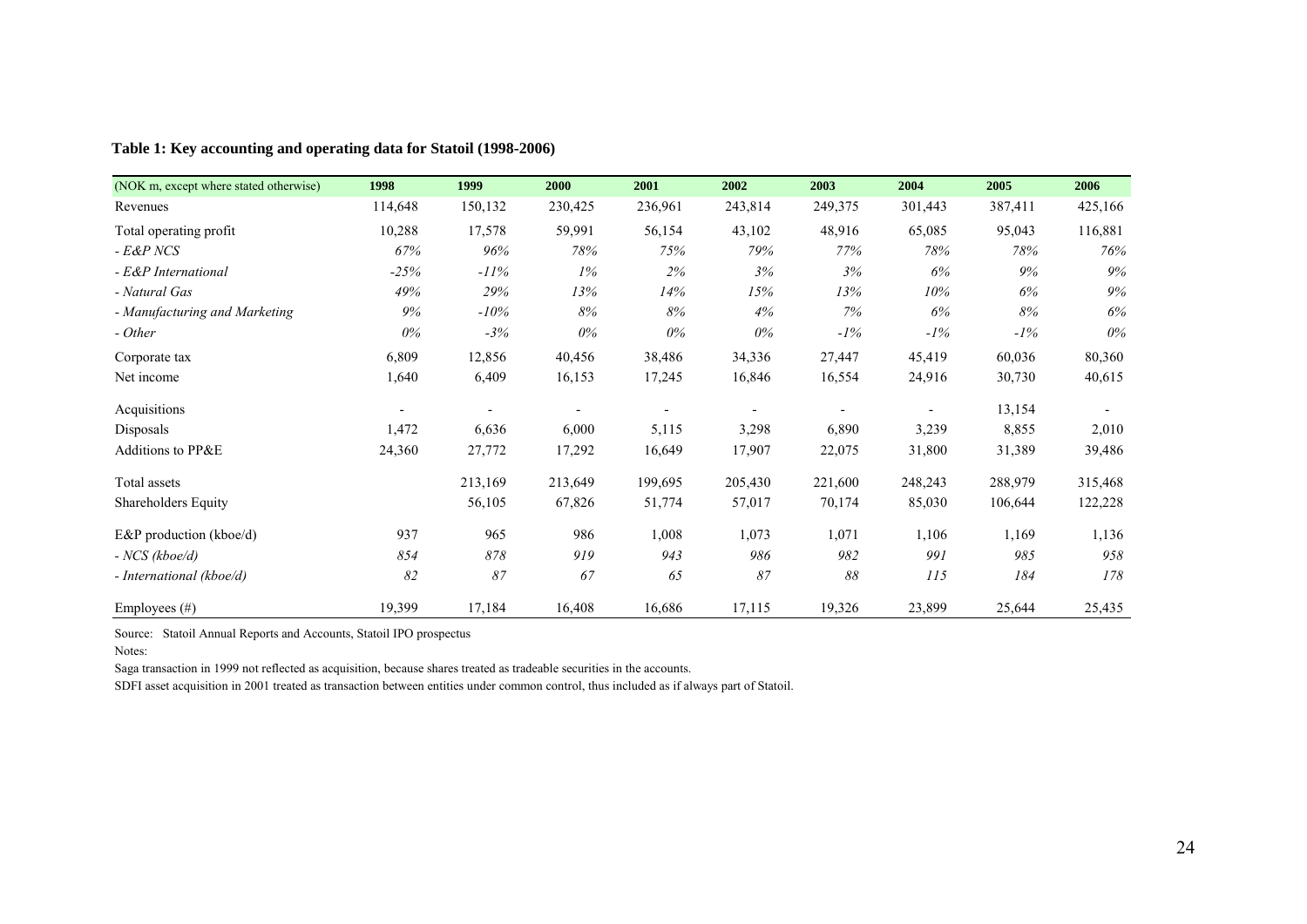|              |                |        |               |         |         |                 | FT World O&G Prod. |          |
|--------------|----------------|--------|---------------|---------|---------|-----------------|--------------------|----------|
| June 2001 to | <b>Statoil</b> | Eni    | <b>Repsol</b> | Total   | BP      | <b>RD/Shell</b> | $(in \; US\$       | (in NOK) |
| Y/E 2001     | $-11\%$        | $-9%$  | $-23%$        | $-8\%$  | $-15%$  | $-21\%$         | $-13%$             | $-15%$   |
| $Y/E$ 2002   | $-15%$         | $-2\%$ | $-40%$        | $-22\%$ | $-32\%$ | $-42%$          | $-20%$             | $-40%$   |
| Y/E 2003     | 8%             | $-3\%$ | $-27%$        | $-16%$  | $-28%$  | $-42%$          | $-1\%$             | $-28%$   |
| $Y/E$ 2004   | 37%            | 19%    | $-9%$         | $-8\%$  | $-20%$  | $-42%$          | 22%                | $-19%$   |
| Y/E 2005     | 123%           | 57%    | 18%           | 22%     | $-2\%$  | $-28%$          | 60%                | 17%      |
| $Y/E$ 2006   | 139%           | 69%    | 24%           | 27%     | $-10\%$ | $-26%$          | 89%                | 27%      |

<span id="page-25-0"></span>**Table 2: Share price performance of Statoil and industry peers (since June 2001)** 

Source: Datastream

 $\overline{a}$ 

Including the partial exercise of the over-allotment option, a total of 394,417,002 shares were sold in the IPO, 52.2% of which were existing shares sold by the government, with the remainder being new shares issued by the company. The basic sale price was NOK 69.0 per share, but there were discounts in place for Norwegian retail investors and employees.<sup>[35](#page-25-0)</sup> Because  $6\%$  of shares were eventually allocated to these two groups (78% went to international institutional investors, and 16% to Norwegian institutions), the selling parties forewent approximately NOK 85.8 million in price discounts out of a nominal sales revenue of NOK 27.2 billion  $(0.32\%)$ .<sup>[36](#page-25-0)</sup> As Norwegian tax residents are subject to capital gains tax at 28%, part of the discount is reclaimed by the state at the time of the disposition of shares. In addition to the discount, one year after the IPO Statoil issued a total of 1,558,026 treasury shares under the bonus plan (implying that at least 66% of the retail shares were held for at least one year), which at the IPO price are valued at NOK 107.5 million. Beyond these discounts and bonus shares there was no underpricing of Statoil's shares in the conventional sense (Welsh 1989; Jones et al. 1999; Megginson et al. 2000): the closing price at the end of the first day of trading was NOK 69.0, identical to the issue price.

<sup>&</sup>lt;sup>35</sup> Norwegian retail investors received a discount of NOK 3.0 per share on purchases up to an aggregate purchase amount of NOK 25,000, or, for Statoil employees, up to an aggregate purchase amount of NOK 75,000. Statoil employees received a further discount of up to 20% of the purchase price, limited to a total additional discount of NOK 1,500 per employee. Finally, domestic retail buyers, including Statoil employees, were entitled to one free bonus share for every 10 shares purchased (subject to the same ceiling amounts as before) and held for one year after the IPO.

<sup>&</sup>lt;sup>36</sup> The total discount calculation is based on the following information/assumptions: 62,000 Norwegian retail investors were allocated shares, an average of 382 shares, which – at the discounted retail price of NOK 66 per share – gives an average retail investment of almost exactly NOK 25,000. It is also known that 60% of the then Statoil workforce participated in the offer. We assume that these employees bought the same number of shares as the average Norwegian retail investor and thus received the full additional discount of NOK 1,500 per employee.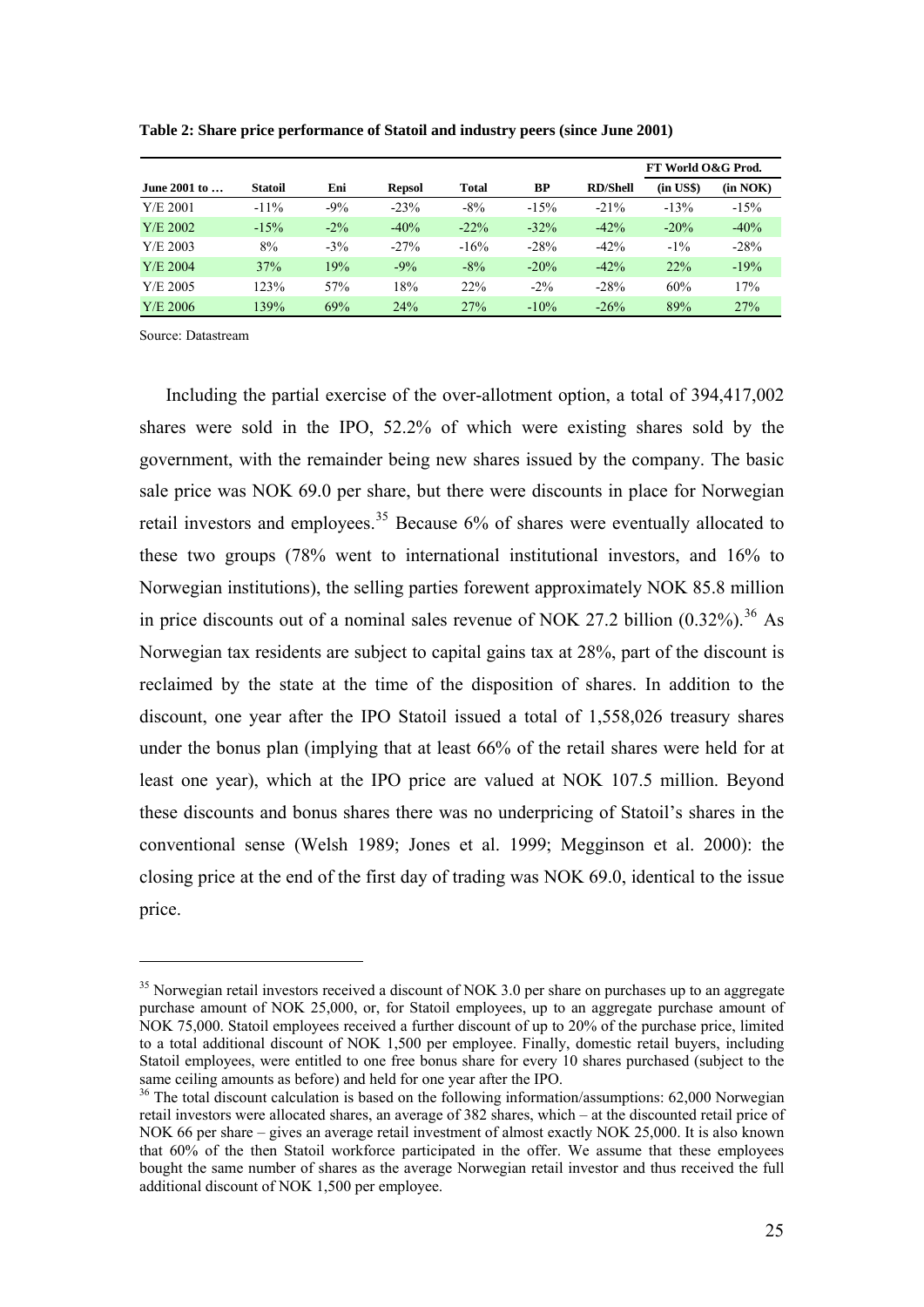<span id="page-26-0"></span>The transaction costs of privatisation are detailed in the IPO prospectus. Listing expenses (which include marketing and printing expenses, legal fees etc.) were NOK 352.9 million, and underwriting commissions to the investment banks were NOK  $356.9$  million.<sup>[37](#page-26-0)</sup> The underwriters and the state also agreed a discretionary incentive payment of up to 0.25% of the aggregate offer value. Assuming that this incentive payment has been made, the total transaction costs are NOK 732.6 million.

## **4.2 What would have happened: the counterfactual**

Because Statoil would have operated in competitive markets anyway, its pricing and output policy (in the sense of deliberate output reductions to reap monopoly profits) is unchanged in the counterfactual scenario of continued full state ownership. In terms of output capacity (i.e. the technical ability to accelerate production from known reservoirs or to improve overall productive potential) we will also take the factual output generation as given, and instead solve for the counterfactual costs to support this given profile. The focus of analysis is therefore on costs – including operating costs, overhead costs and investment costs – and their translation into public profit and welfare generation.

To estimate a range of plausible welfare changes, two main counterfactual scenarios, Scenario A and Scenario B, will be developed in the following. Exploration and production of hydrocarbons is the most important activity within Statoil, and the credibility of the counterfactual scenarios benefits greatly from the fact that (a) a truly comparable competitor exists in the form of NH, which is subject to virtually the same external environment as Statoil; and (b) all E&P costs and results are recorded in detail and in a standardised way within the annual SFAS 69 disclosure. For costs outside the E&P segments, the counterfactual scenarios rely on more general assumptions and extrapolations, based in part on the upstream results.

<sup>&</sup>lt;sup>37</sup> Page 187 of the IPO prospectus gives both a detailed breakdown of the various components of underwriting fees, and an aggregate cost per-share based on simplified assumptions. NOK 356.9 million is the cost estimate based on the detailed disclosure, only slightly different from the estimate based on the aggregate information (NOK 352.9 million).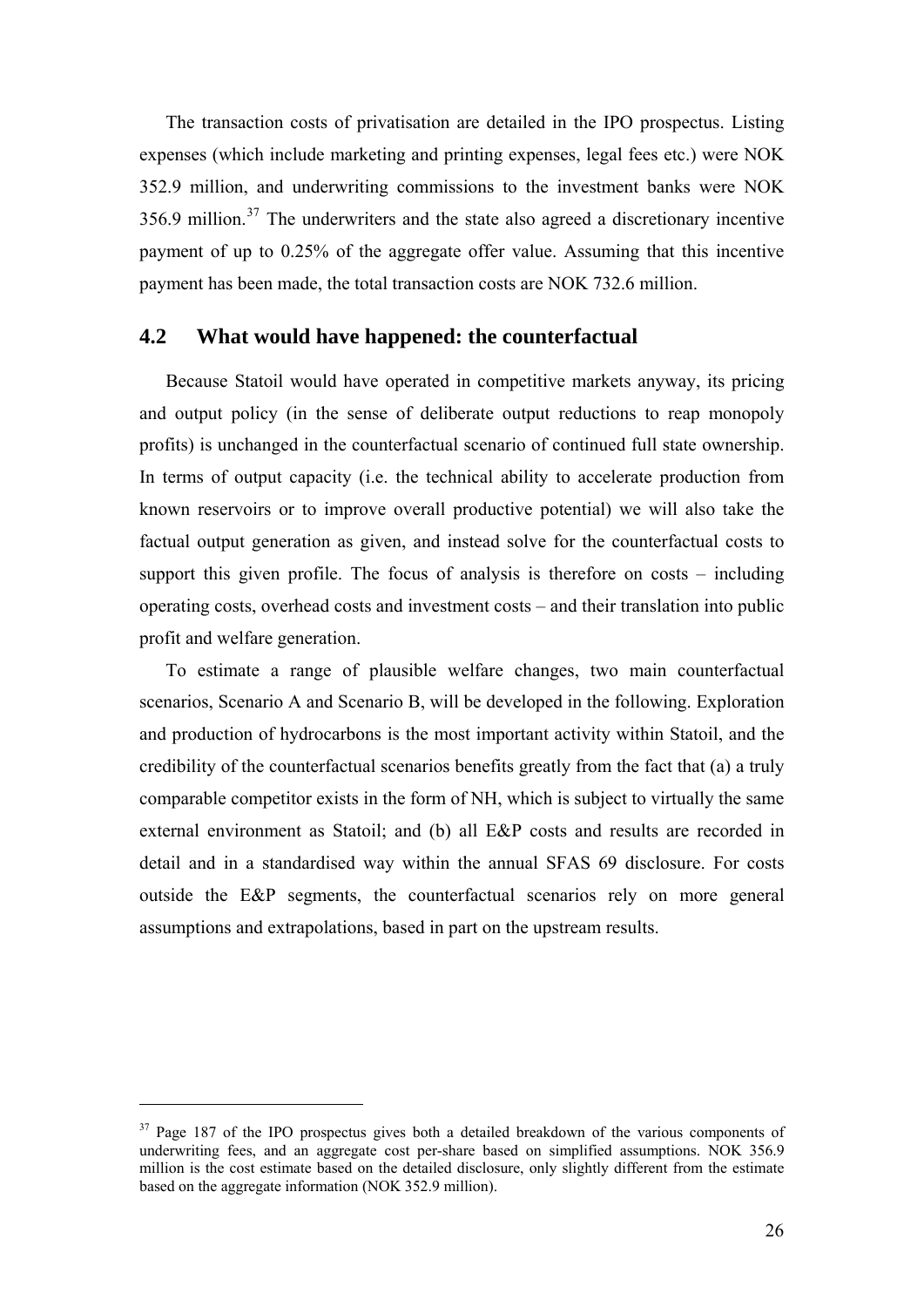|                                   | <b>CF</b> Scenario A          | <b>CF Scenario B</b>          |
|-----------------------------------|-------------------------------|-------------------------------|
| <i>Operating costs</i>            |                               |                               |
| <b>E&amp;P NCS</b>                | Benchmark: NH (NCS)           | Benchmark: GOC                |
|                                   | Base period: 2000             | Base period: 2000             |
| $E\&P$ Int'l                      |                               |                               |
| Natural Gas                       |                               | 5% higher costs               |
| M&M                               |                               | 5% higher costs               |
| Overhead costs                    |                               |                               |
| <i>Investment costs</i>           |                               |                               |
| E&P NCS                           | Benchmark: NH (NCS)           | Benchmark: GOC                |
|                                   | No historic cost differential | No historic cost differential |
| Other                             |                               |                               |
| Externalities (HSE)               |                               |                               |
| Operatorship effects<br>(E&P NCS) | Included (66.9% of projects)  | Included (66.9% of projects)  |

#### <span id="page-27-0"></span>**Table 3: Changes in counterfactual scenarios (2001-06) relative to factual**

#### *Operating cost*

 $\overline{a}$ 

In turn, we will examine operating costs (on a per-barrel basis) for all four major business divisions, i.e. NCS E&P, International E&P, Natural Gas, and Manufacturing and Marketing (M&M).

For the two E&P divisions, operating costs (also called production costs or lifting costs) are part of the total technical costs<sup>[38](#page-27-0)</sup> and include the costs to bring oil and gas from the reservoir to the surface, including the maintenance of wells and related facilities, after hydrocarbons have been found, acquired, and developed for production. To derive counterfactual upstream production costs per barrel, two benchmarks are used. The first benchmark is the petroleum business of NH, which is somewhat smaller than Statoil but structurally very comparable.<sup>[39](#page-27-0)</sup> In fact, because of the long-standing domestic policy of balancing state and private Norwegian interests in NCS licence allocations, the two companies often participate in the very same assets: at the time of Statoil's IPO in 2001, Statoil had an equity interest in *all* of the 15 producing fields that contributed to NH's total equity production, and NH in turn –

<sup>&</sup>lt;sup>38</sup> Other than production costs, technical costs also include exploration and depreciation (DD&A) charges. The latter two are non-cash expenses, and will be analysed in their related form of finding and development costs, a cash-based measure of upstream investment efficiency. For Statoil, production costs have – in the period 1998 to 2006 – accounted for between 30% and 40% of total technical costs.  $39$  Until 2004 NH was a conglomerate, but managed its businesses reasonably independent of each other and provided detailed accounts for its oil and gas business. NH spun off its agri-fertiliser activities as a separate company in 2004, and sold the petroleum activities to Statoil in 2007; it currently focuses on aluminium and renewable energy.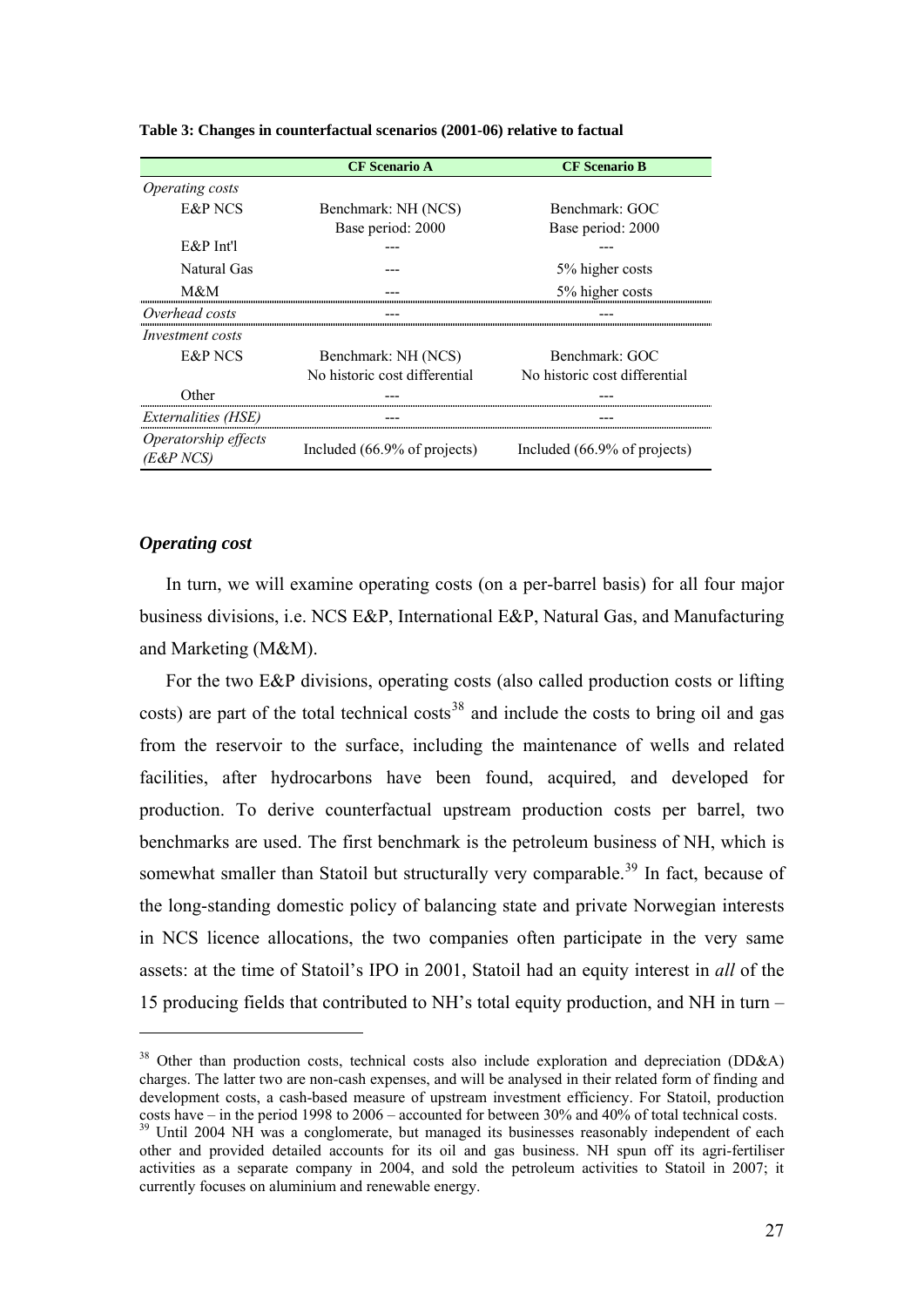<span id="page-28-0"></span>through these 15 fields – had a shared interest in  $71\%$  of Statoil's output.<sup>[40](#page-28-0)</sup> In these fields with joint ownership usually one of Statoil or NH acts as operator with a larger equity interest and the other is a minority shareholder only, so that Statoil still operated 74% of its total equity production and NH operated 68% of its own output. But it is clear that some degree of operational overlap exists and that therefore the accounts tend to underestimate efficiency differences between the firms: they both benefit from improvements at the other company and are punished for its mismanagement. The second benchmark used for the upstream activities of Statoil therefore is chosen to avoid this type of overlap: the Global OilCo (GOC) is a synthetic aggregate of the largest OECD oil companies, calculated and published by UBS Investment Research. Based on the standardised SFAS 69 disclosures of the constituent parts, the GOC provides a comprehensive picture of the global oil sector cost performance over the same period. The main drawback of GOC versus NH is that it does not reflect the specific circumstances of the NCS – it is broader, but by definition less specific.



 $\overline{a}$ 



Figure 6 shows the factual per-barrel production costs for Statoil, Norsk Hydro (both for their NCS operations only) and GOC. In the pre-privatisation period 1998- 2000, Statoil's cost were on average 9.1% higher than NH and 5.0% lower than GOC. Boardman at al. (2007, p.8) apply these historic cost differentials to derive counterfactual costs for the subject firm of the SCBA. Given that Statoil had already

<sup>&</sup>lt;sup>40</sup> Statoil at the time participated in a total of 34 producing oil fields (self-operated and non-operated).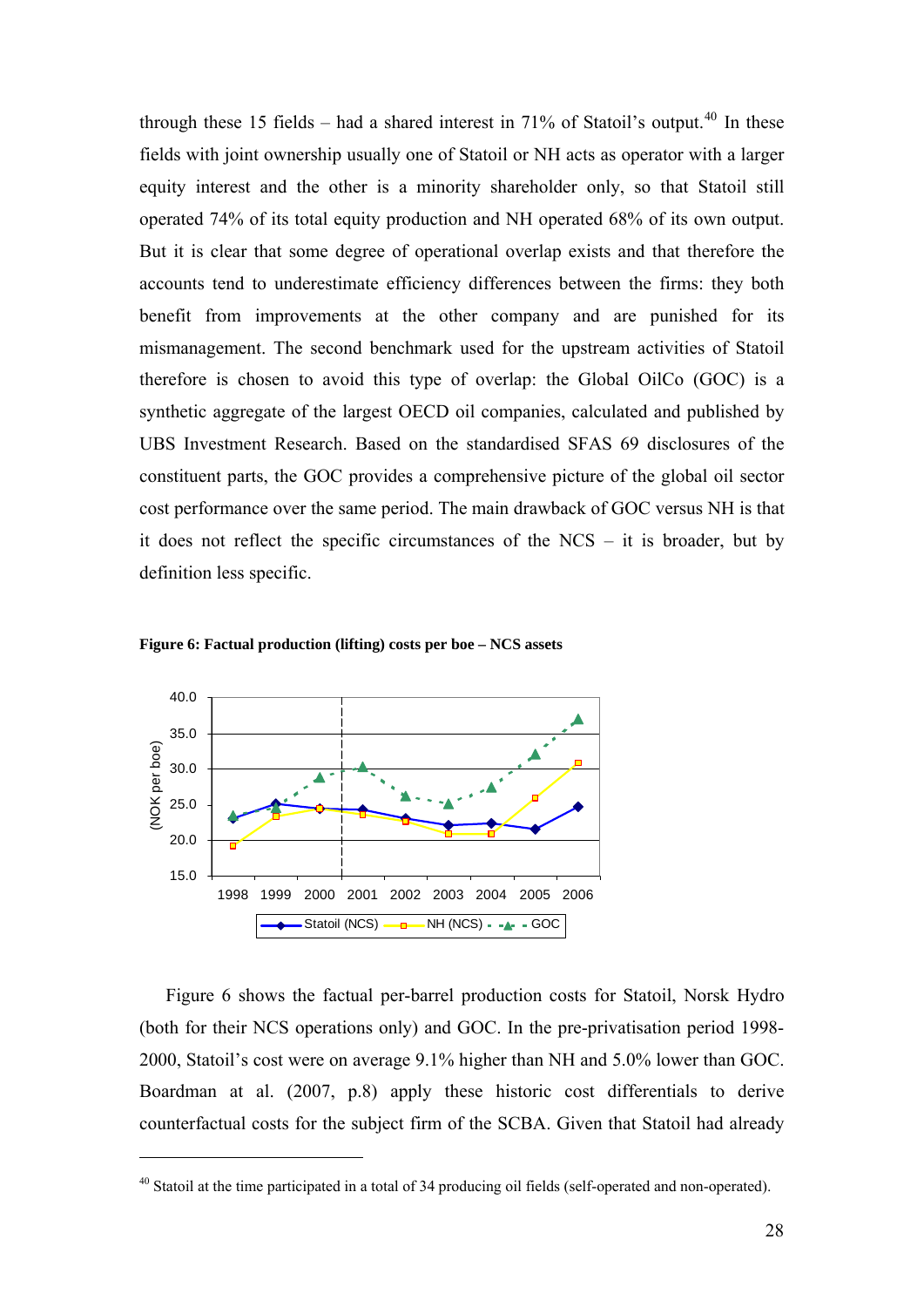<span id="page-29-0"></span>initiated cost improvements in 1999 independent of any privatisation plans, however, this averaging might overestimate the true extent of privatisation-induced improvements. To be deliberately conservative in the accounting of privatisation benefits, we use the *minimum* value of the average cost ratio 1998-2000 and the year 2000 cost ratio, and apply this to the benchmark costs in the years post 2000.<sup>[41](#page-29-0)</sup> For every year t the counterfactual cost per barrel C is thus calculated as:

$$
C_{G,t}^{STL} = C_{P,t}^{BM} \times min\{\frac{\sum_{t=1998}^{2000} \frac{C_{P,t}^{STL}}{C_{P,t}^{BM}}}{3}, \frac{C_{P,2000}^{STL}}{C_{P,2000}^{BM}}\}
$$
(8)

where STL is Statoil and BM is the respective cost benchmark used. As before, P is the factual scenario of part-privatisation and G is the counterfactual scenario of continued full government ownership. NH is used as the cost benchmark for counterfactual Scenario A, GOC as the benchmark for Scenario B.

International E&P in principle follows the same methodological logic as domestic E&P, but two issues of industrial substance need to be considered. First, the smaller a production portfolio, the more volatile and dependent on individual field characteristics its unit costs are. For this reason NH's international assets – with a tiny production of 3 kboe/d in 1998, growing to only 44 kboe/d in 2006 – cannot be considered an appropriate benchmark. Second, even for the use of GOC as a benchmark caveats need to apply. Contrary to its NCS operations, Statoil only operates the smaller part of the international assets itself. Also, most of its production outside Norway during the years 1998 to 2000 came from very mature or early-stage developments, and both types of assets are typically associated with higher unit costs (Statoil 2001, p.91). In the years since 2001, some of the mature fields have been closed down and some of the new developments have realised economies of scale, both implying a natural decline in unit production costs. On balance, operating cost improvements on the international upstream assets are excluded from the two basic counterfactual scenarios, but will be considered as part of the sensitivity analysis.

 $41$  For NH this minimum cost ratio is 1.00 and for GOC it is 0.85 (both are year 2000 values).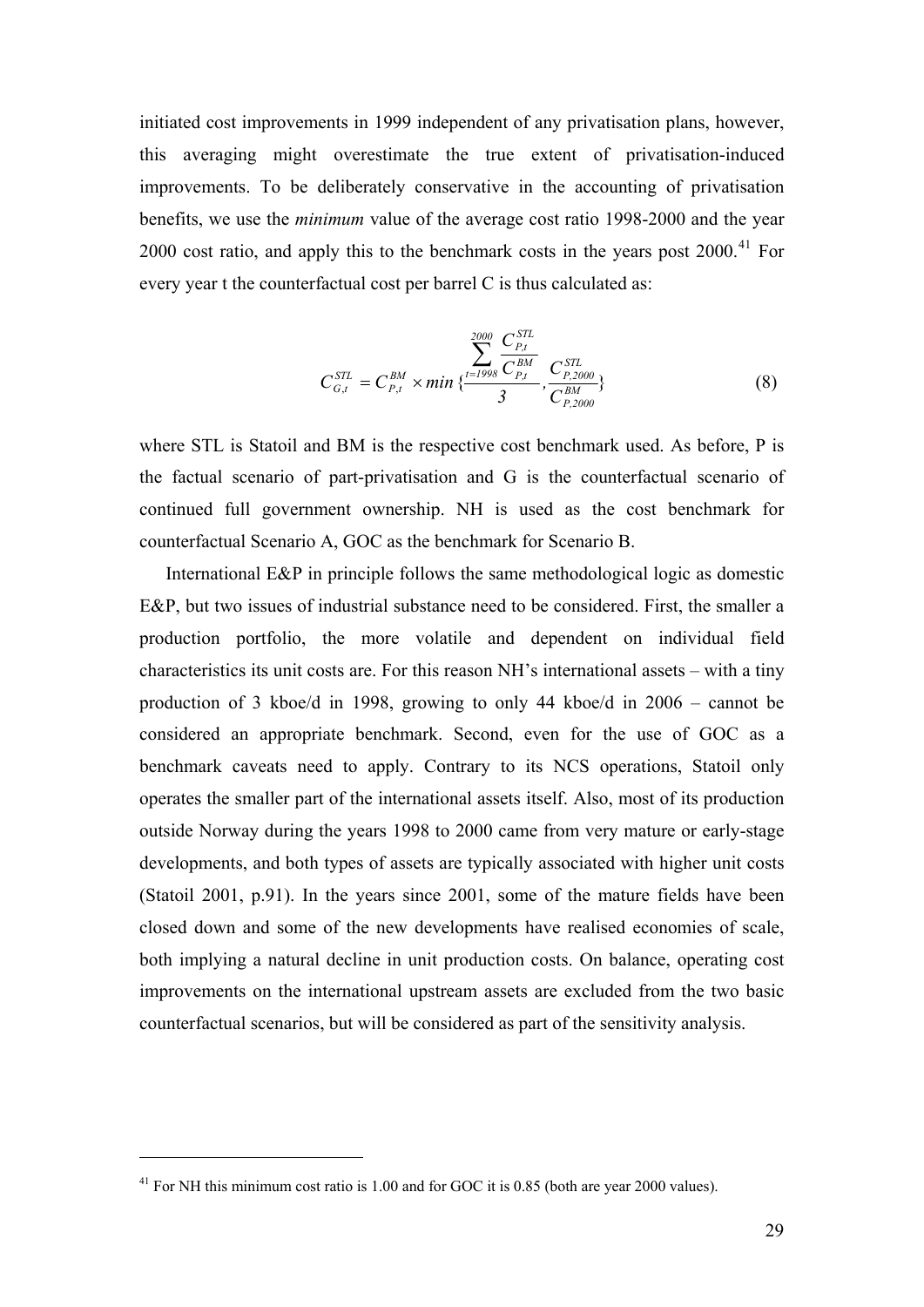

<span id="page-30-0"></span>**Figure 7: Factual production (lifting) costs per boe – international assets** 

Note: NH production cost in 1998 was NOK 165.0/boe (off scale)

For neither the Natural Gas or the M&M division are comparable cost benchmarks available. The main operating costs in Natural gas are related to NCS pipeline transport and to export pipeline transport on European gas sales. For M&M, the principal costs are cash operating costs in Statoil's refineries and its Methanol plant.<sup>[42](#page-30-0)</sup> Because Statoil's official accounts do not provide a breakdown of intra-divisional costs at this level of granularity, we rely on the allocation estimate made by UBS Investment Research. Due to the lack of appropriate benchmarks no cost savings from either Natural Gas or M&M are included in Scenario A; for Scenario B, we assume counterfactual operating costs to be 5% higher – this is a simplified extrapolation of the results from NCS E&P, where average counterfactual unit costs (2001-06) were 3.9% (NH) and 7.2% (GOC) higher than the Statoil factual case. In both Natural Gas and the M&M division the operating costs included here are under the full control of Statoil management, and it seems reasonable to assume similar cost-cutting efforts as on self-operated upstream assets.

#### *Overhead costs*

 $\overline{a}$ 

Overhead costs, classified in Statoil's accounts as selling, general and administrative (SG&A) costs, are also difficult to benchmark. NH, for once, does not disclose a comparable accounting category. Even those industry peers that do list

 $42$  We ignore operating costs arising in petroleum retail, which is a 50/50 JV with the ICA/Ahold supermarket group, and in petrochemicals firm Borealis, 50%-owned by Statoil until its disposal in 2005. Both firms were treated in the accounts as equity affiliates.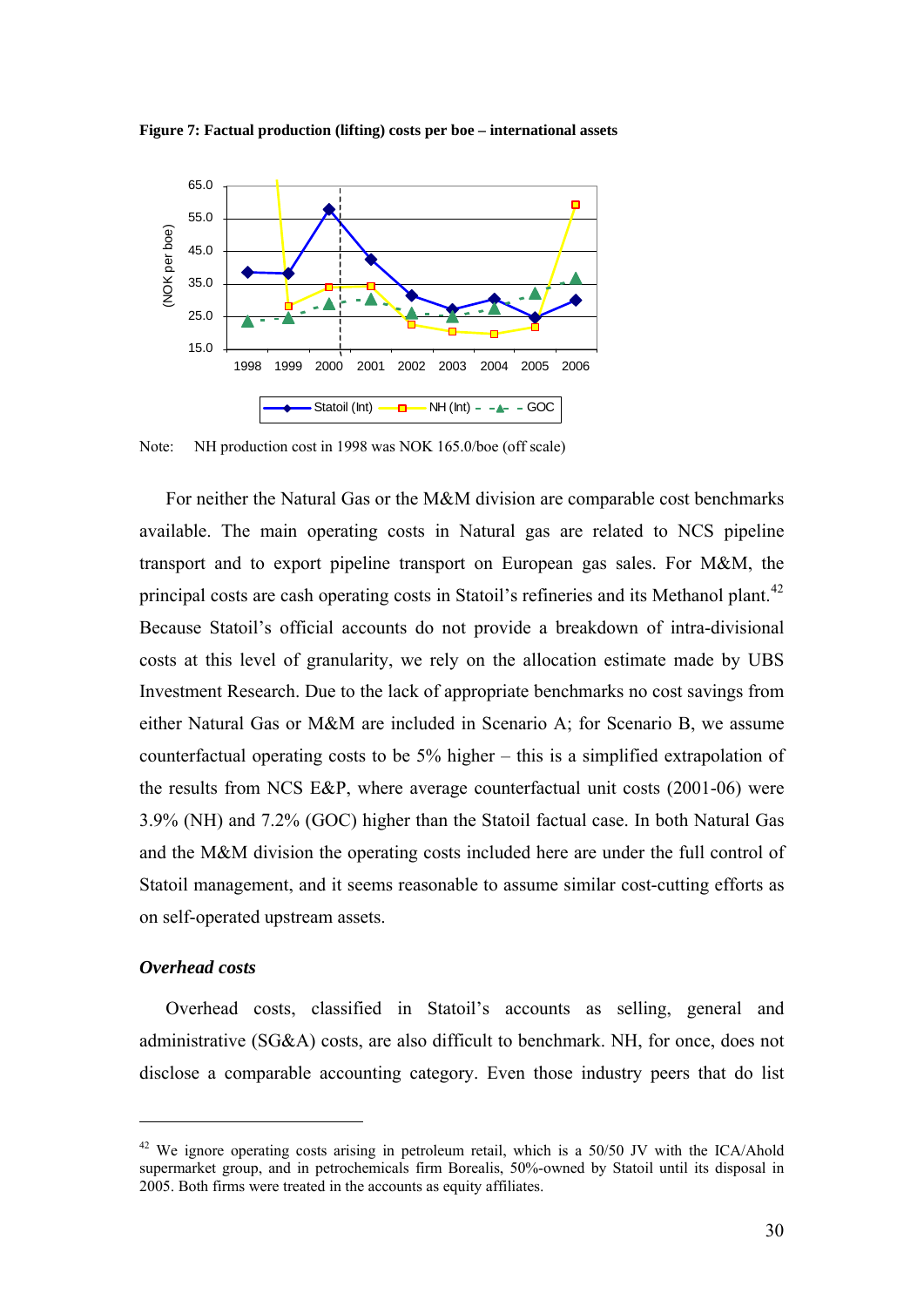<span id="page-31-0"></span>overhead costs separately vary greatly in their definition, i.e. what kind of costs to be included. Comparing Statoil's SG&A cost over time (and benchmarking it against an inflation index) is also not straightforward as the asset portfolio changes over time. $43$ In either case, the denominator of a unit cost measure is also difficult to define, which needs to be an index of corporate output across divisions. Based on an approximate analysis Statoil did manage to reduce its overhead costs per unit of output significantly in the period 1998 to 2000 (minus 23% compared to an industry peer average of plus 21%), but there is little evidence of a systematic outperformance in the period post 2000, which could be linked to partial privatisation.

#### *Investment costs*

 $\overline{a}$ 

The oil and gas industry is highly capital intensive, and this is particularly true for challenging environments such as offshore deep-sea projects in rough waters. It was shown earlier that non-cash depreciation charges therefore account for the majority of technical costs in Statoil's upstream operations. For valuation purposes and to compute public profits, however, non-cash accounting charges are not particularly useful; instead, a cash-based measure is warranted that reflects investment efficiency. Part of the standardised SFAS 69 disclosure provides the annual costs incurred (both capitalised and expensed in the accounts) for oil and gas exploration and development activities. Together with the changes in hydrocarbon reserves for that year, they are used to calculate finding costs and finding and development (F&D) costs per barrel of proven reserves added, which have been shown to be good indicators of technical efficiency and future profitability (Boynton et al. 1999). If we assume – as before – the factual output generation as given (i.e. the new reserves found and created, and production drawn from these reserves), differences in F&D costs inform us of the additional investment that would have been required under continued state ownership to support such output.

As before for upstream operating costs, NH and GOC are used as cost benchmarks. To be particularly cautious in the base counterfactual scenarios, we only consider improvements in investment efficiency on the NCS (where Statoil operates most of its assets) and disregard the international operations. Furthermore, we take an

<sup>&</sup>lt;sup>43</sup> The sale of 50% of the retail business to ICA/Ahold in 2000, for example, was responsible for SG&A savings of approximately NOK 1.4 billion in the first year, as disclosed in Statoil's AR. Other portfolio changes might be equally significant, but usually no detailed information is provided.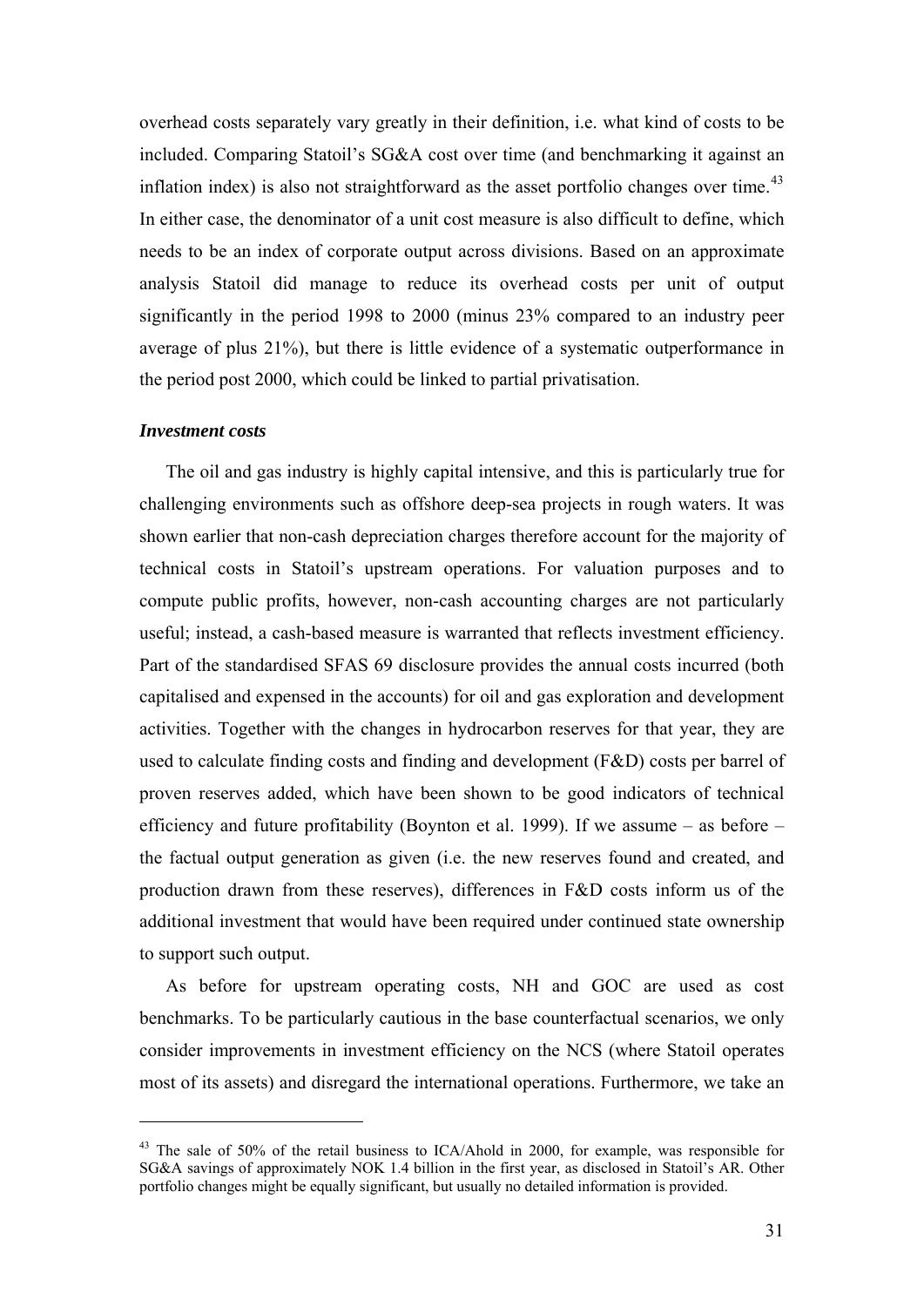<span id="page-32-0"></span>even stricter view on the historic cost ratio: following equation (8), the minimum historic cost premium of Statoil over the Norwegian assets of NH was 60.9%, and compared to GOC it was 74.9%. But because Statoil in 1999 was hit by the substantial cost overruns at the Asgard field, a one-off event that would have been addressed with or without privatisation plans, we completely disregard this historical cost difference and assume that, going forward, Statoil would have managed to operate at the same level of investment efficiency as its benchmarks.<sup>[44](#page-32-0)</sup> As before NH is used as the benchmark for Scenario A, GOC for Scenario B.



**Figure 8: Factual finding and development costs per boe – NCS assets** 

#### *Quality and HSE externalities*

 $\overline{a}$ 

Beyond volume, prices and costs, quality is another matter to consider in a SCBA, but often more difficult to pinpoint (Galal et al. 1994). Statoil, facing competitive markets and exporting much of its output, can be assumed not to have slipped in product quality. There is at least no evidence available to the contrary, neither in the form of negative press or consumer comments, or in the form of falling market shares. Statoil's legal stock market disclosures have also been reviewed, and there is no

<sup>&</sup>lt;sup>44</sup> The original development budget for the entire Asgard project (including field, pipelines and land plant), calculated as of 1996, was NOK 31 billion. This was later revised upwards to NOK 47 billion, and in 1999 to NOK 64 billion. Even if we exclude the full NOK 33 billion increase, its net impact on Statoil (25% equity share) split over three years is NOK 2.75 billion, or only 23% of Statoil's average annual development costs on the NCS in the period 1998 to 2000. The provision therefore looks more than adequate. We also do *not* exclude any potential one-off charges in the factual Statoil numbers post 2001, such as the cost overruns at the Snoevit LNG project in the Barents Sea.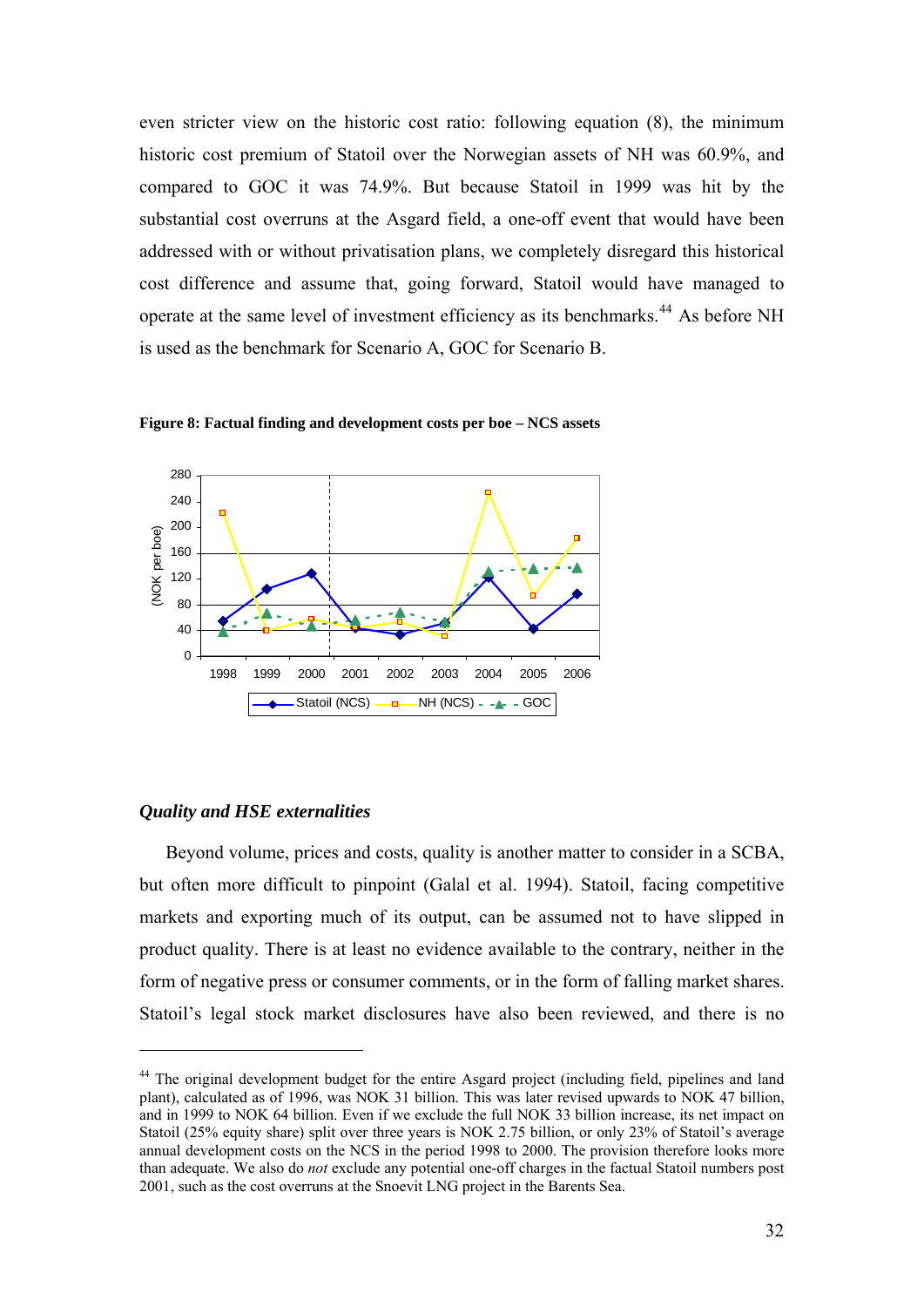<span id="page-33-0"></span>suggestion of systematic changes in the level of actual or pending lawsuits against the company.

 Negative externalities – most commonly in the form of health, safety and environmental (HSE) matters – should also be considered. Amongst the environmental indicators disclosed by Statoil are emissions of  $CO<sub>2</sub>$  and  $NO<sub>X</sub>$ , number and size of oil spills, discharge of harmful chemicals, energy consumption, gas flaring and waste recovery. Reported health and safety indicators include frequencies of recordable injuries, serious incidents and fatal accidents. On the majority of these metrics Statoil seems to have improved since partial privatisation. For example, data by the Norwegian authorities on overall  $CO<sub>2</sub>$  emissions on the NCS suggest that over the period 1999 to 2006 this has increased by approximately 20% per unit of petroleum output (NPD 2008). Statoil, on the contrary, reports an increase of only 4% over the same period. The difference would be 1.4 million tonnes in the year  $2006^{45}$  $2006^{45}$  $2006^{45}$ , which – valued at  $\epsilon$ 20 per tonne of CO<sub>2</sub> – would amount to approximately NOK 220 million per year. But because there are no comprehensive benchmarks available for most HSE metrics, and because it is yet unclear how much these results are impacted by individual asset characteristics, these externalities are not included in the two basic counterfactual scenarios.

#### *Operatorship effects*

 $\overline{a}$ 

As discussed in Section 4, any incremental value created by the part-privatised Statoil at its self-operated NCS upstream assets also accrues to its fellow shareholders in the projects and to the state as collector of taxes. This leverage effect of operatorship is therefore included in both scenarios. Statoil's accounts only reflect 33.1% (its production-weighted equity interest in 2006) of these incremental profits, but the 66.9% captured by other parties also need to be included in the SCBA.

#### *Forecast period and terminal value of cost savings*

As the terminal value period can carry significant weight in the calculation of net present costs or benefits, the assumption on the long-term development of cost differences is critical. In the absence of perfect foresight, there are equally valid reasons to believe that the differential might narrow or widen over time. Some

<sup>45</sup> Based on Statoil's 1999 emissions of 8.8 million tonnes.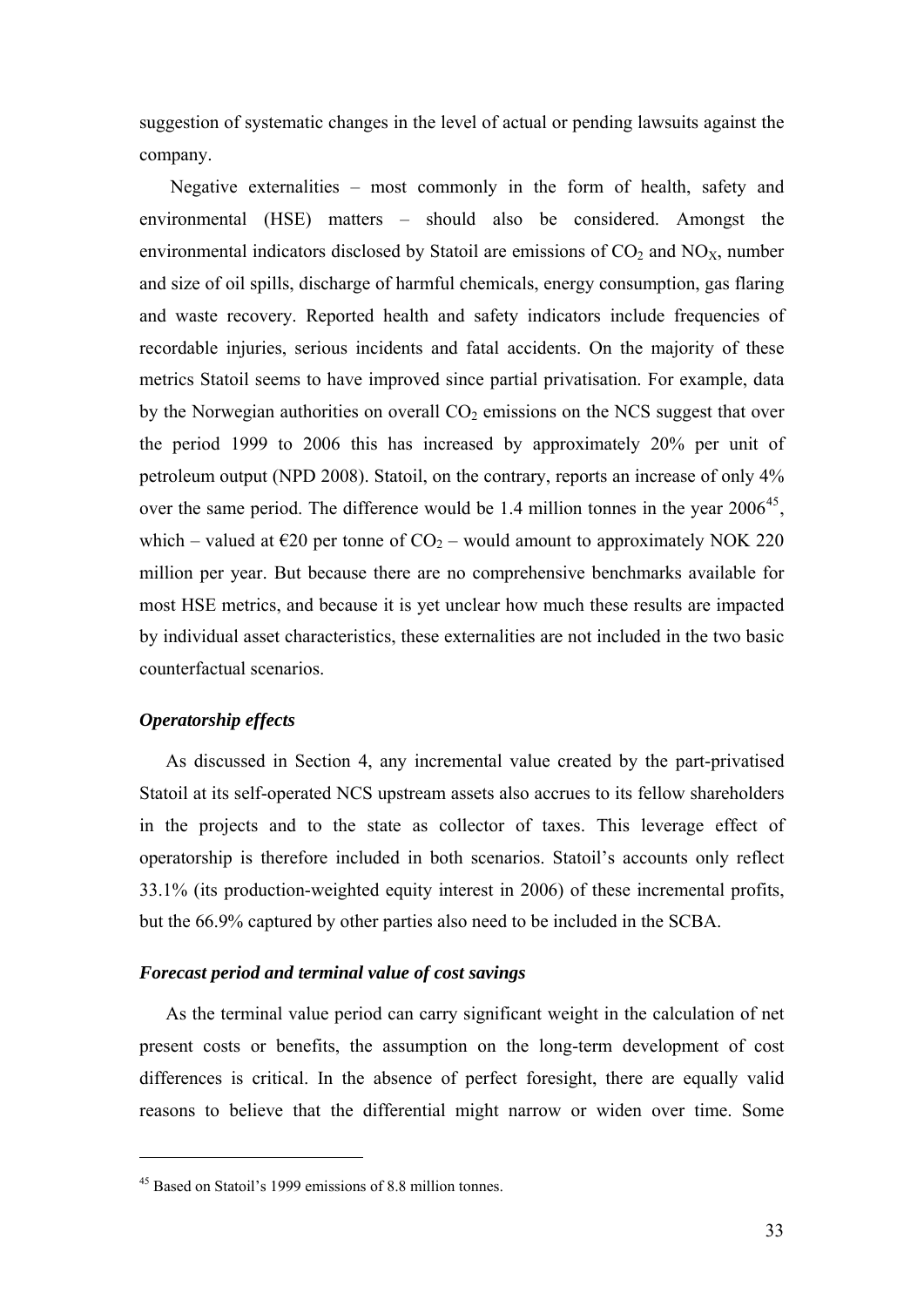<span id="page-34-0"></span>previous SCBAs (e.g. Newbery and Pollitt 1997; Boardman et al. 2007) hence assume cost differentials to remain constant in the future.<sup>46</sup> Whilst we report the results of such an approach as part of the sensitivity analysis, the base case is again much more restrictive: it is assumed that any existing cost differential between factual and counterfactual in 2006 (the last year of historic data) will be reduced to zero by 2010 in four equal steps, with no cost differences at all arising in the terminal value period.

## **5 Results**

 $\overline{a}$ 

## **5.1 The benefits of privatisation**

Both counterfactual scenarios (with their different cost benchmarks) yield very comparable results as set out in Table 4. Across the two scenarios and the two different discount rates, the estimated net present value (NPV) of social benefits from part-privatisation of Statoil is between NOK 165.8 and 182.4 billion in 2001 money. At 2001 exchange rates this is between US\$ 18.4 and 20.2 billion, at 2006 exchange rates between US\$ 26.1 and 28.7 billion. The net benefit thus is 6.2-6.7 times greater than the original sales value of the 19.2% stake; even more impressively, it amounts to 11% of Norway's annual GDP in 2001.

|                         |       | <b>CF</b> Scenario A |       | <b>CF</b> Scenario B |  |
|-------------------------|-------|----------------------|-------|----------------------|--|
| (NOK billion)           | 6% DR | 8% DR                | 6% DR | <b>8% DR</b>         |  |
| Operating costs         |       |                      |       |                      |  |
| E&P NCS                 | 41    | 3.6                  | 6.0   | 5.4                  |  |
| $E\&P$ Int'l            |       |                      |       |                      |  |
| Natural Gas             |       |                      | 2.2   | 2.0                  |  |
| M&M                     |       |                      | 0.5   | 04                   |  |
| Overhead costs          |       |                      |       |                      |  |
| <i>Investment costs</i> |       |                      |       |                      |  |
| E&P NCS                 | 563   | 513                  | 53 1  | 49.2                 |  |
| Externalities (HSE)     |       |                      |       |                      |  |
| Operatorship effects    |       |                      |       |                      |  |
| Operating costs         | 8.2   | 7.2                  | 12.1  | 10.9                 |  |
| Investment costs        | 113.8 | 103.7                | 107.3 | 99.4                 |  |
| <b>Total benefits</b>   | 182.4 | 165.8                | 181.1 | 167.3                |  |

**Table 4: NPV of social benefits of Statoil privatisation relative to counterfactual** 

<sup>&</sup>lt;sup>46</sup> Pollitt and Smith (2002) assume gradual convergence of the cost differences, but over a forecast period of 15 years.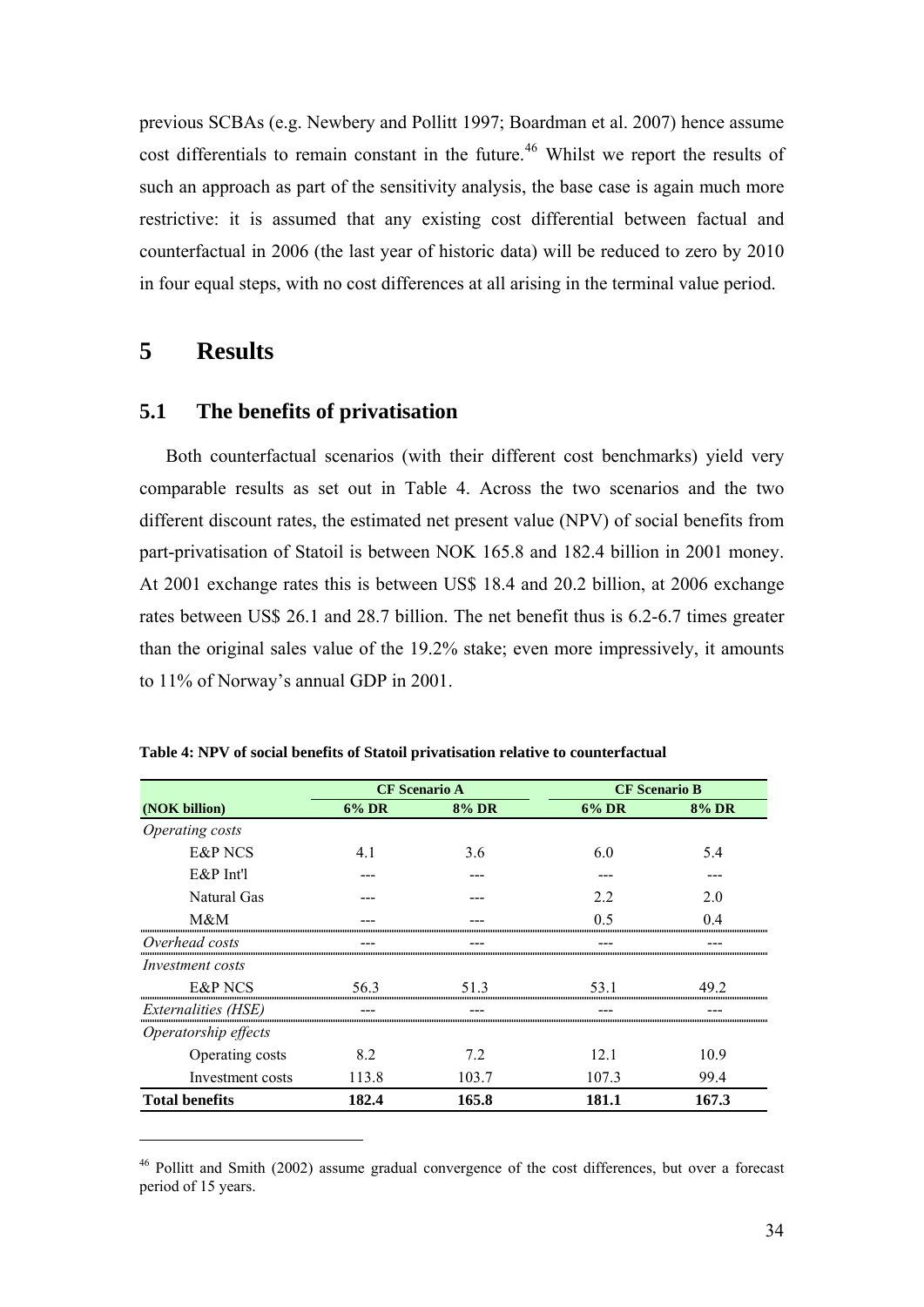<span id="page-35-0"></span>Although the benefits from NCS operating cost improvements are sizeable on their own, the reduced cost of investment delivers the vast majority of value. Also, in line with our assumption on the leverage effect of Statoil's NCS operatorships, the "external" effects contribute approximately two thirds of the total benefits from NCS cost savings. It is through this multiplier effect of operatorship that the partprivatisation of Statoil becomes so very successful.

Given the magnitude of benefits from investment savings, it is worth exploring them in some more detail. Both Statoil's NCS finding costs (cost of exploring for new reserves) and development costs (cost of commercially developing identified reserves) per barrel have fallen relative to NH and GOC benchmarks, but the differential is significantly greater for development costs, which account for 88% of Statoil 2001-06 F&D expenditures.<sup>[47](#page-35-0)</sup> Anecdotal evidence, gathered from interviews and a review of Statoil's corporate disclosures, suggests that the part-privatised Statoil indeed pays greater attention to its investment planning and procurement function, and has increased its use of international contractors and competitive tender processes. It also seems clear that Statoil post privatisation receives less preferential treatment from the Norwegian petroleum authorities, and that the company – in the knowledge of these restrictions – has stepped up its efforts accordingly. As the U.S. Trade Representative observes in its 2006 country report on Norway: "Though the Norwegian government had in the past shown a strong preference for Norwegian petroleum companies in awarding the most promising oil and gas exploration and development blocks, foreign companies report no discrimination in recent licensing rounds." (USTR 2006)

For the distribution of welfare gains, and later for the sensitivity analysis, we will now focus on Scenario A at 8% discount rate (total social benefit of NOK 165.8 billion), as the differences to the other scenario are negligible. Following equation (5) the net social benefit to the Norwegian state *from the equity operations* of Statoil (i.e. excluding operatorship effects) is calculated as NOK 24.7 billion, 45% of the available total, and private shareholders receive 30.2 billion.<sup>[48](#page-35-0)</sup> It is worth noting that although this result is based on the actual privatisation price received in 2001 – which

<sup>&</sup>lt;sup>47</sup> Statoil's volume-weighted 1998-2001 average NCS finding cost was NOK 10.92/boe, falling by 38% to NOK 6.83/boe for the period 2001-06. NH's finding costs over the same period fell by 24% (from NOK 7.64 to 5.83/boe). In terms of development costs, Statoil managed to lower them by 32% (from NOK71.71 to 48.72/boe), whereas NH's costs increased by 28% (from NOK 52.16 to 66.58/boe).  $48$  Putting the numbers from our valuation model into equation (5) gives (errors from rounding):

 $\Delta Gov = 27.1 + 0 - 1,029.4 + 0.74 \times 1,084.3 + (1 - 0.192) \times (1 - 0.74) \times 1,084.3 - 0.7 = 24.7$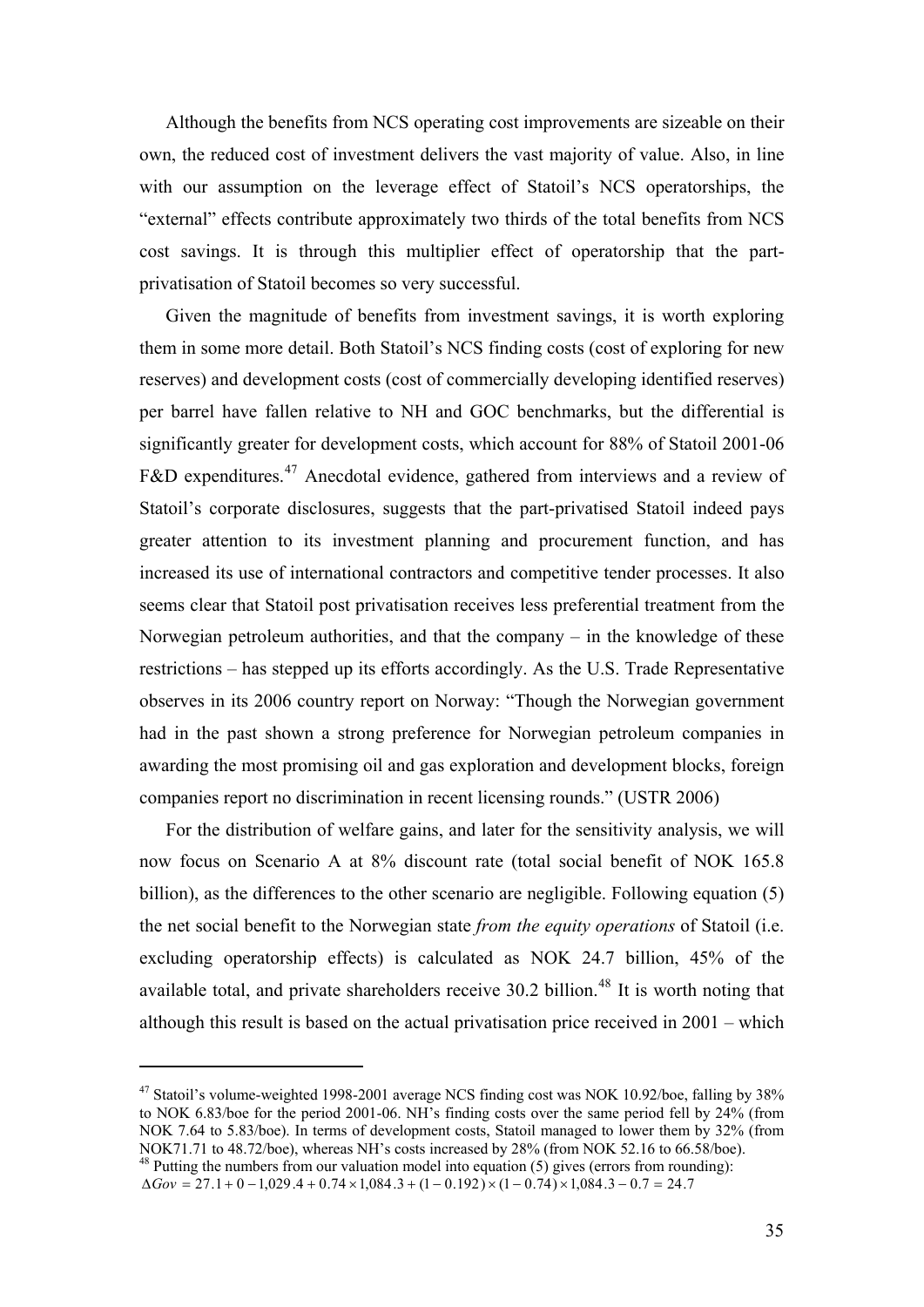<span id="page-36-0"></span>with hindsight was too low because it reflected the then long-term oil price outlook of less than US\$20 per barrel – the state still comes out positively. If the *true* oil prices had been anticipated, Statoil would probably have been sold for at least the equity value of the counterfactual scenario – NOK 48.0 rather than 27.2 billion for 19.2% of the company – and the difference would have been an additional transfer to the state. In that world of perfect foresight the private investors would still have made a net gain – paying NOK 48.0 billion for a stake worth NOK 53.6 billion after the efficiency improvements – but much less than they were able to make with the support of increasing oil prices.

Of the total public profits generated by NCS operatorship effects (NOK 110.9 billion), NOK 52.3 billion is taxation attributable to the state, and NOK 58.6 billion is private profit attributable to the fellow shareholders in Statoil-operated projects.<sup>[49](#page-36-0)</sup> As set out earlier, the state itself very conveniently is the biggest co-owner in these projects, followed by NH, which again is 44% owned by the state. Hence NOK 32.0 billion of the "private" profit also accrues to the government.

Taken together, out of the NOK 165.8 billion of net social benefits as set out in Table 4, NOK 109.0 billion (or 66%) fall to the state, and only the remainder to private investors. In fact, because the state receives capital gains tax on the share profits made by Norwegian investors, and withholding tax or income tax on dividends received by all private shareholders, the balance is even more favourable in the sovereign's favour.

A different distributional matter of interest is the relative benefit accruing to Norwegians and foreigners, respectively. State benefits obviously fall to the Norwegian side, but so do the gains made by private Norwegian shareholders in Statoil and, to a lesser extent, Norsk Hydro. Foreign investors also hold shares in Statoil, Norsk Hydro and in the other oil companies that share ownership in Statoiloperated upstream assets. Based on share information in the Annual Reports 2001 to 2006, approximately 20-25% of private investors in Statoil and NH were Norwegian. No Norwegian shareholders are assumed to exist within the other international oil companies. Therefore Norwegian shareholders received NOK 7.8 billion of all private

 $49$  Although under Scenario A all cost savings are made in E&P NCS, which is subject to a 78% tax rate, the state's share of net benefits is smaller than this. This is because investment savings do not immediately impact on taxable income (as operating costs do) but only over time through a change in depreciation allowances – and this delay skews the present value in favour of private investors.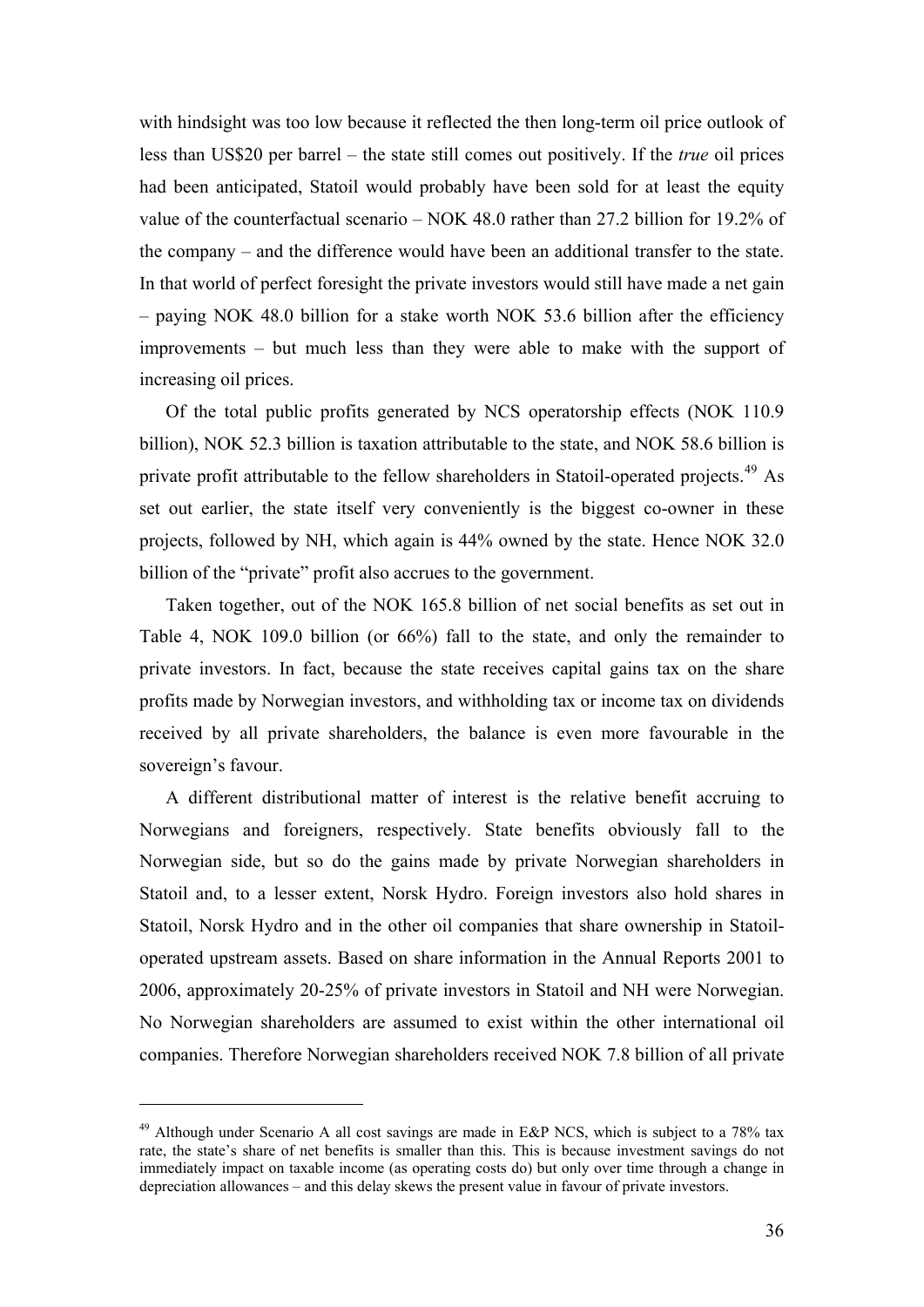shareholder benefits, and foreign shareholders NOK 49.0 billion. Disregarding any differences in welfare weights, Norwegians (state and private) thus captured 70% of all social benefits from privatisation.

## **5.2 Valuation cross-check, sensitivity analysis and discussion**

The relative development of Statoil's share price since privatisation is a useful cross-check on whether our estimate of welfare gains is too high. As pointed out earlier, in the period between June 2001 (privatisation IPO) and year-end 2006, Statoil's share price increased by 139% whilst a global index of oil and gas producing firms only gained 27%, both measured in Norwegian Kroner. As all shares will adjust to changes in global oil and gas prices, the difference between Statoil and the industry index can reasonably be ascribed to *unexpected,* firm-specific improvements at Statoil – since the privatisation price in 2001 probably reflected some anticipation of efficiency improvements, the incremental share price development would be somewhat smaller than the total value creation from privatisation. Based on Statoil's initial market capitalisation of NOK 149.4 billion, the difference in value creation for all shareholders is NOK 167.3 billion, and for the 19.2% of private shareholders it is 32.1 billion. This compares well with our estimated private welfare gain (*excluding* operatorship effects) of NOK 30.2 billion, suggesting that the base case estimate is not too high.

The SCBA welfare estimate nevertheless depends on a number of assumptions discussed earlier in this paper. To better understand their importance as value drivers, sensitivities are conducted relative to the "base case" of Scenario A at 8% discount rate. Table 5 shows the incremental change in social welfare from these changes, excluding any operatorship effects (including them magnifies all changes by a factor of approximately three).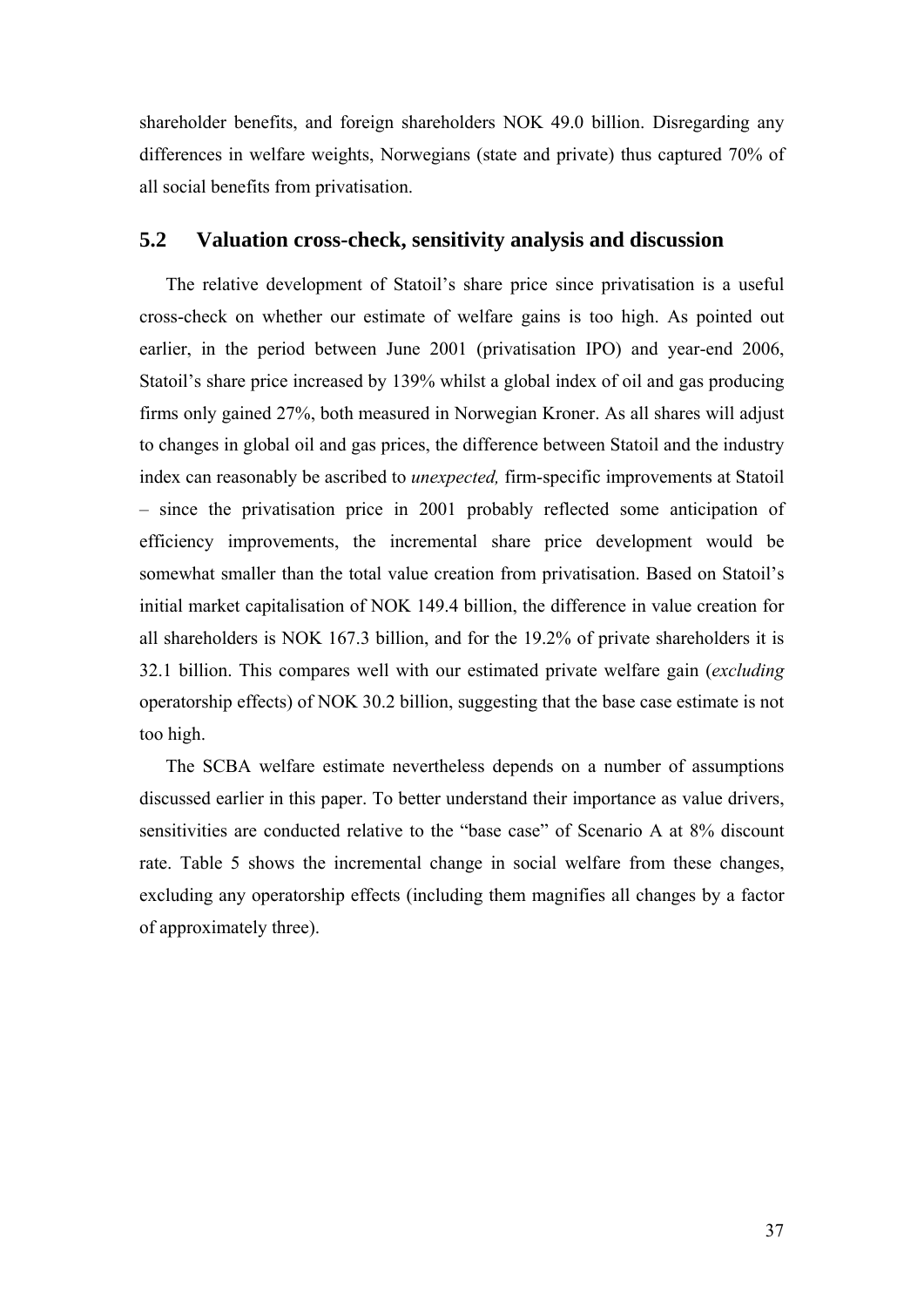**Table 5: Results of sensitivity analysis** 

|                                                                          | <b>NPV</b> | $%$ of     |
|--------------------------------------------------------------------------|------------|------------|
|                                                                          | (NOK bn)   | base value |
| Base: Welfare impact, Scenario A $\omega$ 8%, excl. operatorship effects | 54.9       | $100\%$    |
| Incremental impact of sensitivities:                                     |            |            |
| - E&P NCS operating cost differential based on 3-yr-avg.                 | $+15.5$    | $+28%$     |
| - Include historic cost differential for F&D costs                       | $+94.5$    | $+172%$    |
| - Include E&P International operating costs based on GOC                 | $+2.9$     | $+5\%$     |
| - Natural Gas operating costs 5% higher                                  | $+2.0$     | $+4\%$     |
| - M&M operating costs 5% higher                                          | $+0.4$     | $+1\%$     |
| - Overhead costs (SG&A) 5% higher                                        | $+1.7$     | $+3\%$     |
| - Avg. cost differentials 2001-06 carried forward into TV                | $+84.4$    | $+154%$    |
| -- same, but with 2% real term business growth in perpetuity             | $+129.4$   | $+236%$    |
| -- same, but with 2% real term business decline in perpetuity            | $+63.3$    | $+115%$    |

The biggest incremental impact on net social welfare comes from the inclusion of the historic cost differences in calculating counterfactual F&D investment costs, which would add NOK 94.5 billion or 172% to the base case estimate of 54.9 billion. If the cost differentials on all cost items had been assumed to continue into perpetuity (rather than the rapid phasing out that has been chosen in the base case), this would have added 154% to the estimate of social benefits from privatisation. Assumptions on the long-term business growth or decline (in real terms) only matter for the SCBA if there are assumed cost differences in the terminal value period. Table 5 also shows the sensitivity results under the assumption of ongoing cost differentials, and 2% annual business growth or decline, respectively. The assumptions on operating costs in E&P International, Natural Gas and manufacturing and Marketing are less crucial for the overall result, as is the assumption on overhead cost savings.

In addition to these formal sensitivities, there is further upside to the base case estimate from the reduction of negative externalities (such as  $CO<sub>2</sub>$  emissions or recordable injuries), and from any increases in output – physical production and reserves replacement – due to privatisation. To simplify the analysis we have throughout assumed the factual output profile as given for the counterfactual cases, and solved for the necessary costs to support such output. It is conceivable, however, that pressure from the capital market at least accelerated the deployment of improved recovery technology on NCS fields, leading to a faster (and possibly higher) production from existing reserves.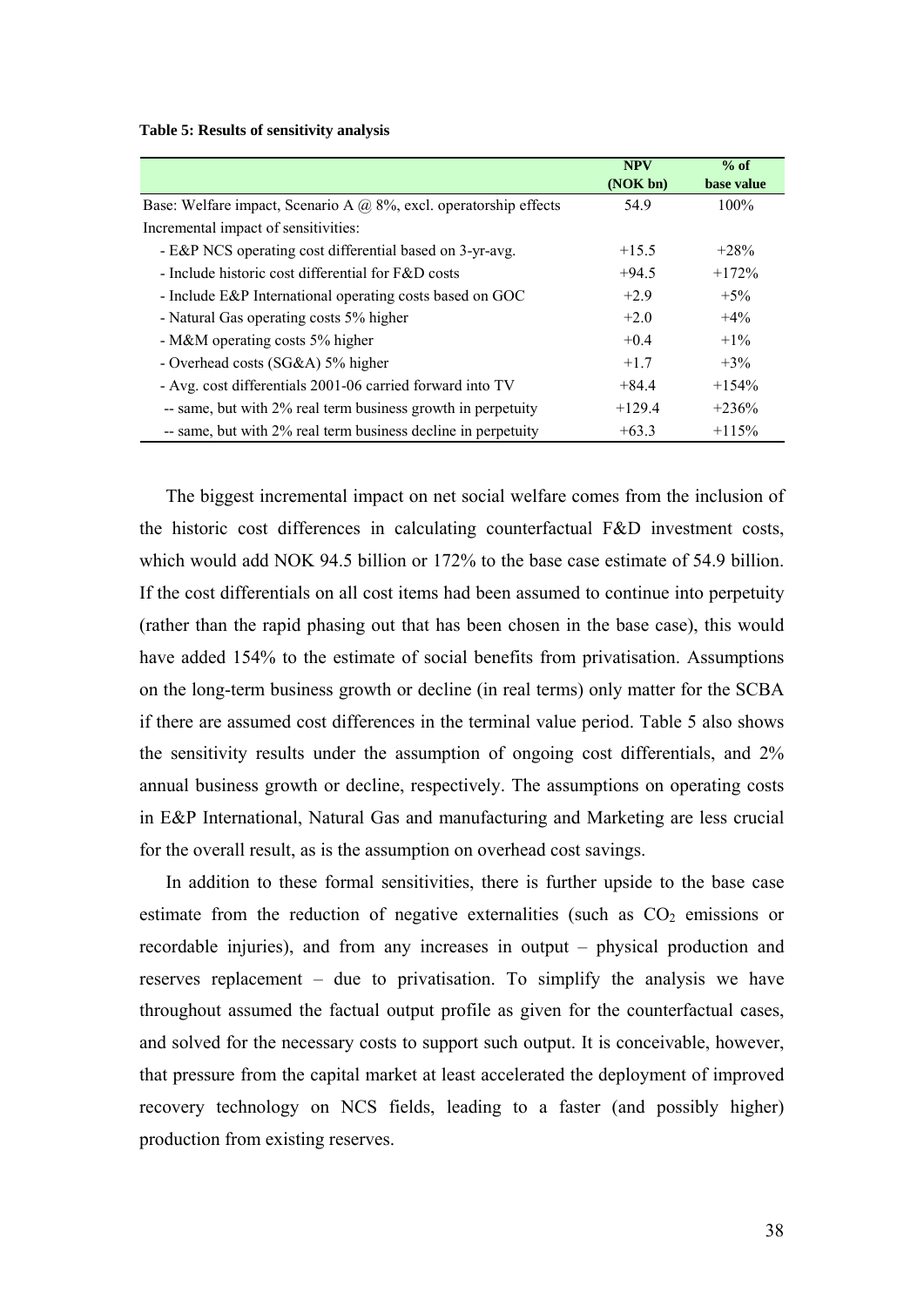A downside risk on the welfare estimate from E&P NCS operating costs comes from the fact that the trending up of NH benchmark costs between 2004 and 2006 is largely due to the cost of gas injection on the Grane field, which is expensive but part of the regular development plan in order to extract more oil (Hydro 2007). It might therefore be argued that comparing Statoil against this benchmark entails an unfair advantage for the privatised firm. Whilst this is somewhat true, Statoil until 2001 actually was a joint shareholder in Grane, selling its 2% interest to operator NH in a bid to streamline its asset portfolio and focus on other, more profitable projects. The fact that Statoil has no exposure to this high-cost field is thus a consequence of the pressures of privatisation, and the firm should be credited with the benefits of that decision.

The two sales of SDFI assets to Statoil in 2001 and to third parties in 2002 are adjuncts of the privatisation decision. The latter sale is likely to have generated further welfare benefits to the Norwegian state and the private project shareholders, which have not been taken into account in this paper. As far as the former sale is concerned, the "true" counterfactual would probably have been a Statoil without SDFI assets, but this would have made no difference to the analysis as in either case all of Statoil's and SDFI assets are 100% state-owned and managed by Statoil. The transfer of these state assets to Statoil is widely acknowledged to be one of the main drivers of operational efficiency improvements, as the company was able to streamline technical infrastructure, decision-making and managerial incentives at the fields involved (MPE 2000). A valid question in this context is whether privatisation was necessary to reap these improvements, as the asset transfer could have been effected under continued state ownership as well. But Statoil should have had the incentive to realise such value opportunities all along – after all it managed both its own and the SDFI assets together under a common ownership structure – and apparently was unable (or unwilling) to do so without the pressures of the public capital markets. So in reality the transfer of SDFI assets to Statoil *without any increased public scrutiny* would not only have been unwanted by the state (in terms of increased power of the NOC), but would also not have generated the same incentives for cost improvement as under part-private ownership. What this illustrates, however, is that ownership changes on their own are no panacea, and that accompanying structural changes are often desirable or even required in order to realise increases in social welfare.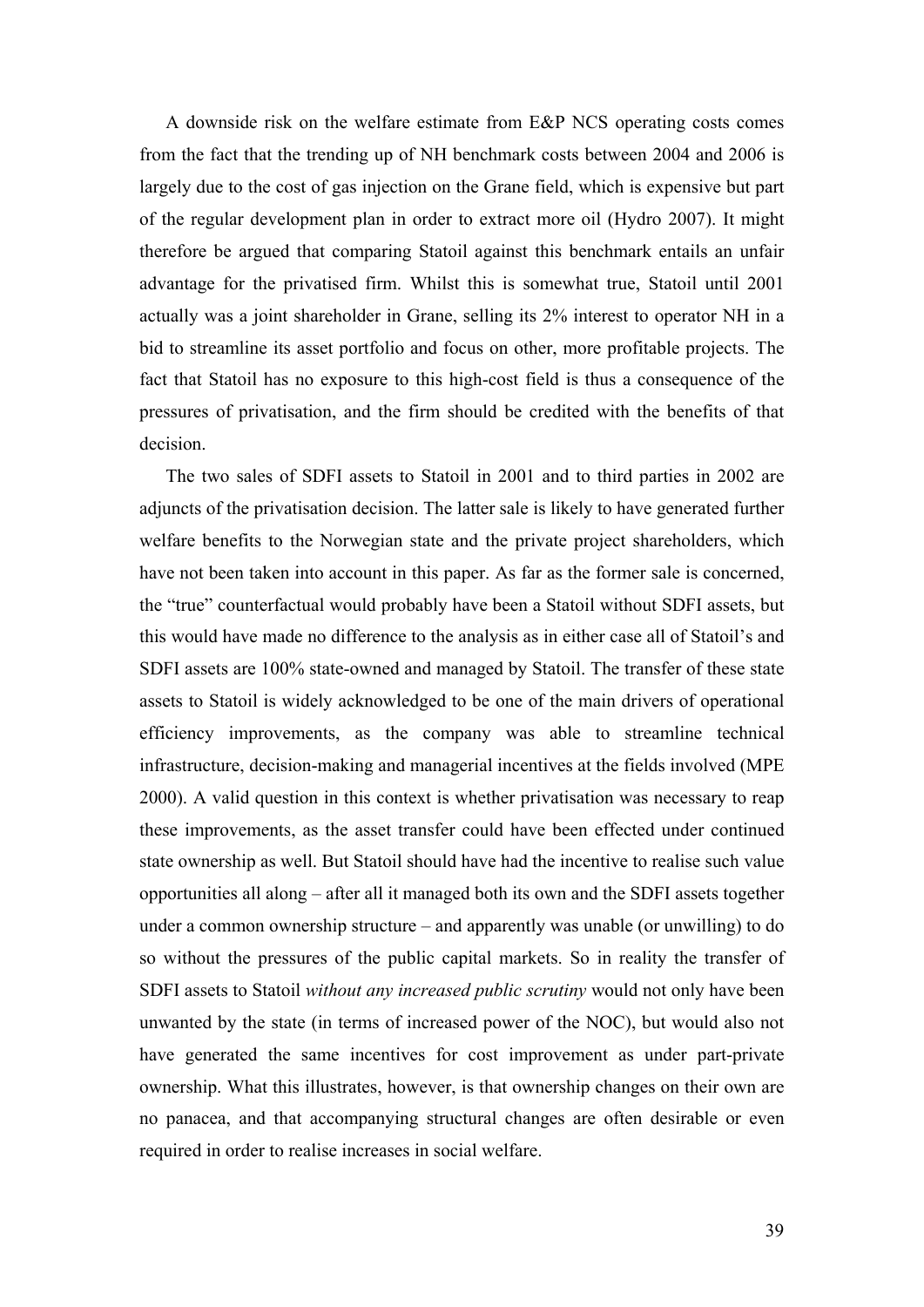<span id="page-40-0"></span>Two issues relating to the distribution of welfare changes should be briefly discussed as well. Firstly, it was assumed that employees were unaffected by Statoil's privatisation (other than as new shareholders). As the workforce was reduced substantially between 1998 and 2000, some of the producer benefits may have been transfers of rents from employees rather than net gains. But most of these reductions were a consequence of either asset disposals (i.e. people did not lose their job) or of the 1998/99 cost improvement programme which anteceded the privatisation decision.<sup>[50](#page-40-0)</sup> Secondly, the estimate of total welfare change and its distribution differs dependent on the choice of shadow multipliers, and so far no difference between government and private funds was assumed. Whilst there are arguments in favour of a higher shadow weight for government, this is most appropriate in distorted economies or where acute fiscal constraints are in place. With consumption set to unity, Galal et al. (1994) suggest a central estimate of  $\lambda_G = 1.33$ , but argue that  $\lambda_P$  is also greater than unity, close to the government multiplier. Boardman at al. (2006) suggest  $\lambda_G = 1.4$ , and Moore at al. (2003) estimate  $\lambda_P$  for OECD countries such as the U.S. (1.10) and Canada (1.16). Norway, however, has been running a comfortable public budget surplus since the mid-1990s, and would have done so with or without the privatisation of Statoil. This strongly supports the case for the value of marginal government funds *not* to be greater than one, or at least not greater than the shadow multiplier of private investors' funds.<sup>[51](#page-40-0)</sup>

## **6 Conclusion**

 $\overline{a}$ 

This paper presented a social cost-benefit analysis of the part-privatisation of Norwegian state oil company Statoil in 2001, the first such empirical study to be conducted for the global oil and gas sector. SCBA is an analytical framework for systematically identifying the extent and distribution of costs and benefits of privatisation, based on comparing the factual outcome with a counterfactual scenario of continued state ownership. In the case of this paper, the plausibility of the

<sup>&</sup>lt;sup>50</sup> Even if the 1998/99 programme was linked to preparations for privatisation, the overall welfare impact would be limited. Statoil in 1999 capitalised the full costs of redundancy payments as a provision of NOK 0.5 billion, and where contract terminations were voluntary this amount even overestimates the true cost (overcompensation of voluntary leavers).

<sup>&</sup>lt;sup>51</sup> Another option on welfare weights is to assume a strictly Norwegian perspective, assigning zero weight to all foreign benefits, which amount to 30% of total welfare gains in the base case scenario discussed earlier.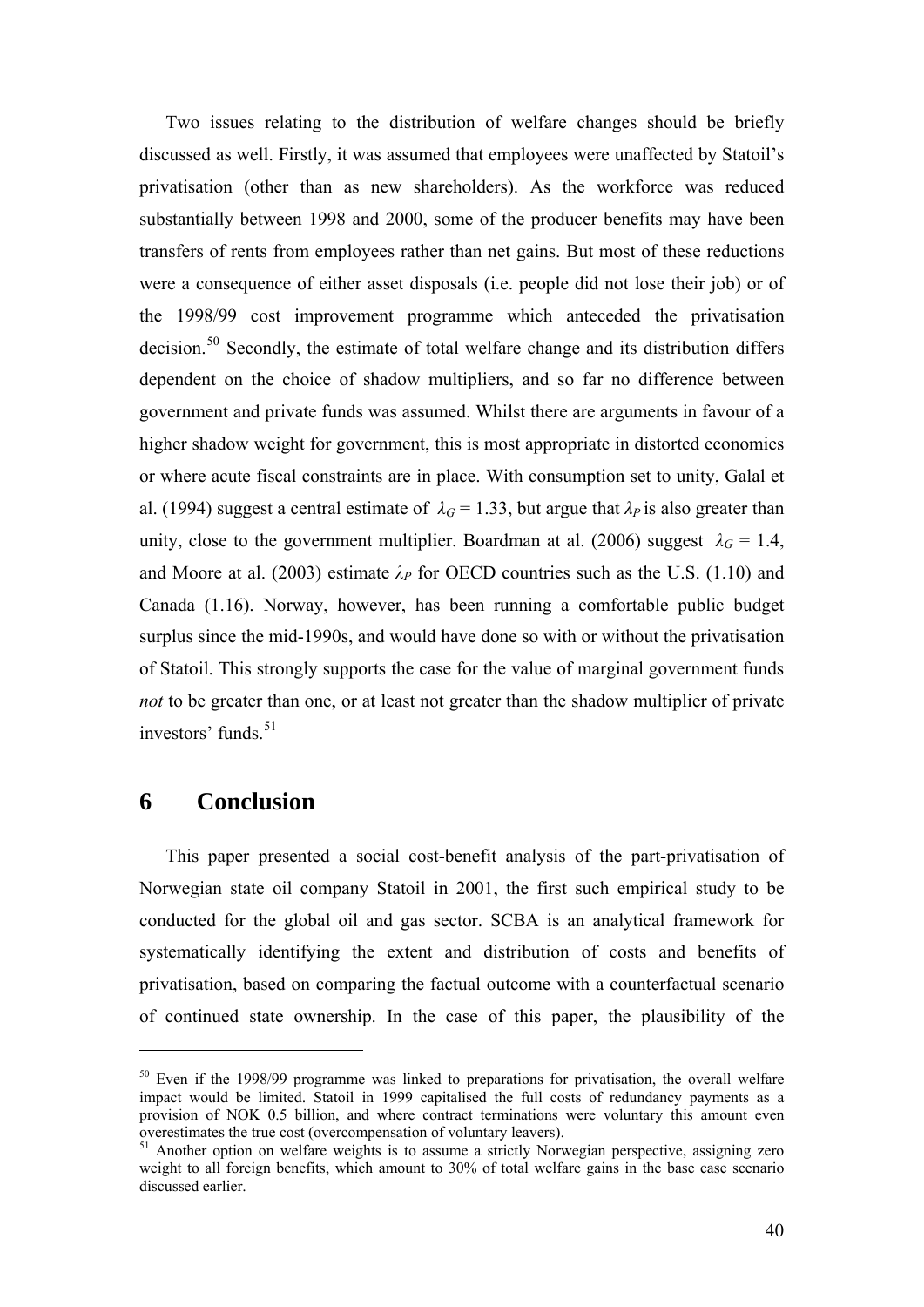counterfactual scenario benefits greatly from the existence of a privately-controlled benchmark company (Norsk Hydro) that is subject to virtually the same operating environment as the privatised firm. Unusually, this SCBA is also based on sufficiently detailed cost data to make the analysis on a divisional rather than a corporate level.

Based on a conservative set of assumptions – including that cost improvements only materialised in NCS upstream operating costs and investment costs, and that any cost differences existent in 2006 will be eliminated within four years – the privatisation of 19.2% of Statoil is estimated to have generated net present welfare benefits of NOK 166 billion (US\$18.4 billion) in 2001 money. This amounts to 11% of Norway's 2001 gross domestic product of NOK 1,511 billion. Of the two sources of cost improvements, savings on investment costs have the much more material impact on welfare creation relative to operating costs. Only about one-third of the total benefits is generated within the accounting boundaries of Statoil, the remainder comes from the leverage effect of upstream operatorship: Statoil is the technical operator of about 60% of Norway's production, but only holds an average equity interest in self-operated fields of 33%. The other 67% equity interest, plus taxation on the entire projects, also benefit from any efficiency improvements at the operator that is Statoil.

Because the Norwegian state initially retained more than 80% equity interest in Statoil, and because it separately also owns direct financial interests in Statoiloperated fields, the state manages to capture 66% (NOK 109 billion) of the total welfare gains, leaving 4% to private Norwegian shareholders and 30% to international shareholders (all assuming no difference in shadow weights between government and the private sector). If at the time of privatisation the sales price had reflected the true future development of oil prices, then at least another 13% of the total balance might have shifted from the pockets of private investors to the state.

The share performance of Statoil relative to an index of industry peers serves as a useful cross-check for the estimate of social benefits, and its results suggest that our basic estimate is *not* too high. Along this same line, sensitivity checks on the core modelling assumptions reveal a number of potential sources of upside value.

Being mindful of this being a single company case study only, the findings nevertheless have multiple implications. First, they complement related privatisation studies of the oil sector (Wolf and Pollitt 2008) in showing that oil privatisation, if implemented appropriately within a competitive petroleum sector, can generate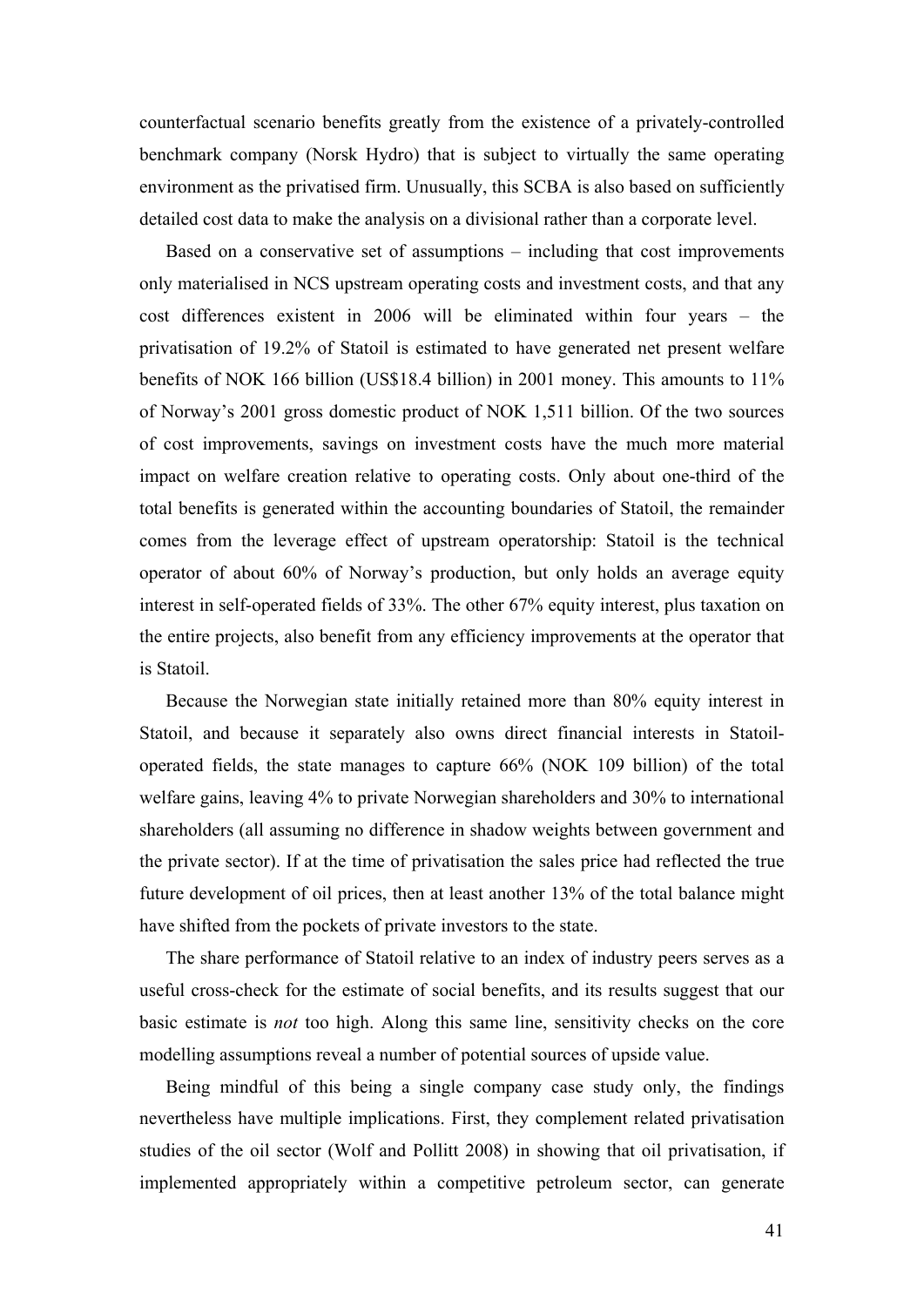<span id="page-42-0"></span>substantial improvements in corporate performance and efficiency, as well as in social welfare. Norway's very strong institutional attributes might not seem representative of other oil-exporting countries, but in terms of privatisation-induced performance improvements Statoil actually trails the average privatised NOC (Wolf 2008b). Second, the case study shows that even at well-run state-owned companies there might be scope for efficiency improvements though (partial) ownership change. Third, ownership change in itself is nevertheless no general panacea, and should (often needs to) be supported by complementary restructuring measures. In the case of Statoil, the sale of SDFI assets to the privatised firm, but also to third party competitors, served as an opportunity and incentive to realise available efficiency gains. Fourth, the timing of privatisation also matters: part-privatisation of Statoil in 2001 generated substantial welfare benefits, but strong state involvement in the earlier phases of sector development was probably one of the reasons that overall "few countries have been able to realize for its citizens a larger fraction of the potential value of a country's resources" (Stiglitz 2007, p.30). Fifth, the benefits from partial privatisation can be very substantial; transfer of full or even majority control is *not* necessarily required in order to implement a drive for operational improvements. Sixth, if structured carefully and if the state is not adverse to retaining some of the entrepreneurial risk, the relative share of benefits to the tax-paying public can be very meaningful indeed. For Statoil, of course, the high marginal tax rate of 78% on Norwegian upstream profits and the remarkable leverage effect of technical asset operatorship were important reasons for this outcome, but the overall structure of the transaction and of the state's involvement at multiple levels might be of interest to policy makers elsewhere.[52](#page-42-0)

 $52$  One of the key attractions of the multiplier effect of technical operatorship is that it largely avoids the danger of underpricing (selling assets on the cheap), because very little is actually being sold.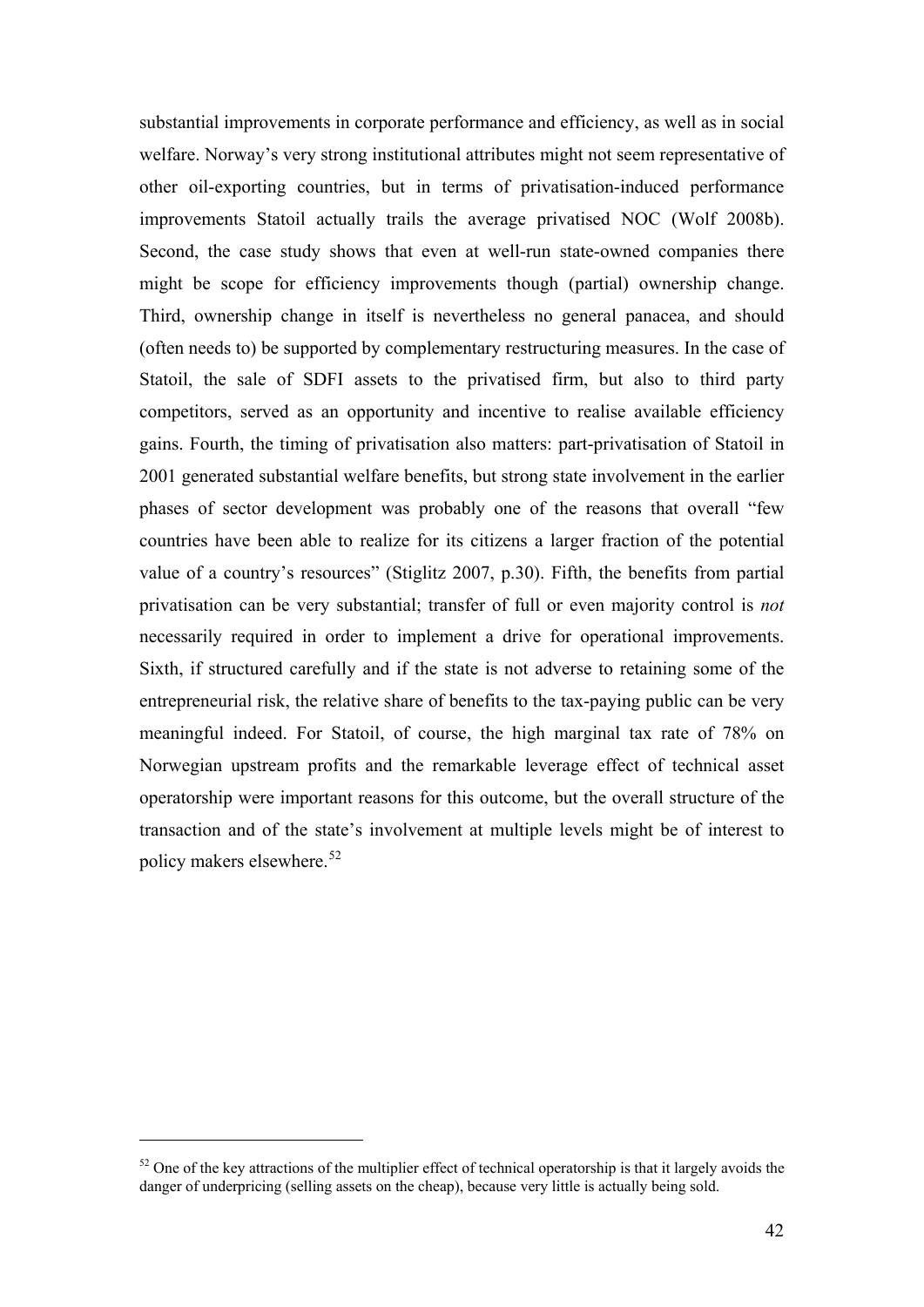## **List of acronyms and abbreviations**

| boe            | Barrels of oil equivalent                          |
|----------------|----------------------------------------------------|
| <b>DCF</b>     | Discounted cash flows                              |
| DD&A           | Depreciation, depletion and amortisation           |
| E&P            | Exploration and production (upstream)              |
| F&D            | Finding and development costs                      |
| <b>GFU</b>     | Norwegian Gas Negotiations Committee               |
| GOC            | Global OilCo                                       |
| <b>HSE</b>     | Health, safety and environment                     |
| kboe/d         | Thousand barrels of oil equivalent per day         |
| <b>MPE</b>     | Norwegian Ministry for Petroleum and Energy        |
| <b>NPD</b>     | Norwegian Petroleum Directorate                    |
| <b>NPV</b>     | Net present value                                  |
| <b>NH</b>      | Norsk Hydro                                        |
| <b>NOC</b>     | National oil company                               |
| <b>NOK</b>     | Norwegian Kroner                                   |
| <b>OPEC</b>    | Organization of Petroleum Exporting Countries      |
| <b>PPP</b>     | Purchasing power parity                            |
| R&M            | Refining and marketing (downstream)                |
| <b>SCBA</b>    | Social cost-benefit analysis                       |
| <b>SDFI</b>    | <b>State Direct Financial Interest</b>             |
| <b>SFAS 69</b> | Statement of Financial Accounting Standards No. 69 |
| SG&A           | Sales, general and administrative costs            |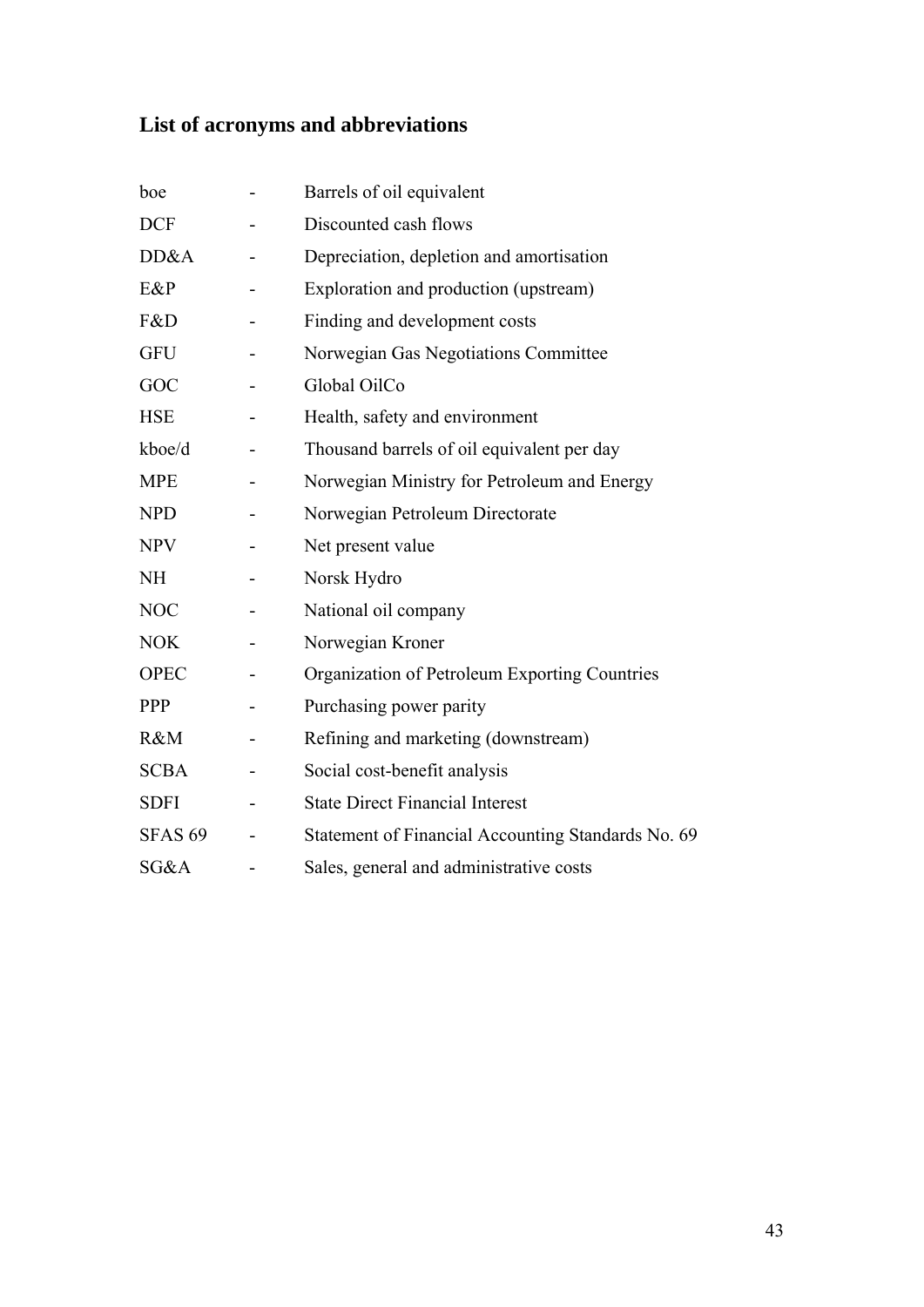## **Bibliography**

- Al-Kasim, F. (2006). Managing Petroleum Resources: The 'Norwegian Model' in a Broad Perspective. Oxford: Oxford Institute for Energy Studies.
- Al-Obaidan, A. M. and G. W. Scully (1991). "Efficiency differences between private and state-owned enterprises in the international petroleum industry." Applied Economics 23(2): 237-246.
- Auty, R. M. (1993). Sustaining development in mineral economies: the resource curse thesis. London: Routledge.
- Boardman, A. E., D. H. Greenberg, A. R. Vining and D. L. Weimer (2006). Cost-Benefit Analysis: Concepts and Practice. Upper Sadle River, NJ: Prentice Hall.
- Boardman, A. E., C. Laurin, M. M. Moore and A. R. Vining (2007). A Cost-Benefit Analysis of the Privatization of Canadian National Railway. Phelps Centre for the Study of Government and Business Working Paper 2007-03. Vancouver, University of British Columbia.
- Boardman, A. E. and A. R. Vining (1989). "Ownership and Performance in Competitive Environments: A Comparison of the Performance of Private, Mixed, and State-owned Enterprises." Journal of Law & Economics 32(1): 1-33.
- Boynton, C. E., J. P. Boone and T. L. Coe (1999). "Evaluating exploration efficiency based on SFAS No. 69." Journal of Energy Finance and Development 4(1999): 1- 27.
- Bozec, R., M. Dia and G. Breton (2006). "Ownership-efficiency relationship and the measurement selection bias." Accounting & Finance 46(5): 733-754.
- BP (2007). Statistical Review of World Energy 2007.
- Brealey, R. A. and S. C. Myers (1996). Principles of Corporate Finance. New York: McGraw-Hill.
- Claes, D. H. (2002). Statoil between Nationalisation, Globalisation and Europeanisation. ARENA Working Paper 02/34. Oslo, University of Oslo.
- D'Souza, J. and W. L. Megginson (1999). "The financial and operating performance of privatized firms during the 1990s." Journal of Finance 54(4): 1397.
- Dam, K. W. (1974). "The Evolution of North Sea Licensing Policy in Britain and Norway." Journal of Law and Economics 17(2): 213-263.
- Domah, P. and M. Pollitt (2001). "The restructuring and privatisation of electricity distribution and supply businesses in England and Wales: a social cost-benefit analysis." Fiscal Studies 22(1): 107-146.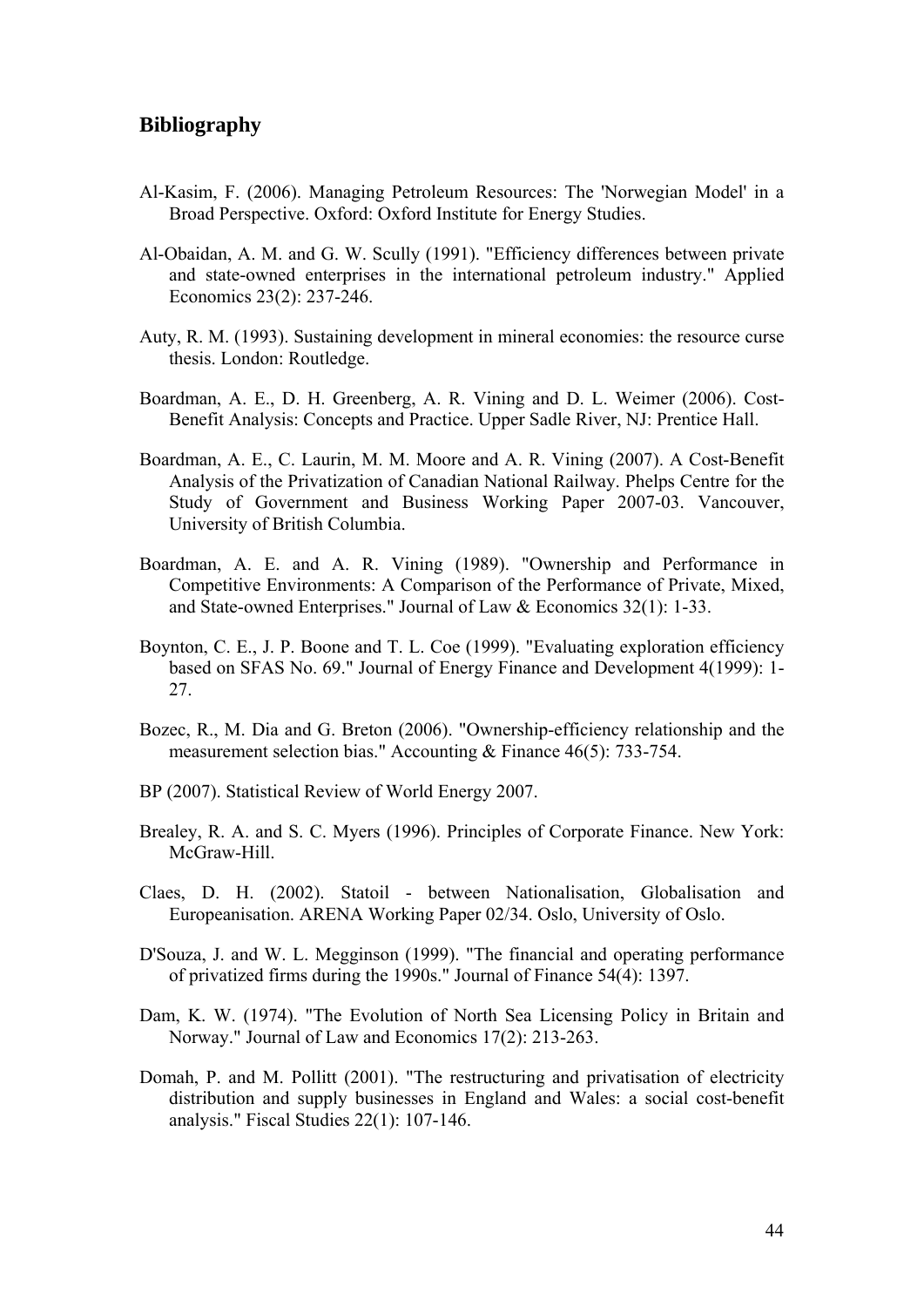- Eller, S. L., P. Hartley and K. B. I. Medlock (2007). Empirical Evidence on the Operational Efficiency of National Oil Companies. Houston, The James A. Baker III Institute For Public Policy, Rice University.
- Galal, A., L. Jones, P. Tandon and I. Vogelsang (1994). Welfare consequences of selling public enterprises: an empirical analysis. Oxford: Oxford University Press.
- Grayson, L. E. (1981). National oil companies. Chichester: Wiley.
- Green, R. and T. McDaniel (1998). "Competition in electricity supply: will "1998" be worth it?" Fiscal Studies 19(3): 273-293.
- Gupta, N. (2005). "Partial Privatization and Firm Performance." Journal of Finance 60(2): 987-1015.
- Humphreys, M., J. D. Sachs and J. E. Stiglitz, Eds. (2007). Escaping the Resource Curse. New York: Columbia University Press.
- Hydro (2007). Annual Report 2006. Oslo.
- Jones, L. P., Y. Jammal and N. Gokgur (1998). Impact of Privatization in Côte d'Ivoire (Draft Final Report). Boston, Boston Institute for Developing Economies.
- Jones, L. P., P. Tandon and I. Vogelsang (1990). Selling Public Enterprises: A Cost-Benefit Methodology. Cambridge, MA: MIT Press.
- Jones, S. L., W. L. Megginson, R. C. Nash and J. M. Netter (1999). "Share issue privatizations as financial means to political and economic ends." Journal of Financial Economics 53(2): 217-253.
- Kikeri, S. and J. Nellis (2002). Privatization in Competitive Sectors: The Record to Date. World Bank Policy Research Working Paper 2860. Washington D.C., World Bank.
- Koller, T., M. Goedhart and D. Wessels (2005). Valuation. Hoboken, NJ: Wiley.
- Laffont, J.-J. and J. Tirole (1993). A theory of incentives in procurement and regulation. Cambridge, Mass.: MIT Press.
- Lismoen, H. (1999). Consensus about partial privatisation of Statoil. European Industrial Relations Observatory. Oslo. 28 September 1999.
- Lismoen, H. (2000). Future of Statoil provokes controversy in labour movement. European Industrial Relations Observatory. Oslo. 28 November 2000.
- McPherson, C. (2003). National Oil Companies Evolution, Issues, Outlook. World Bank Workshop on National Oil Companies. Washington D.C., World Bank.
- Megginson, W. L. (2005). The Financial Economics of Privatization. Oxford: Oxford University Press.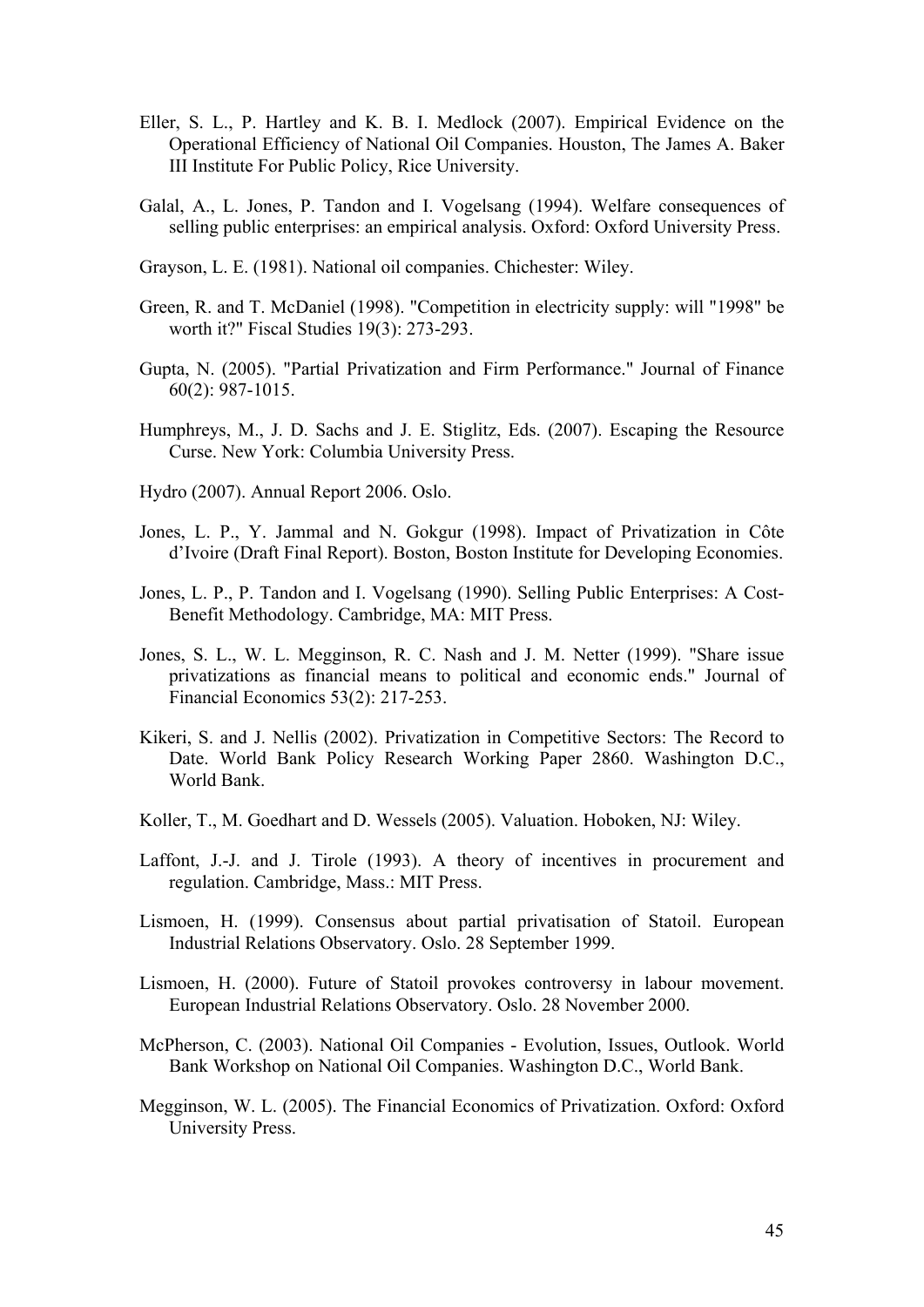- Megginson, W. L., R. C. Nash, J. M. Netter and A. L. Schwartz (2000). "The long-run return to investors in share issue privatizations." Financial Management 29(1): 67- 77.
- Megginson, W. L. and J. M. Netter (2001). "From State to Market: A Survey of Empirical Studies on Privatization." Journal of Economic Literature 39(2): 321.
- Moore, M. M., A. E. Boardman, A. R. Vining, D. L. Weimer and D. H. Greenberg (2003). "Just Give Me a Number!" Practical Values for the Social Discount Rate. Working Paper, University of British Columbia.
- MPE (1999). External advisers selected for the evaluation of the state participation in oil and gas activities. Press Release No.46/1999. Oslo, Norwegian Ministry of Petroleum and Energy.
- MPE (2000). Storting proposition No. 36 (2000-2001): Ownership of Statoil and future management of the SDFI (Unofficial translation from Norwegian). Oslo, Norwegian Ministry of Petroleum and Energy.
- Newbery, D. and M. Pollitt (1997). "The Restructuring and Privatization of Britain's CEGB - Was it Worth it?" Journal of Industrial Economics 45(3): 269-303.
- Noreng, O. (2000a). Norway signals policy change. World Oil. September 2000.
- Noreng, O. (2000b). What Norway will likely do with Statoil. World Oil. January 2000.
- Norsk Hydro and Statoil (2007). Merger of Hydro Petroleum with Statoil. U.S. merger prospectus (25 May 2007).
- NPD (2005). Petroleum resources on the Norwegian continental shelf. Stavanger, Norwegian Petroleum Directorate.
- NPD (2007). Facts 2007 The Norwegian Petroleum Sector. Stavanger, Norwegian Petroleum Directorate.
- NPD (2008). Facts 2008 The Norwegian Petroleum Sector. Stavanger, Norwegian Petroleum Directorate.
- Osmundsen, P. (2007). Oljefusjonen Samfunnsokonomiske betraktninger. Okonomisk Forum. 01/07**:** 1-11.
- Perotti, E. C. and S. E. Guney (1993). "The Structure of Privatization Plans." Financial Management 22(1): 84-98.
- PIW (1999). Norway Debates Industry Future, Statoil Wants All. Petroleum Intelligence Weekly. New York. 23 August 1999.
- PIW (2000). Sale Of Norway's Oil Assets Gets A Nod Of A Sort. Petroleum Intelligence Weekly. New York. 20 November 2000.